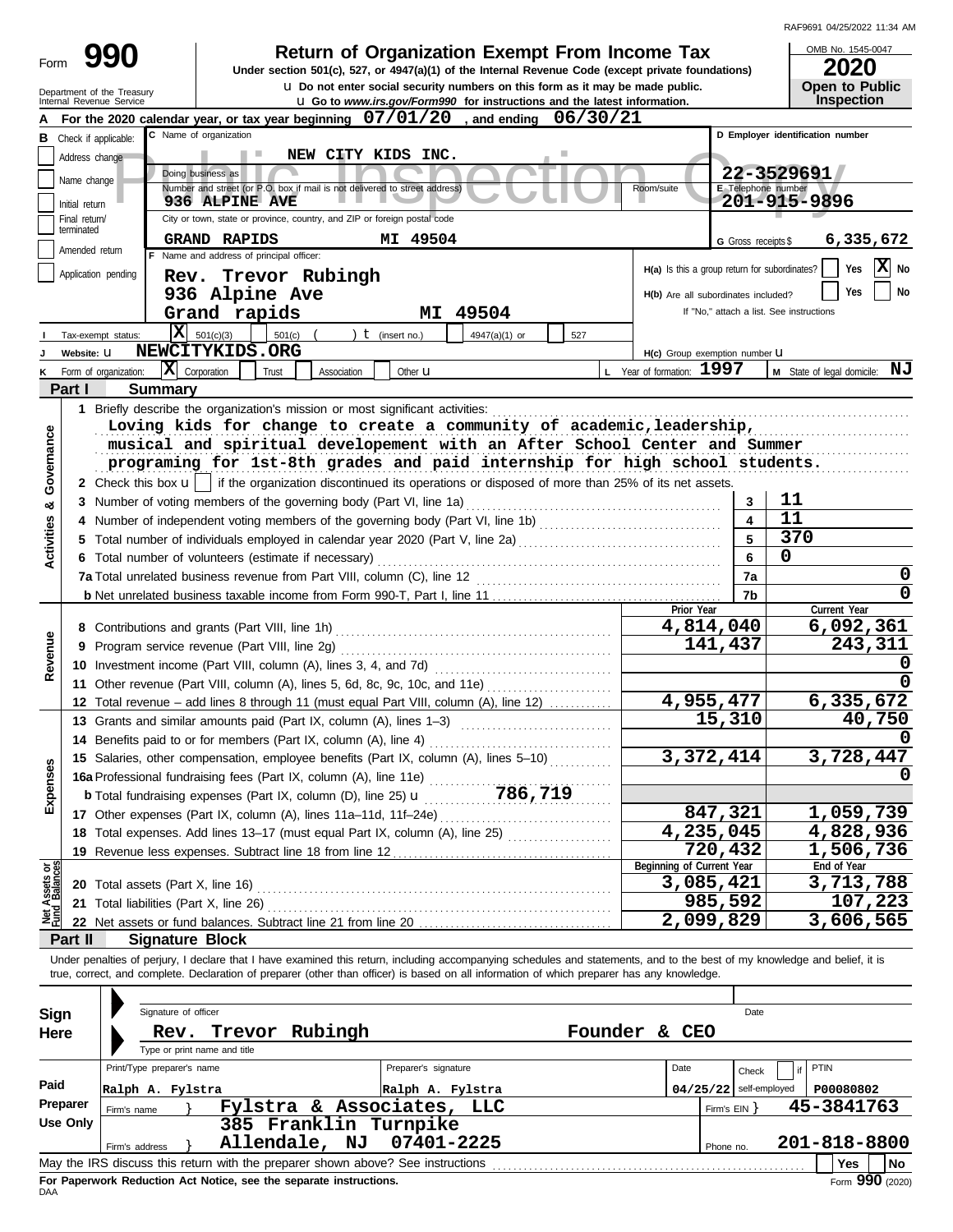|              | Form 990 (2020) $NEW$ CITY KIDS INC.                                                                                           | 22-3529691                                            | Page 2                  |
|--------------|--------------------------------------------------------------------------------------------------------------------------------|-------------------------------------------------------|-------------------------|
|              | <b>Statement of Program Service Accomplishments</b><br>Part III                                                                |                                                       |                         |
|              |                                                                                                                                |                                                       | $\overline{\mathbf{x}}$ |
| 1            | Briefly describe the organization's mission:                                                                                   |                                                       |                         |
|              | See Schedule O                                                                                                                 |                                                       |                         |
|              |                                                                                                                                |                                                       |                         |
|              |                                                                                                                                |                                                       |                         |
|              |                                                                                                                                |                                                       |                         |
| $\mathbf{2}$ | Did the organization undertake any significant program services during the year which were not listed on the                   |                                                       |                         |
|              | prior Form 990 or 990-EZ?                                                                                                      |                                                       | Yes $ X $ No            |
|              | If "Yes," describe these new services on Schedule O.                                                                           |                                                       |                         |
| 3            | Did the organization cease conducting, or make significant changes in how it conducts, any program                             |                                                       |                         |
|              | services?                                                                                                                      | Yes                                                   | $\vert X \vert$ No      |
|              | If "Yes," describe these changes on Schedule O.                                                                                |                                                       |                         |
| 4            | Describe the organization's program service accomplishments for each of its three largest program services, as measured by     |                                                       |                         |
|              | expenses. Section 501(c)(3) and 501(c)(4) organizations are required to report the amount of grants and allocations to others, |                                                       |                         |
|              | the total expenses, and revenue, if any, for each program service reported.                                                    |                                                       |                         |
|              |                                                                                                                                |                                                       |                         |
|              | 1,337,264 including grants of \$<br>) (Expenses \$<br>4a (Code:                                                                | ) (Revenue \$                                         |                         |
|              | The After School Center and Summer Camp expands learning opportunities for                                                     |                                                       |                         |
|              | schoolaged children from under-resourced communities by providing tutoring,                                                    |                                                       |                         |
|              | music and performing arts instruction, and enrichment opportunities.                                                           |                                                       |                         |
|              | Through long-term, relational, purpose-driven programs, students are                                                           |                                                       |                         |
|              | encouraged to achieve academically in an environment that develops their                                                       |                                                       |                         |
|              | character, fosters creativity, and invites them to grow spiritually and<br>holistically                                        |                                                       |                         |
|              |                                                                                                                                |                                                       |                         |
|              |                                                                                                                                |                                                       |                         |
|              |                                                                                                                                |                                                       |                         |
|              |                                                                                                                                |                                                       |                         |
|              |                                                                                                                                |                                                       |                         |
|              | ) (Expenses \$<br>4b (Code:                                                                                                    | 883, 260 including grants of \$ 40, 750 ) (Revenue \$ |                         |
|              | The Teen Life Internship employs high school students in intensive year-                                                       |                                                       |                         |
|              | round jobs in New City Kids' After School Centers. This gives youth the                                                        |                                                       |                         |
|              | responsibility to be trusted teachers and tutors for younger students while                                                    |                                                       |                         |
|              | providing them with job training, mentorship, mental health support,                                                           |                                                       |                         |
|              | academic support, musical and artistic education, and college and career                                                       |                                                       |                         |
|              | readiness assistance. High school students earn money, gain real work                                                          |                                                       |                         |
|              | experience, change the direction of their own lives, and ultimately become                                                     |                                                       |                         |
|              | role models for the children they teach. Young people emerge from New City                                                     |                                                       |                         |
|              | Kids equipped to pursue dreams of higher education and prepared for future                                                     |                                                       |                         |
|              | employment.                                                                                                                    |                                                       |                         |
|              |                                                                                                                                |                                                       |                         |
|              |                                                                                                                                |                                                       |                         |
|              | 4c (Code:                                                                                                                      | ) (Revenue \$                                         |                         |
|              | Families for Literacy expands opportunities for English Language Learner                                                       |                                                       |                         |
|              | families through a holistic effort that supports low-income families                                                           |                                                       |                         |
|              | through English language acquisition, vocational training, healthy                                                             |                                                       |                         |
|              | relationship development, children's academic progress, and parents'                                                           |                                                       |                         |
|              | ability to enter or excel in the workforce, increasing financial stability.                                                    |                                                       |                         |
|              | Families for Literacy celebrates parents' engagement in their children's                                                       |                                                       |                         |
|              | education by promoting reading at home, engagement with teachers and                                                           |                                                       |                         |
|              | promoting a healthy and stable environment for children's development.                                                         |                                                       |                         |
|              |                                                                                                                                |                                                       |                         |
|              |                                                                                                                                |                                                       |                         |
|              |                                                                                                                                |                                                       |                         |
|              |                                                                                                                                |                                                       |                         |
|              | 4d Other program services (Describe on Schedule O.)                                                                            |                                                       |                         |
|              | 888, 874 including grants of \$<br>(Expenses \$                                                                                | (Revenue \$                                           |                         |
|              | 3,315,150<br>4e Total program service expenses u                                                                               |                                                       |                         |
|              |                                                                                                                                |                                                       |                         |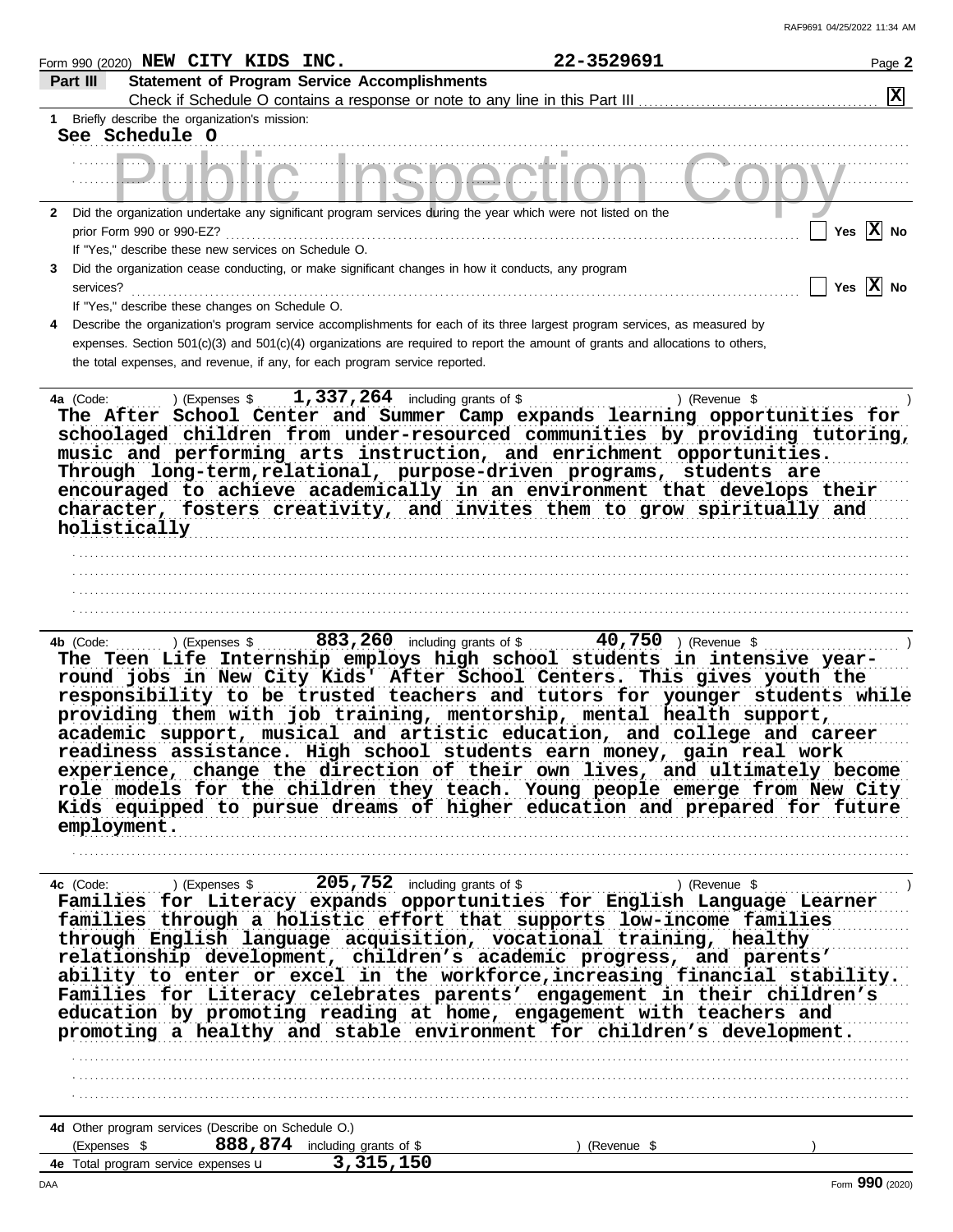| Form 990 (2020) NEW CITY KIDS INC. |  |                                        | 22-3529691 | Page 3 |
|------------------------------------|--|----------------------------------------|------------|--------|
| Part IV                            |  | <b>Checklist of Required Schedules</b> |            |        |

|             |                                                                                                                                                                                         |                 | Yes         | No |
|-------------|-----------------------------------------------------------------------------------------------------------------------------------------------------------------------------------------|-----------------|-------------|----|
| 1           | Is the organization described in section $501(c)(3)$ or $4947(a)(1)$ (other than a private foundation)? If "Yes,"                                                                       |                 |             |    |
|             | complete Schedule A                                                                                                                                                                     | 1               | х           |    |
| 2           | Is the organization required to complete Schedule B, Schedule of Contributors (see instructions)?                                                                                       | 2               | $\mathbf x$ |    |
| 3           | Did the organization engage in direct or indirect political campaign activities on behalf of or in opposition to<br>candidates for public office? If "Yes," complete Schedule C, Part I | 3               |             | x  |
| 4           | Section 501(c)(3) organizations. Did the organization engage in lobbying activities, or have a section 501(h)                                                                           |                 |             |    |
|             | election in effect during the tax year? If "Yes," complete Schedule C, Part II                                                                                                          | 4               |             | x  |
| 5           | Is the organization a section $501(c)(4)$ , $501(c)(5)$ , or $501(c)(6)$ organization that receives membership dues,                                                                    |                 |             |    |
|             | assessments, or similar amounts as defined in Revenue Procedure 98-19? If "Yes," complete Schedule C, Part III                                                                          | 5               |             | x  |
| 6           | Did the organization maintain any donor advised funds or any similar funds or accounts for which donors                                                                                 |                 |             |    |
|             | have the right to provide advice on the distribution or investment of amounts in such funds or accounts? If                                                                             |                 |             |    |
|             | "Yes," complete Schedule D, Part I                                                                                                                                                      | 6               |             | x  |
| 7           | Did the organization receive or hold a conservation easement, including easements to preserve open space,                                                                               |                 |             |    |
|             | the environment, historic land areas, or historic structures? If "Yes," complete Schedule D, Part II                                                                                    | $\overline{7}$  |             | x  |
| 8           | Did the organization maintain collections of works of art, historical treasures, or other similar assets? If "Yes,"                                                                     |                 |             |    |
|             | complete Schedule D, Part III                                                                                                                                                           | 8               |             | x  |
| 9           | Did the organization report an amount in Part X, line 21, for escrow or custodial account liability, serve as a                                                                         |                 |             |    |
|             | custodian for amounts not listed in Part X; or provide credit counseling, debt management, credit repair, or                                                                            |                 |             |    |
|             | debt negotiation services? If "Yes," complete Schedule D, Part IV                                                                                                                       | 9               |             | х  |
| 10          | Did the organization, directly or through a related organization, hold assets in donor-restricted endowments                                                                            |                 |             |    |
|             | or in quasi endowments? If "Yes," complete Schedule D, Part V                                                                                                                           | 10              |             | x  |
| 11          | If the organization's answer to any of the following questions is "Yes," then complete Schedule D, Parts VI,                                                                            |                 |             |    |
|             | VII, VIII, IX, or X as applicable.                                                                                                                                                      |                 |             |    |
| а           | Did the organization report an amount for land, buildings, and equipment in Part X, line 10? If "Yes,"                                                                                  |                 |             |    |
|             | complete Schedule D, Part VI                                                                                                                                                            | 11a             | x           |    |
| b           | Did the organization report an amount for investments—other securities in Part X, line 12, that is 5% or more                                                                           |                 |             |    |
|             | of its total assets reported in Part X, line 16? If "Yes," complete Schedule D, Part VII                                                                                                | 11 b            |             | x  |
| c           | Did the organization report an amount for investments—program related in Part X, line 13, that is 5% or more                                                                            |                 |             |    |
|             | of its total assets reported in Part X, line 16? If "Yes," complete Schedule D, Part VIII                                                                                               | 11c             |             | x  |
| d           | Did the organization report an amount for other assets in Part X, line 15, that is 5% or more of its total assets                                                                       |                 |             |    |
|             | reported in Part X, line 16? If "Yes," complete Schedule D, Part IX                                                                                                                     | 11d             |             | x  |
|             | Did the organization report an amount for other liabilities in Part X, line 25? If "Yes," complete Schedule D, Part X                                                                   | 11e             |             | X  |
| f           | Did the organization's separate or consolidated financial statements for the tax year include a footnote that addresses                                                                 |                 |             | x  |
|             | the organization's liability for uncertain tax positions under FIN 48 (ASC 740)? If "Yes," complete Schedule D, Part X                                                                  | 11f             |             |    |
| 12a         | Did the organization obtain separate, independent audited financial statements for the tax year? If "Yes," complete                                                                     |                 | X           |    |
|             | <b>b</b> Was the organization included in consolidated, independent audited financial statements for the tax year? If                                                                   | 12a             |             |    |
|             | "Yes," and if the organization answered "No" to line 12a, then completing Schedule D, Parts XI and XII is optional                                                                      | 12b             |             | X  |
| 13          |                                                                                                                                                                                         | 13              |             | х  |
| 14a         |                                                                                                                                                                                         | 14a             |             | X  |
| b           | Did the organization have aggregate revenues or expenses of more than \$10,000 from grantmaking,                                                                                        |                 |             |    |
|             | fundraising, business, investment, and program service activities outside the United States, or aggregate                                                                               |                 |             |    |
|             |                                                                                                                                                                                         | 14b             |             | x  |
| 15          | Did the organization report on Part IX, column (A), line 3, more than \$5,000 of grants or other assistance to or                                                                       |                 |             |    |
|             | for any foreign organization? If "Yes," complete Schedule F, Parts II and IV [[[[[[[[[[[[[[[[[[[[[[[[[[[[[[[[                                                                           | 15              |             | x  |
| 16          | Did the organization report on Part IX, column (A), line 3, more than \$5,000 of aggregate grants or other                                                                              |                 |             |    |
|             | assistance to or for foreign individuals? If "Yes," complete Schedule F, Parts III and IV [[[[[[[[[[[[[[[[[[[                                                                           | 16              |             | x  |
| 17          | Did the organization report a total of more than \$15,000 of expenses for professional fundraising services on                                                                          |                 |             |    |
|             |                                                                                                                                                                                         | 17              |             | x  |
| 18          | Did the organization report more than \$15,000 total of fundraising event gross income and contributions on                                                                             |                 |             |    |
|             |                                                                                                                                                                                         | 18              |             | x  |
| 19          | Did the organization report more than \$15,000 of gross income from gaming activities on Part VIII, line 9a?                                                                            |                 |             |    |
|             |                                                                                                                                                                                         | 19              |             | x  |
| 20a         |                                                                                                                                                                                         | 20a             |             | X  |
| $\mathbf b$ |                                                                                                                                                                                         | 20 <sub>b</sub> |             |    |
| 21          | Did the organization report more than \$5,000 of grants or other assistance to any domestic organization or                                                                             |                 |             |    |
|             |                                                                                                                                                                                         | 21              |             | X. |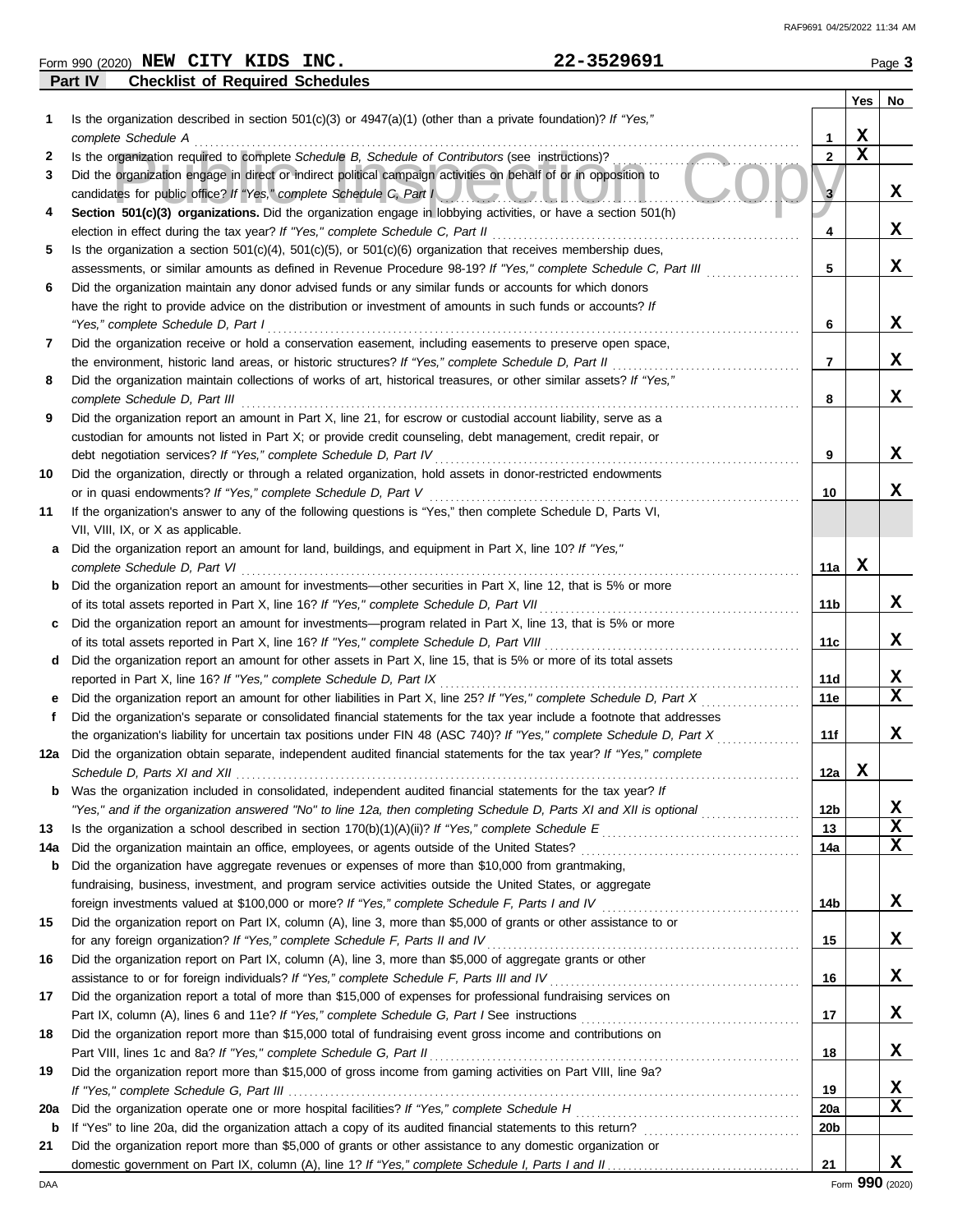|          | 22-3529691<br>Form 990 (2020) NEW CITY KIDS INC.                                                                                                                                                              |                |    |                 |             | Page 4           |
|----------|---------------------------------------------------------------------------------------------------------------------------------------------------------------------------------------------------------------|----------------|----|-----------------|-------------|------------------|
|          | Part IV<br><b>Checklist of Required Schedules (continued)</b>                                                                                                                                                 |                |    |                 |             |                  |
| 22       | Did the organization report more than \$5,000 of grants or other assistance to or for domestic individuals on                                                                                                 |                |    |                 | Yes         | No               |
|          | Part IX, column (A), line 2? If "Yes," complete Schedule I, Parts I and III                                                                                                                                   |                |    | 22              | $\mathbf x$ |                  |
| 23       | Did the organization answer "Yes" to Part VII, Section A, line 3, 4, or 5 about compensation of the                                                                                                           |                |    |                 |             |                  |
|          | organization's current and former officers, directors, trustees, key employees, and highest compensated                                                                                                       |                |    |                 |             |                  |
|          | employees? If "Yes," complete Schedule J<br><u>III. IQMUUNIM</u>                                                                                                                                              |                |    | 23              |             | X                |
|          | 24a Did the organization have a tax-exempt bond issue with an outstanding principal amount of more than                                                                                                       |                |    |                 |             |                  |
|          | \$100,000 as of the last day of the year, that was issued after December 31, 2002? If "Yes," answer lines 24b                                                                                                 |                |    | 24a             |             | x                |
| b        | through 24d and complete Schedule K. If "No," go to line 25a<br>Did the organization invest any proceeds of tax-exempt bonds beyond a temporary period exception?                                             |                |    | 24b             |             |                  |
| c        | Did the organization maintain an escrow account other than a refunding escrow at any time during the year                                                                                                     |                |    |                 |             |                  |
|          | to defease any tax-exempt bonds?                                                                                                                                                                              |                |    | 24c             |             |                  |
| d        | Did the organization act as an "on behalf of" issuer for bonds outstanding at any time during the year?                                                                                                       |                |    | 24d             |             |                  |
|          | 25a Section 501(c)(3), 501(c)(4), and 501(c)(29) organizations. Did the organization engage in an excess benefit                                                                                              |                |    |                 |             |                  |
|          | transaction with a disqualified person during the year? If "Yes," complete Schedule L, Part I                                                                                                                 |                |    | 25a             |             | x                |
| b        | Is the organization aware that it engaged in an excess benefit transaction with a disqualified person in a prior                                                                                              |                |    |                 |             |                  |
|          | year, and that the transaction has not been reported on any of the organization's prior Forms 990 or 990-EZ?                                                                                                  |                |    |                 |             |                  |
|          | If "Yes," complete Schedule L, Part I                                                                                                                                                                         |                |    | 25b             |             | X                |
| 26       | Did the organization report any amount on Part X, line 5 or 22, for receivables from or payables to any current                                                                                               |                |    |                 |             |                  |
|          | or former officer, director, trustee, key employee, creator or founder, substantial contributor, or 35%<br>controlled entity or family member of any of these persons? If "Yes," complete Schedule L, Part II |                |    |                 |             | X                |
| 27       | Did the organization provide a grant or other assistance to any current or former officer, director, trustee, key                                                                                             |                |    | 26              |             |                  |
|          | employee, creator or founder, substantial contributor or employee thereof, a grant selection committee                                                                                                        |                |    |                 |             |                  |
|          | member, or to a 35% controlled entity (including an employee thereof) or family member of any of these                                                                                                        |                |    |                 |             |                  |
|          | persons? If "Yes," complete Schedule L, Part III                                                                                                                                                              |                |    | 27              |             | X                |
| 28       | Was the organization a party to a business transaction with one of the following parties (see Schedule L, Part                                                                                                |                |    |                 |             |                  |
|          | IV instructions, for applicable filing thresholds, conditions, and exceptions):                                                                                                                               |                |    |                 |             |                  |
| а        | A current or former officer, director, trustee, key employee, creator or founder, or substantial contributor? If                                                                                              |                |    |                 |             |                  |
|          | "Yes," complete Schedule L, Part IV                                                                                                                                                                           |                |    | 28a             |             | X                |
| b        | A family member of any individual described in line 28a? If "Yes," complete Schedule L, Part IV                                                                                                               |                |    | 28b             |             | X                |
| c        | A 35% controlled entity of one or more individuals and/or organizations described in lines 28a or 28b? If                                                                                                     |                |    |                 |             |                  |
|          | "Yes," complete Schedule L, Part IV                                                                                                                                                                           |                |    | 28c             |             | X<br>$\mathbf x$ |
| 29<br>30 | Did the organization receive more than \$25,000 in non-cash contributions? If "Yes," complete Schedule M                                                                                                      |                |    | 29              |             |                  |
|          | Did the organization receive contributions of art, historical treasures, or other similar assets, or qualified<br>conservation contributions? If "Yes," complete Schedule M                                   |                |    | 30              |             | X                |
| 31       | Did the organization liquidate, terminate, or dissolve and cease operations? If "Yes," complete Schedule N, Part I                                                                                            |                |    | 31              |             | $\mathbf x$      |
| 32       | Did the organization sell, exchange, dispose of, or transfer more than 25% of its net assets? If "Yes,"                                                                                                       |                |    |                 |             |                  |
|          | complete Schedule N, Part II                                                                                                                                                                                  |                |    | 32              |             | X                |
| 33       | Did the organization own 100% of an entity disregarded as separate from the organization under Regulations                                                                                                    |                |    |                 |             |                  |
|          | sections 301.7701-2 and 301.7701-3? If "Yes," complete Schedule R, Part I                                                                                                                                     |                |    | 33              |             | X                |
| 34       | Was the organization related to any tax-exempt or taxable entity? If "Yes," complete Schedule R, Part II, III,                                                                                                |                |    |                 |             |                  |
|          | or IV, and Part V, line 1                                                                                                                                                                                     |                |    | 34              |             | X                |
| 35a      | Did the organization have a controlled entity within the meaning of section 512(b)(13)?                                                                                                                       |                |    | 35a             |             | X                |
| b        | If "Yes" to line 35a, did the organization receive any payment from or engage in any transaction with a                                                                                                       |                |    |                 |             |                  |
|          | controlled entity within the meaning of section 512(b)(13)? If "Yes," complete Schedule R, Part V, line 2                                                                                                     |                |    | 35 <sub>b</sub> |             |                  |
| 36       | Section 501(c)(3) organizations. Did the organization make any transfers to an exempt non-charitable<br>related organization? If "Yes," complete Schedule R, Part V, line 2                                   |                |    | 36              |             | X                |
| 37       | Did the organization conduct more than 5% of its activities through an entity that is not a related organization                                                                                              |                |    |                 |             |                  |
|          | and that is treated as a partnership for federal income tax purposes? If "Yes," complete Schedule R, Part VI                                                                                                  |                |    | 37              |             | X                |
| 38       | Did the organization complete Schedule O and provide explanations in Schedule O for Part VI, lines 11b and                                                                                                    |                |    |                 |             |                  |
|          | 19? Note: All Form 990 filers are required to complete Schedule O.                                                                                                                                            |                |    | 38              | $\mathbf x$ |                  |
|          | Statements Regarding Other IRS Filings and Tax Compliance<br>Part V                                                                                                                                           |                |    |                 |             |                  |
|          | Check if Schedule O contains a response or note to any line in this Part V [11] Check if Schedule O contains a response or note to any line in this Part V                                                    |                |    |                 |             |                  |
|          |                                                                                                                                                                                                               |                |    |                 | Yes         | No               |
| 1a       | Enter the number reported in Box 3 of Form 1096. Enter -0- if not applicable                                                                                                                                  | 1a             | 40 |                 |             |                  |
| b        | Enter the number of Forms W-2G included in line 1a. Enter -0- if not applicable                                                                                                                               | 1 <sub>b</sub> | 0  |                 |             |                  |
| c        | Did the organization comply with backup withholding rules for reportable payments to vendors and                                                                                                              |                |    |                 |             |                  |
|          |                                                                                                                                                                                                               |                |    | 1c              |             |                  |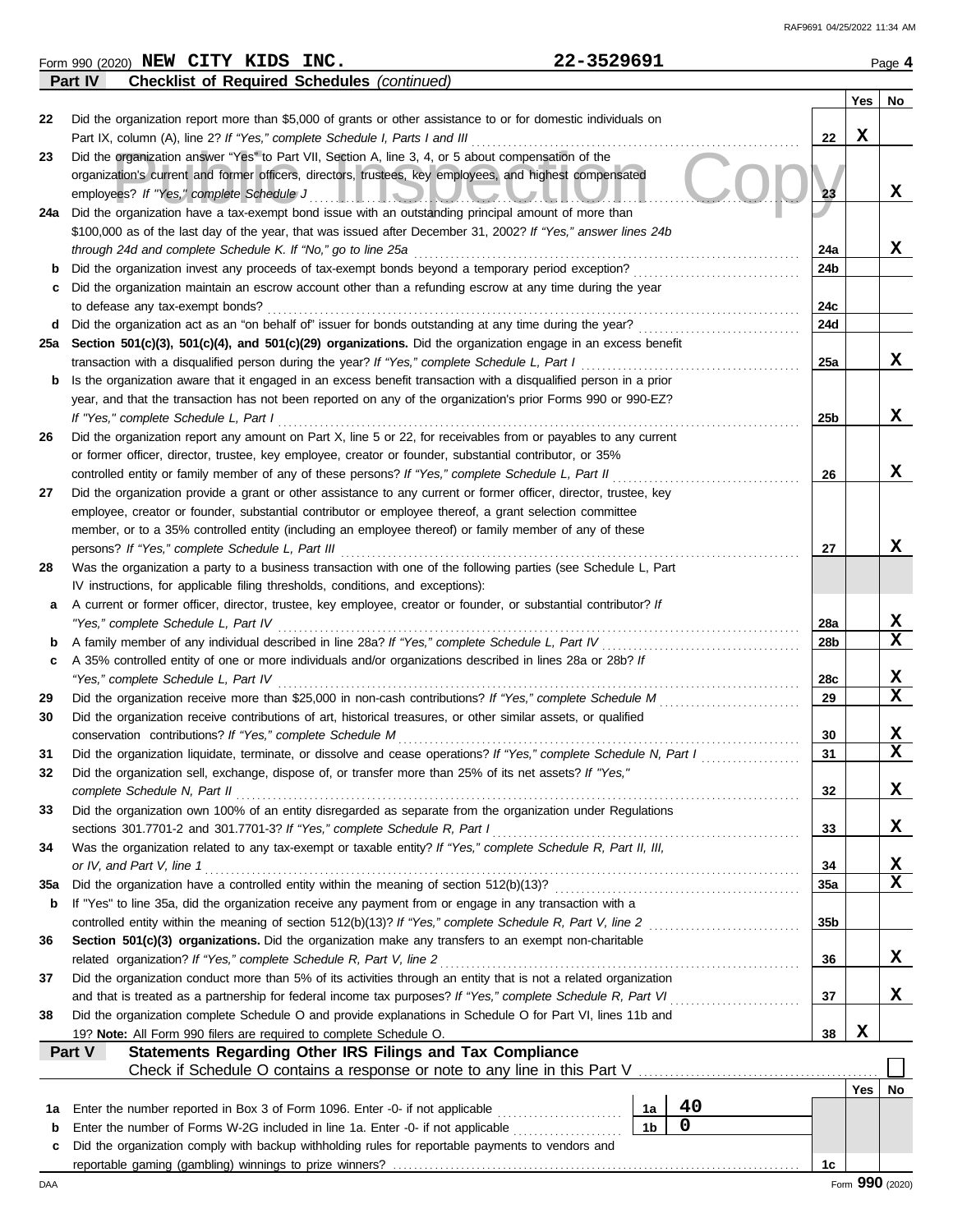|         | 22-3529691<br>Form 990 (2020) NEW CITY KIDS INC.                                                                                                                                      |                 |                |   | Page 5   |
|---------|---------------------------------------------------------------------------------------------------------------------------------------------------------------------------------------|-----------------|----------------|---|----------|
|         | Statements Regarding Other IRS Filings and Tax Compliance (continued)<br>Part V                                                                                                       |                 |                |   |          |
|         |                                                                                                                                                                                       |                 |                |   | Yes   No |
|         | 2a Enter the number of employees reported on Form W-3, Transmittal of Wage and Tax                                                                                                    |                 |                |   |          |
|         | Statements, filed for the calendar year ending with or within the year covered by this return                                                                                         | 370<br>2a       |                |   |          |
| b       | If at least one is reported on line 2a, did the organization file all required federal employment tax returns?                                                                        |                 | 2b             | X |          |
|         | Note: If the sum of lines 1a and 2a is greater than 250, you may be required to e-file (see instructions)                                                                             |                 |                |   |          |
| За      | Did the organization have unrelated business gross income of \$1,000 or more during the year?                                                                                         |                 | 3a             |   | x        |
| b       | If "Yes," has it filed a Form 990-T for this year? If "No" to line 3b, provide an explanation on Schedule O                                                                           |                 | 3 <sub>b</sub> |   |          |
| 4a      | At any time during the calendar year, did the organization have an interest in, or a signature or other authority over,                                                               |                 |                |   |          |
|         | a financial account in a foreign country (such as a bank account, securities account, or other financial account)?                                                                    |                 | 4a             |   | X        |
| b       | If "Yes," enter the name of the foreign country <b>u</b>                                                                                                                              |                 |                |   |          |
|         | See instructions for filing requirements for FinCEN Form 114, Report of Foreign Bank and Financial Accounts (FBAR).                                                                   |                 |                |   | X        |
| 5a      | Was the organization a party to a prohibited tax shelter transaction at any time during the tax year?                                                                                 |                 | 5a<br>5b       |   | x        |
| b       | Did any taxable party notify the organization that it was or is a party to a prohibited tax shelter transaction?<br>If "Yes" to line 5a or 5b, did the organization file Form 8886-T? |                 | 5c             |   |          |
| c<br>6а | Does the organization have annual gross receipts that are normally greater than \$100,000, and did the                                                                                |                 |                |   |          |
|         | organization solicit any contributions that were not tax deductible as charitable contributions?                                                                                      |                 | 6a             |   | X        |
| b       | If "Yes," did the organization include with every solicitation an express statement that such contributions or                                                                        |                 |                |   |          |
|         | gifts were not tax deductible?                                                                                                                                                        |                 | 6b             |   |          |
| 7       | Organizations that may receive deductible contributions under section 170(c).                                                                                                         |                 |                |   |          |
| а       | Did the organization receive a payment in excess of \$75 made partly as a contribution and partly for goods                                                                           |                 |                |   |          |
|         | and services provided to the payor?                                                                                                                                                   |                 | 7a             |   |          |
| b       |                                                                                                                                                                                       |                 | 7b             |   |          |
| с       | Did the organization sell, exchange, or otherwise dispose of tangible personal property for which it was                                                                              |                 |                |   |          |
|         | required to file Form 8282?                                                                                                                                                           |                 | 7c             |   |          |
| d       |                                                                                                                                                                                       | 7d              |                |   |          |
| е       | Did the organization receive any funds, directly or indirectly, to pay premiums on a personal benefit contract?                                                                       |                 | 7e             |   |          |
| f       | Did the organization, during the year, pay premiums, directly or indirectly, on a personal benefit contract?                                                                          |                 | 7f             |   |          |
| g       | If the organization received a contribution of qualified intellectual property, did the organization file Form 8899 as required?                                                      |                 | 7g             |   |          |
| h       | If the organization received a contribution of cars, boats, airplanes, or other vehicles, did the organization file a Form 1098-C?                                                    |                 | 7h             |   |          |
| 8       | Sponsoring organizations maintaining donor advised funds. Did a donor advised fund maintained by the                                                                                  |                 |                |   |          |
|         |                                                                                                                                                                                       |                 | 8              |   |          |
| 9       | Sponsoring organizations maintaining donor advised funds.                                                                                                                             |                 |                |   |          |
| а       | Did the sponsoring organization make any taxable distributions under section 4966?                                                                                                    |                 | 9a             |   |          |
| b       |                                                                                                                                                                                       |                 | 9b             |   |          |
| 10      | Section 501(c)(7) organizations. Enter:                                                                                                                                               |                 |                |   |          |
|         |                                                                                                                                                                                       | 10a             |                |   |          |
| b       | Gross receipts, included on Form 990, Part VIII, line 12, for public use of club facilities                                                                                           | 10 <sub>b</sub> |                |   |          |
| 11      | Section 501(c)(12) organizations. Enter:<br>Gross income from members or shareholders                                                                                                 | 11a             |                |   |          |
| а<br>b  | Gross income from other sources (Do not net amounts due or paid to other sources                                                                                                      |                 |                |   |          |
|         | against amounts due or received from them.)                                                                                                                                           | 11 <sub>b</sub> |                |   |          |
| 12a     | Section 4947(a)(1) non-exempt charitable trusts. Is the organization filing Form 990 in lieu of Form 1041?                                                                            |                 | 12a            |   |          |
| b       | If "Yes," enter the amount of tax-exempt interest received or accrued during the year                                                                                                 | 12 <sub>b</sub> |                |   |          |
| 13      | Section 501(c)(29) qualified nonprofit health insurance issuers.                                                                                                                      |                 |                |   |          |
| a       | Is the organization licensed to issue qualified health plans in more than one state?                                                                                                  |                 | 13а            |   |          |
|         | Note: See the instructions for additional information the organization must report on Schedule O.                                                                                     |                 |                |   |          |
| b       | Enter the amount of reserves the organization is required to maintain by the states in which                                                                                          |                 |                |   |          |
|         |                                                                                                                                                                                       | 13b             |                |   |          |
| c       | Enter the amount of reserves on hand                                                                                                                                                  | 13 <sub>c</sub> |                |   |          |
| 14a     | Did the organization receive any payments for indoor tanning services during the tax year?                                                                                            |                 | 14a            |   | x        |
| b       |                                                                                                                                                                                       |                 | 14b            |   |          |
| 15      | Is the organization subject to the section 4960 tax on payment(s) of more than \$1,000,000 in remuneration or                                                                         |                 |                |   |          |
|         | excess parachute payment(s) during the year?                                                                                                                                          |                 | 15             |   | X        |
|         | If "Yes," see instructions and file Form 4720, Schedule N.                                                                                                                            |                 |                |   |          |
| 16      | Is the organization an educational institution subject to the section 4968 excise tax on net investment income?                                                                       |                 | 16             |   | X        |
|         | If "Yes," complete Form 4720, Schedule O.                                                                                                                                             |                 |                |   |          |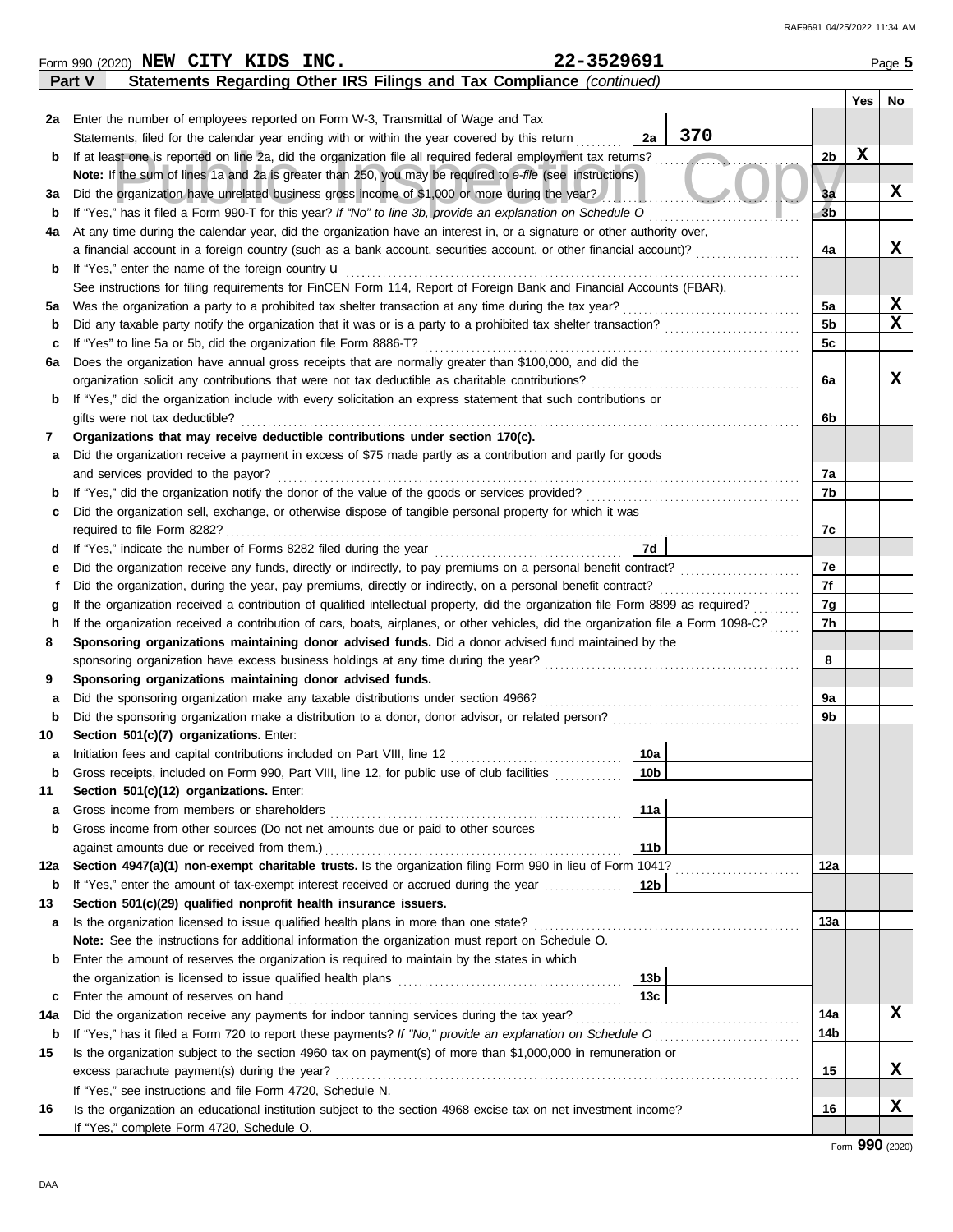|             | 22-3529691<br>Form 990 (2020) NEW CITY KIDS INC.                                                                                    |                 |     | Page 6          |
|-------------|-------------------------------------------------------------------------------------------------------------------------------------|-----------------|-----|-----------------|
|             | Part VI<br>Governance, Management, and Disclosure For each "Yes" response to lines 2 through 7b below, and for a "No"               |                 |     |                 |
|             | response to line 8a, 8b, or 10b below, describe the circumstances, processes, or changes on Schedule O. See instructions.           |                 |     |                 |
|             |                                                                                                                                     |                 |     |                 |
|             | Section A. Governing Body and Management                                                                                            |                 |     |                 |
|             |                                                                                                                                     |                 | Yes | No              |
| 1a          | 1a<br>Enter the number of voting members of the governing body at the end of the tax year                                           |                 |     |                 |
|             | If there are material differences in voting rights among members of the governing body, or                                          |                 |     |                 |
|             | if the governing body delegated broad authority to an executive committee or similar                                                |                 |     |                 |
|             | committee, explain on Schedule O.                                                                                                   |                 |     |                 |
| b           | 11<br>1 <sub>b</sub><br>Enter the number of voting members included on line 1a, above, who are independent                          |                 |     |                 |
| 2           | Did any officer, director, trustee, or key employee have a family relationship or a business relationship with                      |                 |     |                 |
|             | any other officer, director, trustee, or key employee?                                                                              | 2               |     | X               |
| 3           | Did the organization delegate control over management duties customarily performed by or under the direct                           |                 |     |                 |
|             |                                                                                                                                     |                 |     | X               |
|             | supervision of officers, directors, trustees, or key employees to a management company or other person?                             | 3<br>4          |     | X               |
| 4           | Did the organization make any significant changes to its governing documents since the prior Form 990 was filed?                    |                 |     | $\mathbf x$     |
| 5           | Did the organization become aware during the year of a significant diversion of the organization's assets?                          | 5               |     | $\mathbf x$     |
| 6           | Did the organization have members or stockholders?                                                                                  | 6               |     |                 |
| 7a          | Did the organization have members, stockholders, or other persons who had the power to elect or appoint                             |                 |     |                 |
|             | one or more members of the governing body?                                                                                          | 7a              |     | X               |
| b           | Are any governance decisions of the organization reserved to (or subject to approval by) members,                                   |                 |     |                 |
|             | stockholders, or persons other than the governing body?                                                                             | 7b              |     | x               |
| 8           | Did the organization contemporaneously document the meetings held or written actions undertaken during the year by the following:   |                 |     |                 |
| а           | The governing body?                                                                                                                 | 8a              | X   |                 |
| $\mathbf b$ | Each committee with authority to act on behalf of the governing body?                                                               | 8b              | X   |                 |
| 9           | Is there any officer, director, trustee, or key employee listed in Part VII, Section A, who cannot be reached at                    |                 |     |                 |
|             |                                                                                                                                     | 9               |     | x               |
|             | Section B. Policies (This Section B requests information about policies not required by the Internal Revenue Code.)                 |                 |     |                 |
|             |                                                                                                                                     |                 | Yes | No              |
| 10a         | Did the organization have local chapters, branches, or affiliates?                                                                  | 10a             |     | X               |
| b           | If "Yes," did the organization have written policies and procedures governing the activities of such chapters,                      |                 |     |                 |
|             | affiliates, and branches to ensure their operations are consistent with the organization's exempt purposes?                         | 10 <sub>b</sub> |     |                 |
| 11a         | Has the organization provided a complete copy of this Form 990 to all members of its governing body before filing the form?         | 11a             | X   |                 |
| b           | Describe in Schedule O the process, if any, used by the organization to review this Form 990.                                       |                 |     |                 |
| 12a         | Did the organization have a written conflict of interest policy? If "No," go to line 13                                             | 12a             |     | X               |
| b           | Were officers, directors, or trustees, and key employees required to disclose annually interests that could give rise to conflicts? | 12b             |     |                 |
| c           | Did the organization regularly and consistently monitor and enforce compliance with the policy? If "Yes,"                           |                 |     |                 |
|             | describe in Schedule O how this was done                                                                                            | 12 <sub>c</sub> |     |                 |
| 13          | Did the organization have a written whistleblower policy?                                                                           | 13              | х   |                 |
| 14          | Did the organization have a written document retention and destruction policy?                                                      | 14              | х   |                 |
| 15          | Did the process for determining compensation of the following persons include a review and approval by                              |                 |     |                 |
|             |                                                                                                                                     |                 |     |                 |
|             | independent persons, comparability data, and contemporaneous substantiation of the deliberation and decision?                       |                 | X   |                 |
| а           |                                                                                                                                     | 15a             | X   |                 |
| b           | Other officers or key employees of the organization                                                                                 | 15 <sub>b</sub> |     |                 |
|             | If "Yes" to line 15a or 15b, describe the process in Schedule O (see instructions).                                                 |                 |     |                 |
| 16a         | Did the organization invest in, contribute assets to, or participate in a joint venture or similar arrangement                      |                 |     |                 |
|             | with a taxable entity during the year?                                                                                              | 16a             |     | х               |
| b           | If "Yes," did the organization follow a written policy or procedure requiring the organization to evaluate its                      |                 |     |                 |
|             | participation in joint venture arrangements under applicable federal tax law, and take steps to safeguard the                       |                 |     |                 |
|             |                                                                                                                                     | 16 <sub>b</sub> |     |                 |
|             | <b>Section C. Disclosure</b>                                                                                                        |                 |     |                 |
| 17          | List the states with which a copy of this Form 990 is required to be filed $\mathbf u$ None                                         |                 |     |                 |
| 18          | Section 6104 requires an organization to make its Forms 1023 (1024 or 1024-A, if applicable), 990, and 990-T (Section 501(c)        |                 |     |                 |
|             | (3)s only) available for public inspection. Indicate how you made these available. Check all that apply.                            |                 |     |                 |
|             | Another's website $ \mathbf{X} $ Upon request<br>Own website<br>Other (explain on Schedule O)                                       |                 |     |                 |
| 19          | Describe on Schedule O whether (and if so, how) the organization made its governing documents, conflict of interest policy, and     |                 |     |                 |
|             | financial statements available to the public during the tax year.                                                                   |                 |     |                 |
| 20          | State the name, address, and telephone number of the person who possesses the organization's books and records u                    |                 |     |                 |
|             | Corporation<br>936 Alpine Ave                                                                                                       |                 |     |                 |
|             | MI 49504<br>Grand Rapids                                                                                                            | 201-915-9896    |     |                 |
| DAA         |                                                                                                                                     |                 |     | Form 990 (2020) |
|             |                                                                                                                                     |                 |     |                 |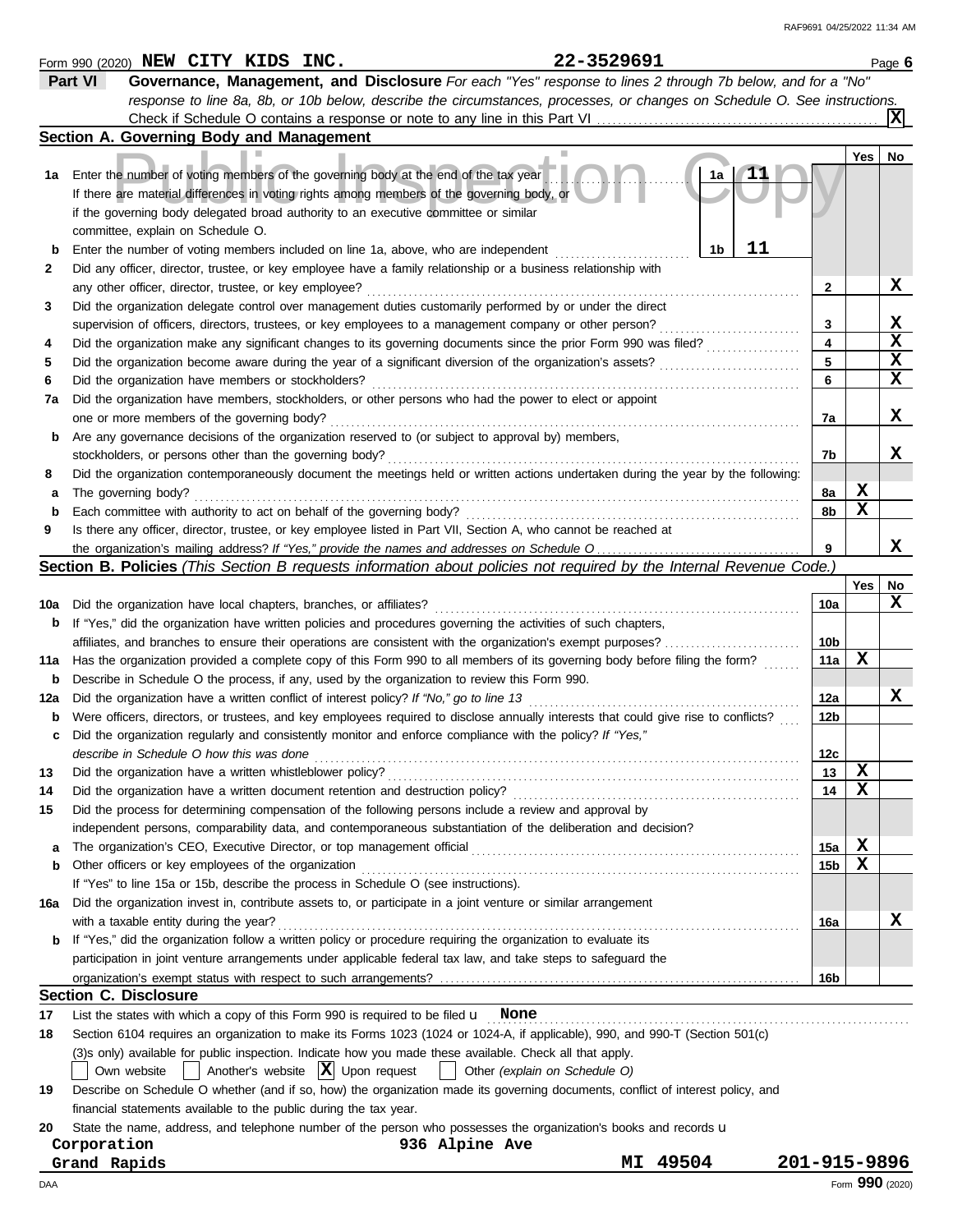| <b>Independent Contractors</b>                                                                                                                                                                                                                                                                                              |                      |                                   |                      |             |              |                                                              |        |                                                                                 |                              |                                           |
|-----------------------------------------------------------------------------------------------------------------------------------------------------------------------------------------------------------------------------------------------------------------------------------------------------------------------------|----------------------|-----------------------------------|----------------------|-------------|--------------|--------------------------------------------------------------|--------|---------------------------------------------------------------------------------|------------------------------|-------------------------------------------|
|                                                                                                                                                                                                                                                                                                                             |                      |                                   |                      |             |              |                                                              |        | Check if Schedule O contains a response or note to any line in this Part VII    |                              |                                           |
| Section A.<br>1a Complete this table for all persons required to be listed. Report compensation for the calendar year ending with or within the                                                                                                                                                                             |                      |                                   |                      |             |              |                                                              |        | Officers, Directors, Trustees, Key Employees, and Highest Compensated Employees |                              |                                           |
| organization's tax year.                                                                                                                                                                                                                                                                                                    |                      |                                   |                      |             |              |                                                              |        |                                                                                 |                              |                                           |
| • List all of the organization's current officers, directors, trustees (whether individuals or organizations), regardless of amount of<br>compensation. Enter -0- in columns (D), (E), and (F) if no compensation was paid.                                                                                                 |                      |                                   |                      |             |              |                                                              |        |                                                                                 |                              |                                           |
| • List all of the organization's current key employees, if any. See instructions for definition of "key employee."                                                                                                                                                                                                          |                      |                                   |                      |             |              |                                                              |        |                                                                                 |                              |                                           |
| List the organization's five current highest compensated employees (other than an officer, director, trustee, or key employee)<br>who received reportable compensation (Box 5 of Form W-2 and/or Box 7 of Form 1099-MISC) of more than \$100,000 from the<br>organization and any related organizations.                    |                      |                                   |                      |             |              |                                                              |        |                                                                                 |                              |                                           |
| • List all of the organization's former officers, key employees, and highest compensated employees who received more than<br>\$100,000 of reportable compensation from the organization and any related organizations.                                                                                                      |                      |                                   |                      |             |              |                                                              |        |                                                                                 |                              |                                           |
| List all of the organization's former directors or trustees that received, in the capacity as a former director or trustee of the<br>organization, more than \$10,000 of reportable compensation from the organization and any related organizations.<br>See instructions for the order in which to list the persons above. |                      |                                   |                      |             |              |                                                              |        |                                                                                 |                              |                                           |
| Check this box if neither the organization nor any related organization compensated any current officer, director, or trustee.                                                                                                                                                                                              |                      |                                   |                      |             |              |                                                              |        |                                                                                 |                              |                                           |
| (A)                                                                                                                                                                                                                                                                                                                         | (B)                  |                                   |                      |             | (C)          |                                                              |        | (D)                                                                             | (F)                          | (F)                                       |
| Name and title                                                                                                                                                                                                                                                                                                              | Average              |                                   |                      |             | Position     |                                                              |        | Reportable                                                                      | Reportable                   | Estimated amount                          |
|                                                                                                                                                                                                                                                                                                                             | hours<br>per week    |                                   |                      |             |              | (do not check more than one<br>box, unless person is both an |        | compensation<br>from the                                                        | compensation<br>from related | of other<br>compensation                  |
|                                                                                                                                                                                                                                                                                                                             | (list any            |                                   |                      |             |              | officer and a director/trustee)                              |        | organization                                                                    | organizations                | from the                                  |
|                                                                                                                                                                                                                                                                                                                             | hours for<br>related |                                   |                      |             |              |                                                              |        | (W-2/1099-MISC)                                                                 | (W-2/1099-MISC)              | organization and<br>related organizations |
|                                                                                                                                                                                                                                                                                                                             | organizations        |                                   |                      | Officer     |              |                                                              | Former |                                                                                 |                              |                                           |
|                                                                                                                                                                                                                                                                                                                             | below                |                                   |                      |             | Key employee |                                                              |        |                                                                                 |                              |                                           |
|                                                                                                                                                                                                                                                                                                                             | dotted line)         | Individual trustee<br>or director | nstitutional trustee |             |              |                                                              |        |                                                                                 |                              |                                           |
|                                                                                                                                                                                                                                                                                                                             |                      |                                   |                      |             |              | Highest compensated<br>employee                              |        |                                                                                 |                              |                                           |
| $(1)$ Rev. Trevor Rubingh                                                                                                                                                                                                                                                                                                   |                      |                                   |                      |             |              |                                                              |        |                                                                                 |                              |                                           |
|                                                                                                                                                                                                                                                                                                                             | 40.00                |                                   |                      |             |              |                                                              |        |                                                                                 |                              |                                           |
| Founder & CEO                                                                                                                                                                                                                                                                                                               | 0.00                 |                                   |                      | $\mathbf x$ |              |                                                              |        | 109,048                                                                         | 0                            | 7,704                                     |
| (2) Richard Kuder                                                                                                                                                                                                                                                                                                           |                      |                                   |                      |             |              |                                                              |        |                                                                                 |                              |                                           |
|                                                                                                                                                                                                                                                                                                                             | 2.00                 |                                   |                      |             |              |                                                              |        |                                                                                 |                              |                                           |
| President                                                                                                                                                                                                                                                                                                                   | 0.00                 | X                                 |                      | $\mathbf x$ |              |                                                              |        | 0                                                                               | 0                            | 0                                         |
| (3) Lonzell Wilson                                                                                                                                                                                                                                                                                                          |                      |                                   |                      |             |              |                                                              |        |                                                                                 |                              |                                           |
|                                                                                                                                                                                                                                                                                                                             | 2.00                 |                                   |                      |             |              |                                                              |        |                                                                                 |                              |                                           |
| VP                                                                                                                                                                                                                                                                                                                          | 0.00                 | X                                 |                      | $\mathbf x$ |              |                                                              |        | 0                                                                               | 0                            | 0                                         |
| (4) Sheila R Cole                                                                                                                                                                                                                                                                                                           |                      |                                   |                      |             |              |                                                              |        |                                                                                 |                              |                                           |
|                                                                                                                                                                                                                                                                                                                             | 2.00                 |                                   |                      |             |              |                                                              |        |                                                                                 |                              |                                           |
| Secretary                                                                                                                                                                                                                                                                                                                   | 0.00                 | X                                 |                      | $\mathbf x$ |              |                                                              |        | 0                                                                               | 0                            | 0                                         |
| (5) Zane Brown                                                                                                                                                                                                                                                                                                              |                      |                                   |                      |             |              |                                                              |        |                                                                                 |                              |                                           |
| .                                                                                                                                                                                                                                                                                                                           | 2.00                 |                                   |                      |             |              |                                                              |        |                                                                                 |                              |                                           |
| Treasurer                                                                                                                                                                                                                                                                                                                   | 0.00                 | X                                 |                      | X           |              |                                                              |        | 0                                                                               | 0                            | $\mathbf 0$                               |
| (6) Zynide Banks                                                                                                                                                                                                                                                                                                            |                      |                                   |                      |             |              |                                                              |        |                                                                                 |                              |                                           |
|                                                                                                                                                                                                                                                                                                                             | 1.00                 |                                   |                      |             |              |                                                              |        |                                                                                 |                              |                                           |
| Trustee                                                                                                                                                                                                                                                                                                                     | 0.00                 | X                                 |                      |             |              |                                                              |        | 0                                                                               | 0                            | $\mathbf 0$                               |
| (7) Steven Lee                                                                                                                                                                                                                                                                                                              |                      |                                   |                      |             |              |                                                              |        |                                                                                 |                              |                                           |
|                                                                                                                                                                                                                                                                                                                             | 1.00                 |                                   |                      |             |              |                                                              |        |                                                                                 |                              |                                           |
| Trustee                                                                                                                                                                                                                                                                                                                     | 0.00                 | X                                 |                      |             |              |                                                              |        | 0                                                                               | 0                            | $\mathbf 0$                               |
| (8) Richard Narramore                                                                                                                                                                                                                                                                                                       |                      |                                   |                      |             |              |                                                              |        |                                                                                 |                              |                                           |
|                                                                                                                                                                                                                                                                                                                             | 1.00                 |                                   |                      |             |              |                                                              |        |                                                                                 |                              |                                           |
| Trustee                                                                                                                                                                                                                                                                                                                     | 0.00                 | X                                 |                      |             |              |                                                              |        | 0                                                                               | 0                            | $\mathbf 0$                               |
| (9) Jackie Rice                                                                                                                                                                                                                                                                                                             |                      |                                   |                      |             |              |                                                              |        |                                                                                 |                              |                                           |
|                                                                                                                                                                                                                                                                                                                             | 1.00                 |                                   |                      |             |              |                                                              |        |                                                                                 |                              |                                           |
| Trustee                                                                                                                                                                                                                                                                                                                     | 0.00                 | X                                 |                      |             |              |                                                              |        | 0                                                                               | 0                            | $\mathbf 0$                               |
| $(10)$ Glenn W Ridsdale                                                                                                                                                                                                                                                                                                     |                      |                                   |                      |             |              |                                                              |        |                                                                                 |                              |                                           |
|                                                                                                                                                                                                                                                                                                                             | 1.00                 |                                   |                      |             |              |                                                              |        |                                                                                 |                              |                                           |
| Trustee                                                                                                                                                                                                                                                                                                                     | 0.00                 | X                                 |                      |             |              |                                                              |        | 0                                                                               | 0                            | $\mathbf 0$                               |
| (11) Tim Swafford                                                                                                                                                                                                                                                                                                           |                      |                                   |                      |             |              |                                                              |        |                                                                                 |                              |                                           |
|                                                                                                                                                                                                                                                                                                                             | 1.00                 |                                   |                      |             |              |                                                              |        |                                                                                 |                              |                                           |
| Trustee                                                                                                                                                                                                                                                                                                                     | 0.00                 | X                                 |                      |             |              |                                                              |        | 0                                                                               | 0                            | $\mathbf 0$                               |

**Part VII Compensation of Officers, Directors, Trustees, Key Employees, Highest Compensated Employees, and** Form 990 (2020) Page **7 NEW CITY KIDS INC. 22-3529691**

DAA

Form **990** (2020)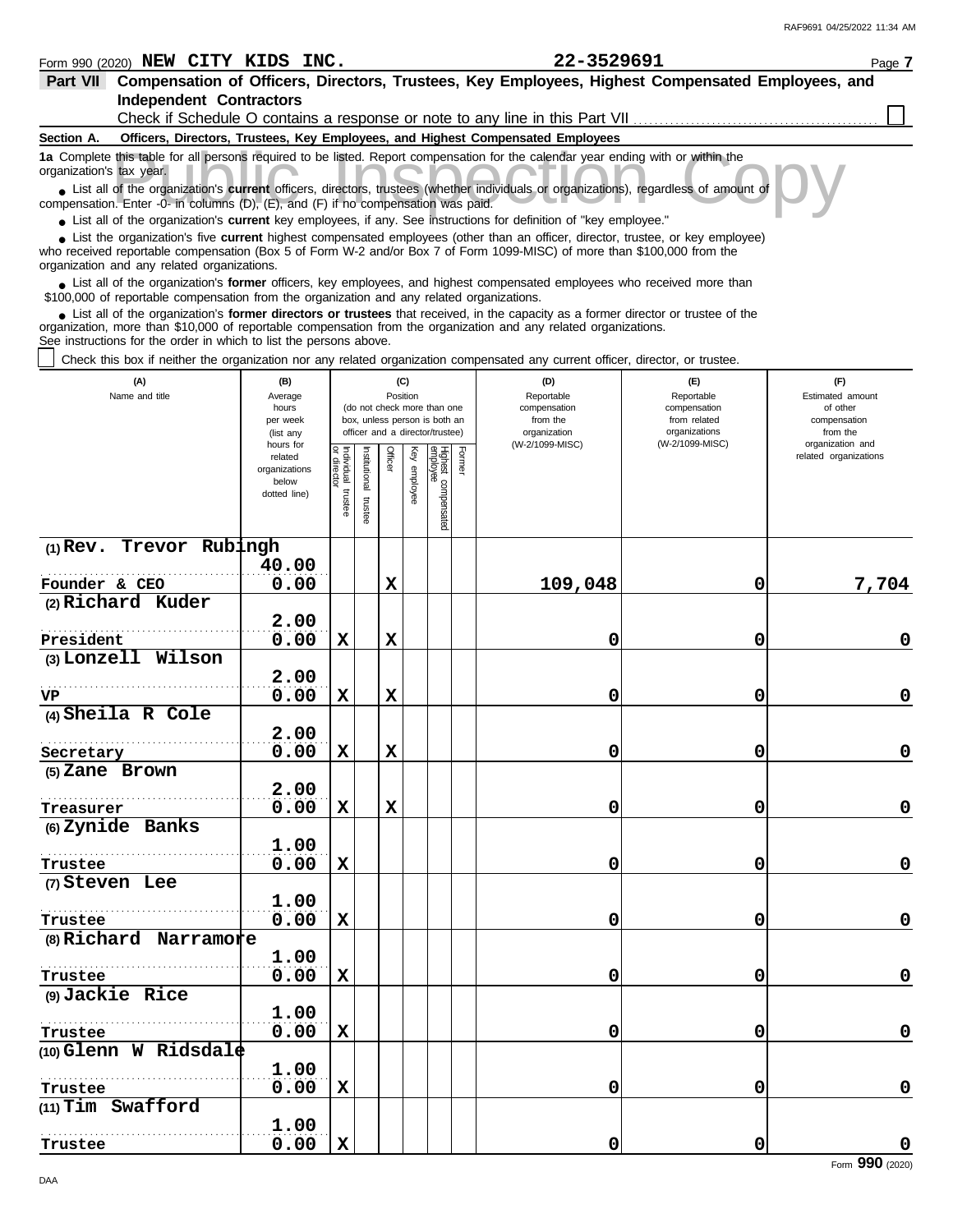| Form 990 (2020) NEW CITY KIDS INC.                                                                                                                                                                                                                                                                                                           |                                                                                                                                                     |                                      |                      |         |                 |                                 |              | 22-3529691                                                                                             |                                                                    | RAF9691 04/25/2022 11:34 AM                                     | Page 8 |
|----------------------------------------------------------------------------------------------------------------------------------------------------------------------------------------------------------------------------------------------------------------------------------------------------------------------------------------------|-----------------------------------------------------------------------------------------------------------------------------------------------------|--------------------------------------|----------------------|---------|-----------------|---------------------------------|--------------|--------------------------------------------------------------------------------------------------------|--------------------------------------------------------------------|-----------------------------------------------------------------|--------|
| Part VII                                                                                                                                                                                                                                                                                                                                     |                                                                                                                                                     |                                      |                      |         |                 |                                 |              | Section A. Officers, Directors, Trustees, Key Employees, and Highest Compensated Employees (continued) |                                                                    |                                                                 |        |
| (A)<br>Name and title                                                                                                                                                                                                                                                                                                                        | (B)<br>Average<br>(do not check more than one<br>hours<br>box, unless person is both an<br>per week<br>officer and a director/trustee)<br>(list any |                                      |                      |         | (C)<br>Position |                                 |              | (D)<br>Reportable<br>compensation<br>from the<br>organization                                          | (F)<br>Reportable<br>compensation<br>from related<br>organizations | (F)<br>Estimated amount<br>of other<br>compensation<br>from the |        |
|                                                                                                                                                                                                                                                                                                                                              | hours for<br>related<br>organizations<br>below<br>dotted line)                                                                                      | Individual<br>or director<br>trustee | nstitutional trustee | Officer | Ķey<br>employee | Highest compensated<br>amployee | Former       | (W-2/1099-MISC)                                                                                        | (W-2/1099-MISC)                                                    | organization and<br>related organizations                       |        |
| Dena Willis<br>(12)                                                                                                                                                                                                                                                                                                                          |                                                                                                                                                     |                                      |                      |         |                 |                                 |              |                                                                                                        |                                                                    |                                                                 |        |
| Trustee                                                                                                                                                                                                                                                                                                                                      | 1.00<br>0.00                                                                                                                                        | X                                    |                      |         |                 |                                 |              | 0                                                                                                      | 0                                                                  |                                                                 | 0      |
| Andy Westmaas<br>(13)                                                                                                                                                                                                                                                                                                                        |                                                                                                                                                     |                                      |                      |         |                 |                                 |              |                                                                                                        |                                                                    |                                                                 |        |
| Advancement Offficer                                                                                                                                                                                                                                                                                                                         | 40.00<br>0.00                                                                                                                                       |                                      |                      |         |                 | X                               |              | 105,128                                                                                                | 0                                                                  |                                                                 | 0      |
|                                                                                                                                                                                                                                                                                                                                              |                                                                                                                                                     |                                      |                      |         |                 |                                 |              |                                                                                                        |                                                                    |                                                                 |        |
|                                                                                                                                                                                                                                                                                                                                              |                                                                                                                                                     |                                      |                      |         |                 |                                 |              |                                                                                                        |                                                                    |                                                                 |        |
|                                                                                                                                                                                                                                                                                                                                              |                                                                                                                                                     |                                      |                      |         |                 |                                 |              |                                                                                                        |                                                                    |                                                                 |        |
|                                                                                                                                                                                                                                                                                                                                              |                                                                                                                                                     |                                      |                      |         |                 |                                 |              |                                                                                                        |                                                                    |                                                                 |        |
|                                                                                                                                                                                                                                                                                                                                              |                                                                                                                                                     |                                      |                      |         |                 |                                 |              |                                                                                                        |                                                                    |                                                                 |        |
|                                                                                                                                                                                                                                                                                                                                              |                                                                                                                                                     |                                      |                      |         |                 |                                 |              |                                                                                                        |                                                                    |                                                                 |        |
|                                                                                                                                                                                                                                                                                                                                              |                                                                                                                                                     |                                      |                      |         |                 |                                 |              |                                                                                                        |                                                                    |                                                                 |        |
|                                                                                                                                                                                                                                                                                                                                              |                                                                                                                                                     |                                      |                      |         |                 |                                 |              |                                                                                                        |                                                                    |                                                                 |        |
| Subtotal<br>1b.                                                                                                                                                                                                                                                                                                                              |                                                                                                                                                     |                                      |                      |         |                 |                                 | u            | 214,176                                                                                                |                                                                    |                                                                 | 7,704  |
| c Total from continuation sheets to Part VII, Section A                                                                                                                                                                                                                                                                                      |                                                                                                                                                     |                                      |                      |         |                 |                                 | u            |                                                                                                        |                                                                    |                                                                 |        |
| Total (add lines 1b and 1c)<br>d<br>Total number of individuals (including but not limited to those listed above) who received more than \$100,000 of<br>$\mathbf{2}$                                                                                                                                                                        |                                                                                                                                                     |                                      |                      |         |                 |                                 | $\mathbf{u}$ | 214, 176                                                                                               |                                                                    |                                                                 | 7,704  |
| reportable compensation from the organization $\bf{u}$ 2                                                                                                                                                                                                                                                                                     |                                                                                                                                                     |                                      |                      |         |                 |                                 |              |                                                                                                        |                                                                    | Yes                                                             | No     |
| Did the organization list any former officer, director, trustee, key employee, or highest compensated<br>3                                                                                                                                                                                                                                   |                                                                                                                                                     |                                      |                      |         |                 |                                 |              |                                                                                                        |                                                                    | 3                                                               | X      |
| For any individual listed on line 1a, is the sum of reportable compensation and other compensation from the<br>4                                                                                                                                                                                                                             |                                                                                                                                                     |                                      |                      |         |                 |                                 |              |                                                                                                        |                                                                    |                                                                 |        |
| organization and related organizations greater than \$150,000? If "Yes," complete Schedule J for such<br>individual <b>construction in the construction of the construction</b> in the construction of the construction of the construction of the construction of the construction of the construction of the construction of the construct |                                                                                                                                                     |                                      |                      |         |                 |                                 |              |                                                                                                        |                                                                    | 4                                                               | X      |
| Did any person listed on line 1a receive or accrue compensation from any unrelated organization or individual<br>5                                                                                                                                                                                                                           |                                                                                                                                                     |                                      |                      |         |                 |                                 |              |                                                                                                        |                                                                    | 5                                                               | X      |
| Section B. Independent Contractors                                                                                                                                                                                                                                                                                                           |                                                                                                                                                     |                                      |                      |         |                 |                                 |              |                                                                                                        |                                                                    |                                                                 |        |
| Complete this table for your five highest compensated independent contractors that received more than \$100,000 of<br>$\mathbf 1$<br>compensation from the organization. Report compensation for the calendar year ending with or within the organization's tax year.                                                                        |                                                                                                                                                     |                                      |                      |         |                 |                                 |              |                                                                                                        |                                                                    |                                                                 |        |
|                                                                                                                                                                                                                                                                                                                                              | (A)<br>Name and business address                                                                                                                    |                                      |                      |         |                 |                                 |              |                                                                                                        | (B)<br>Description of services                                     | (C)<br>Compensation                                             |        |
|                                                                                                                                                                                                                                                                                                                                              |                                                                                                                                                     |                                      |                      |         |                 |                                 |              |                                                                                                        |                                                                    |                                                                 |        |
|                                                                                                                                                                                                                                                                                                                                              |                                                                                                                                                     |                                      |                      |         |                 |                                 |              |                                                                                                        |                                                                    |                                                                 |        |
|                                                                                                                                                                                                                                                                                                                                              |                                                                                                                                                     |                                      |                      |         |                 |                                 |              |                                                                                                        |                                                                    |                                                                 |        |
|                                                                                                                                                                                                                                                                                                                                              |                                                                                                                                                     |                                      |                      |         |                 |                                 |              |                                                                                                        |                                                                    |                                                                 |        |
|                                                                                                                                                                                                                                                                                                                                              |                                                                                                                                                     |                                      |                      |         |                 |                                 |              |                                                                                                        |                                                                    |                                                                 |        |
| Total number of independent contractors (including but not limited to those listed above) who<br>$\mathbf{2}$<br>received more than \$100,000 of compensation from the organization u                                                                                                                                                        |                                                                                                                                                     |                                      |                      |         |                 |                                 |              |                                                                                                        | 0                                                                  |                                                                 |        |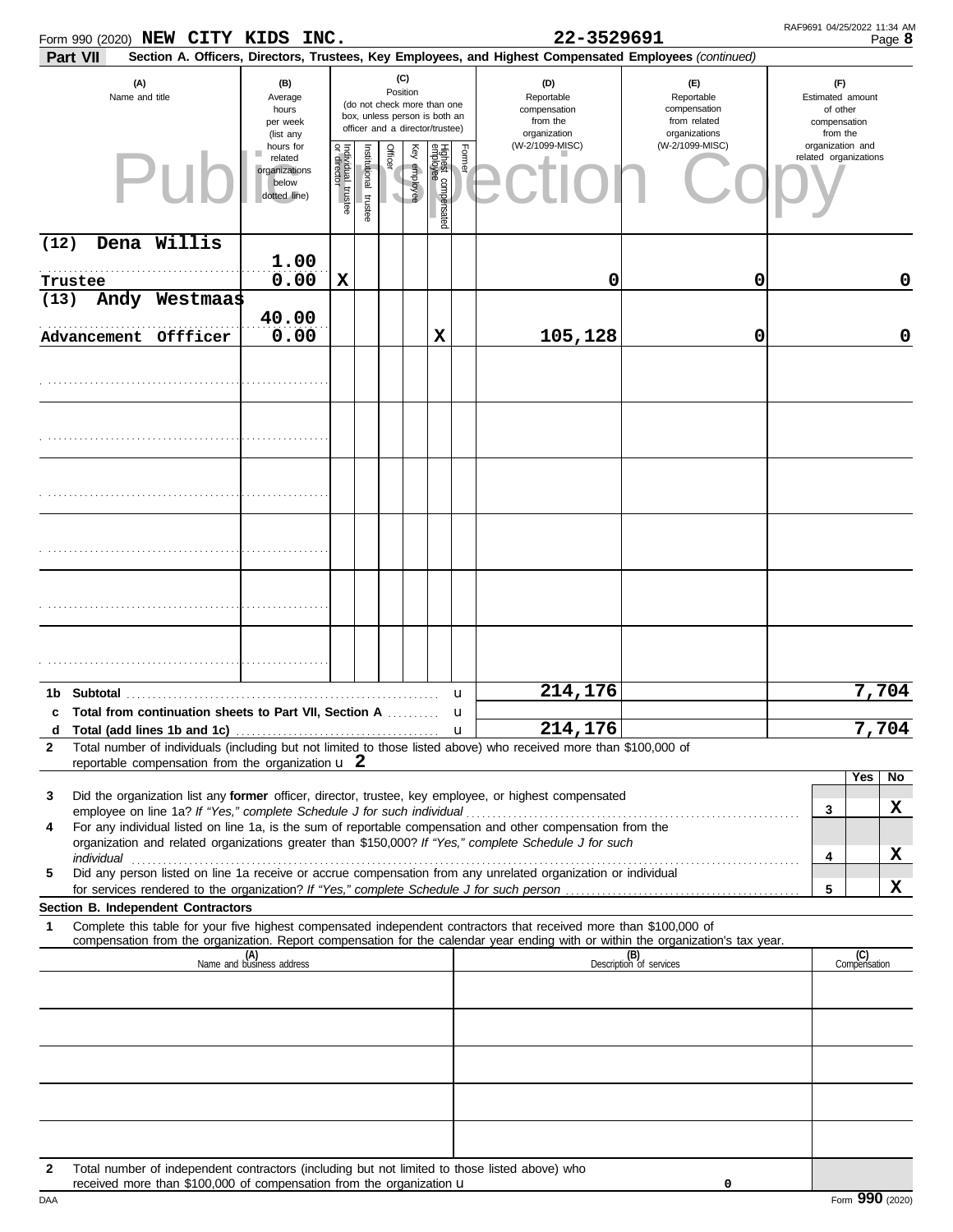|                  | Form 990 (2020) NEW CITY KIDS INC. |  | 22-3529691                                                                                            | Page 9                                                        |
|------------------|------------------------------------|--|-------------------------------------------------------------------------------------------------------|---------------------------------------------------------------|
| <b>Part VIII</b> | <b>Statement of Revenue</b>        |  | Check if Schedule O contains a response or note to any line in this Part VIII                         |                                                               |
|                  |                                    |  | (C)<br>(A)<br>Related or exempt<br>Unrelated<br>Total revenue<br>function revenue<br>business revenue | (D)<br>Revenue excluded<br>from tax under<br>coctions 512-514 |

|                                                           |     |                                                                                                                                                                                                                                     |    |                |                |                                      |           | function revenue | business revenue | from tax under<br>sections 512-514 |
|-----------------------------------------------------------|-----|-------------------------------------------------------------------------------------------------------------------------------------------------------------------------------------------------------------------------------------|----|----------------|----------------|--------------------------------------|-----------|------------------|------------------|------------------------------------|
|                                                           |     |                                                                                                                                                                                                                                     |    |                |                |                                      |           |                  |                  |                                    |
|                                                           |     | 1a Federated campaigns                                                                                                                                                                                                              |    |                | 1a             |                                      |           |                  |                  |                                    |
|                                                           |     | <b>b</b> Membership dues                                                                                                                                                                                                            |    |                | 1b             |                                      |           |                  |                  |                                    |
| Contributions, Gifts, Grants<br>and Other Similar Amounts |     | c Fundraising events                                                                                                                                                                                                                |    |                | 1c             |                                      |           |                  |                  |                                    |
|                                                           |     | d Related organizations                                                                                                                                                                                                             |    |                | 1d             |                                      |           |                  |                  |                                    |
|                                                           |     | <b>e</b> Government grants (contributions)                                                                                                                                                                                          |    |                | 1е             | 953,602                              |           |                  |                  |                                    |
|                                                           |     | f All other contributions, gifts, grants,<br>and similar amounts not included above                                                                                                                                                 |    |                |                |                                      |           |                  |                  |                                    |
|                                                           |     |                                                                                                                                                                                                                                     |    |                | 1f             | 5,138,759                            |           |                  |                  |                                    |
|                                                           |     | <b>g</b> Noncash contributions included in lines 1a-1f                                                                                                                                                                              |    |                | 1g $\sqrt{3}$  |                                      |           |                  |                  |                                    |
|                                                           |     |                                                                                                                                                                                                                                     |    |                |                | $\mathbf u$                          | 6,092,361 |                  |                  |                                    |
|                                                           |     |                                                                                                                                                                                                                                     |    |                |                | <b>Business Code</b>                 |           |                  |                  |                                    |
|                                                           | 2a  | OTHER INCOME                                                                                                                                                                                                                        |    |                |                | 611600                               | 236,959   | 236,959          |                  |                                    |
| Program Service<br>Revenue                                | b   | PROGRAM SERVICES                                                                                                                                                                                                                    |    |                |                |                                      | 6,352     | 6,352            |                  |                                    |
|                                                           |     |                                                                                                                                                                                                                                     |    |                |                |                                      |           |                  |                  |                                    |
|                                                           |     |                                                                                                                                                                                                                                     |    |                |                |                                      |           |                  |                  |                                    |
|                                                           |     |                                                                                                                                                                                                                                     |    |                |                |                                      |           |                  |                  |                                    |
|                                                           |     | f All other program service revenue                                                                                                                                                                                                 |    |                |                |                                      |           |                  |                  |                                    |
|                                                           |     |                                                                                                                                                                                                                                     |    |                |                | $\mathbf u$                          | 243,311   |                  |                  |                                    |
|                                                           | 3   | Investment income (including dividends, interest, and                                                                                                                                                                               |    |                |                |                                      |           |                  |                  |                                    |
|                                                           |     |                                                                                                                                                                                                                                     |    |                |                | u                                    |           |                  |                  |                                    |
|                                                           | 4   | Income from investment of tax-exempt bond proceeds                                                                                                                                                                                  |    |                |                | u                                    |           |                  |                  |                                    |
|                                                           | 5   |                                                                                                                                                                                                                                     |    |                |                | u                                    |           |                  |                  |                                    |
|                                                           |     |                                                                                                                                                                                                                                     |    | (i) Real       |                | (ii) Personal                        |           |                  |                  |                                    |
|                                                           | 6а  | Gross rents                                                                                                                                                                                                                         | 6а |                |                |                                      |           |                  |                  |                                    |
|                                                           |     | Less: rental expenses                                                                                                                                                                                                               | 6b |                |                |                                      |           |                  |                  |                                    |
|                                                           |     | Rental inc. or (loss)                                                                                                                                                                                                               | 6c |                |                |                                      |           |                  |                  |                                    |
|                                                           | d   |                                                                                                                                                                                                                                     |    |                |                | u                                    |           |                  |                  |                                    |
|                                                           |     | <b>7a</b> Gross amount from                                                                                                                                                                                                         |    | (i) Securities |                | (ii) Other                           |           |                  |                  |                                    |
|                                                           |     | sales of assets<br>other than inventory                                                                                                                                                                                             | 7а |                |                |                                      |           |                  |                  |                                    |
|                                                           |     | <b>b</b> Less: cost or other                                                                                                                                                                                                        |    |                |                |                                      |           |                  |                  |                                    |
|                                                           |     | basis and sales exps.                                                                                                                                                                                                               | 7b |                |                |                                      |           |                  |                  |                                    |
| Revenue                                                   |     | c Gain or (loss)                                                                                                                                                                                                                    | 7c |                |                |                                      |           |                  |                  |                                    |
|                                                           |     |                                                                                                                                                                                                                                     |    |                |                | u                                    |           |                  |                  |                                    |
| <b>Other</b>                                              |     | 8a Gross income from fundraising events                                                                                                                                                                                             |    |                |                |                                      |           |                  |                  |                                    |
|                                                           |     | (not including \$                                                                                                                                                                                                                   |    |                |                |                                      |           |                  |                  |                                    |
|                                                           |     | of contributions reported on line 1c).                                                                                                                                                                                              |    |                |                |                                      |           |                  |                  |                                    |
|                                                           |     | See Part IV, line 18                                                                                                                                                                                                                |    |                | 8a             |                                      |           |                  |                  |                                    |
|                                                           | b   | Less: direct expenses                                                                                                                                                                                                               |    | .              | 8b             |                                      |           |                  |                  |                                    |
|                                                           | c   | Net income or (loss) from fundraising events                                                                                                                                                                                        |    |                |                | u                                    |           |                  |                  |                                    |
|                                                           |     | 9a Gross income from gaming activities.                                                                                                                                                                                             |    |                |                |                                      |           |                  |                  |                                    |
|                                                           |     | See Part IV, line 19                                                                                                                                                                                                                |    |                | 9a             |                                      |           |                  |                  |                                    |
|                                                           |     | <b>b</b> Less: direct expenses                                                                                                                                                                                                      |    | .              | 9 <sub>b</sub> |                                      |           |                  |                  |                                    |
|                                                           |     | c Net income or (loss) from gaming activities                                                                                                                                                                                       |    |                |                |                                      |           |                  |                  |                                    |
|                                                           |     |                                                                                                                                                                                                                                     |    |                |                | u                                    |           |                  |                  |                                    |
|                                                           |     | 10a Gross sales of inventory, less                                                                                                                                                                                                  |    |                |                |                                      |           |                  |                  |                                    |
|                                                           |     | returns and allowances                                                                                                                                                                                                              |    |                | 10a            |                                      |           |                  |                  |                                    |
|                                                           |     | <b>b</b> Less: cost of goods sold                                                                                                                                                                                                   |    |                | 10b            |                                      |           |                  |                  |                                    |
|                                                           |     | <b>c</b> Net income or (loss) from sales of inventory                                                                                                                                                                               |    |                |                | $\mathbf{u}$<br><b>Business Code</b> |           |                  |                  |                                    |
|                                                           |     |                                                                                                                                                                                                                                     |    |                |                |                                      |           |                  |                  |                                    |
| Miscellaneous<br>Revenue                                  | 11a |                                                                                                                                                                                                                                     |    |                |                |                                      |           |                  |                  |                                    |
|                                                           | b   |                                                                                                                                                                                                                                     |    |                |                |                                      |           |                  |                  |                                    |
|                                                           |     |                                                                                                                                                                                                                                     |    |                |                |                                      |           |                  |                  |                                    |
|                                                           | d   | All other revenue <i>containal</i> contained a state of the state of the state of the state of the state of the state of the state of the state of the state of the state of the state of the state of the state of the state of th |    |                |                |                                      |           |                  |                  |                                    |
|                                                           |     |                                                                                                                                                                                                                                     |    |                |                | $\mathbf u$                          |           |                  |                  |                                    |
|                                                           | 12  |                                                                                                                                                                                                                                     |    |                |                | $\mathbf{u}$                         | 6,335,672 | 243,311          | 0                | 0                                  |
|                                                           |     |                                                                                                                                                                                                                                     |    |                |                |                                      |           |                  |                  | Form 990 (2020)                    |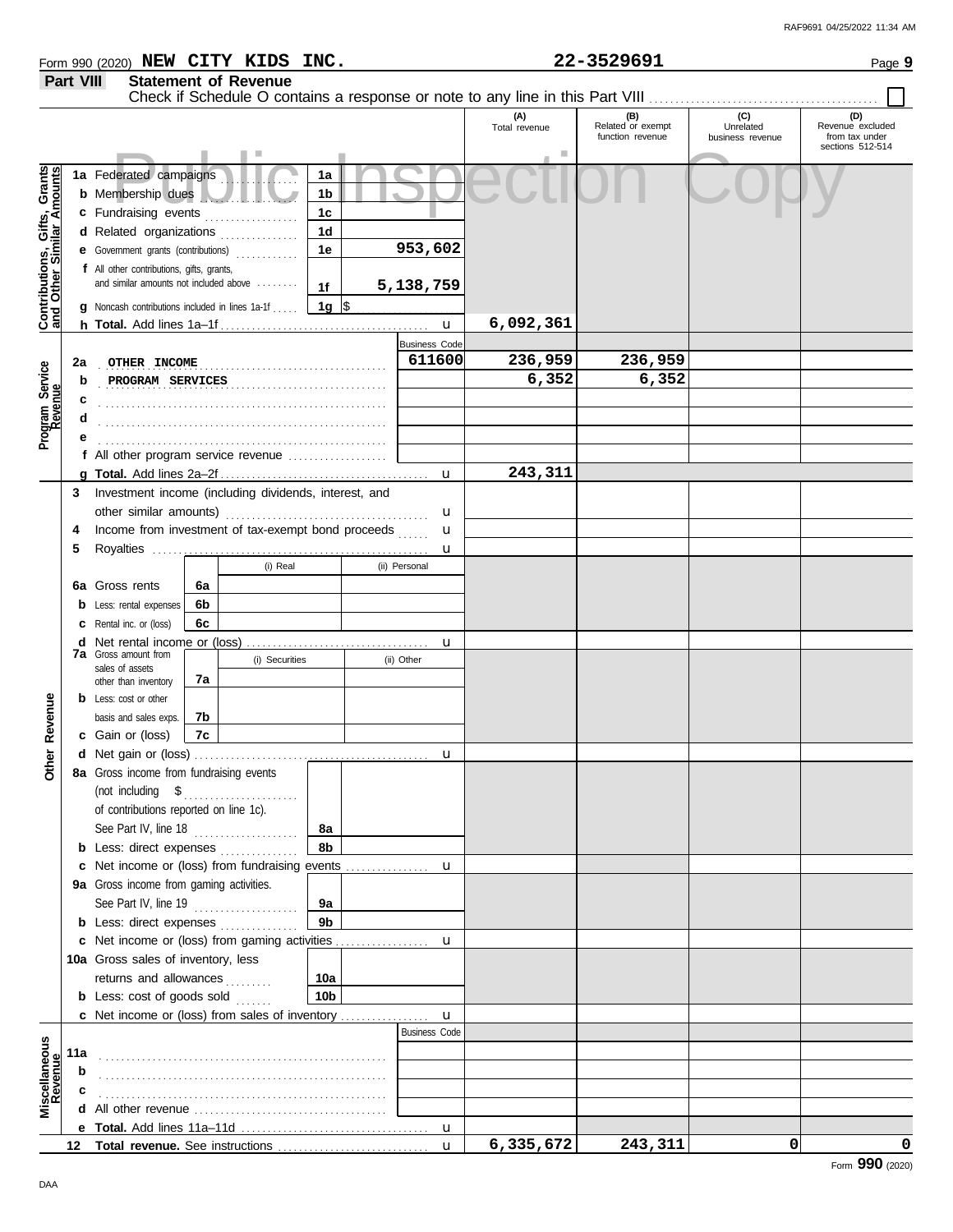## **Part IX Statement of Functional Expenses** *Section 501(c)(3) and 501(c)(4) organizations must complete all columns. All other organizations must complete column (A). Do not include amounts reported on lines 6b, 7b, 8b, 9b, and 10b of Part VIII.* **1 2 3 4 5** Grants and other assistance to domestic organizations and domestic governments. See Part IV, line 21 . . . . *. . . .* . . . Grants and other assistance to domestic individuals. See Part IV, line 22  $\ldots$ ......... Grants and other assistance to foreign organizations, foreign governments, and foreign individuals. See Part IV, lines 15 and 16  $\ldots$ Benefits paid to or for members ............. Compensation of current officers, directors,

**6** Compensation not included above to disqualified persons (as defined under section 4958(f)(1)) and persons described in section 4958(c)(3)(B)

- **7 8** Pension plan accruals and contributions (include section 401(k) and 403(b) employer contributions)
- **9 10**
- **11 a** Management
- **b** Legal **c d e**
- **f g 12 13 14** Other. (If line 11g amount exceeds 10% of line 25, column (A) amount, list line 11g expenses on Schedule O.)
- **15 16 17 18 19 20**  $\mathsf T$ In
- **21 22 23 24** Other expenses. Itemize expenses not covered
	- **a** line 24e amount exceeds 10% of line 25, column
- **b c d** . . . . . . . . . . . . . . . . . . . . . . . . . . . . . . . . . . . . . . . . . . . . . . . . . . . . . . . . . . . . . . . . . . . . . . . . . . . . . . . . . . . . . . . . . . . . . . . . . . . . . . . . . . . . . . . . . . . . . . . . . . . . . . . . . . . . . . . . . . . . .
- **e 25 26** All other expenses . . . . . . . . . . . . . . . . . . . . . . . . . . . Total functional expenses. Add lines 1 through 24e fundraising solicitation. Check here  $\mathbf{u}$  | if organization reported in column (B) joint costs from a combined educational campaign and following SOP 98-2 (ASC 958-720) **Joint costs.** Complete this line only if the

Form 990 (2020) Page **10 NEW CITY KIDS INC. 22-3529691**

**4,828,936 3,355,900 686,317 786,719**

| n 501(c)(3) and 501(c)(4) organizations must complete all columns. All other organizations must complete column (A).<br>Check if Schedule O contains a response or note to any line in this Part IX |                       |                                    |                                           |                                |
|-----------------------------------------------------------------------------------------------------------------------------------------------------------------------------------------------------|-----------------------|------------------------------------|-------------------------------------------|--------------------------------|
| ot include amounts reported on lines 6b,<br>, 9b, and 10b of Part VIII.                                                                                                                             | (A)<br>Total expenses | (B)<br>Program service<br>expenses | (C)<br>Management and<br>general expenses | (D)<br>Fundraising<br>expenses |
| Grants and other assistance to domestic organizations<br>and domestic governments. See Part IV, line 21                                                                                             |                       |                                    |                                           |                                |
| Grants and other assistance to domestic                                                                                                                                                             |                       |                                    |                                           |                                |
| individuals. See Part IV, line 22                                                                                                                                                                   | 40,750                | 40,750                             |                                           |                                |
| Grants and other assistance to foreign                                                                                                                                                              |                       |                                    |                                           |                                |
| organizations, foreign governments, and foreign                                                                                                                                                     |                       |                                    |                                           |                                |
| individuals. See Part IV, lines 15 and 16                                                                                                                                                           |                       |                                    |                                           |                                |
| Benefits paid to or for members                                                                                                                                                                     |                       |                                    |                                           |                                |
| Compensation of current officers, directors,                                                                                                                                                        |                       |                                    |                                           |                                |
| trustees, and key employees                                                                                                                                                                         | 109,048               | 65,429                             | 32,714                                    | 10,905                         |
| Compensation not included above to disqualified                                                                                                                                                     |                       |                                    |                                           |                                |
| persons (as defined under section 4958(f)(1)) and                                                                                                                                                   |                       |                                    |                                           |                                |
| persons described in section 4958(c)(3)(B)                                                                                                                                                          |                       |                                    |                                           |                                |
| Other salaries and wages<br>.                                                                                                                                                                       | 3,107,963             | 2,160,475                          | 418,320                                   | 529,168                        |
| Pension plan accruals and contributions (include                                                                                                                                                    |                       |                                    |                                           |                                |
| section 401(k) and 403(b) employer contributions)                                                                                                                                                   |                       |                                    |                                           |                                |
| Other employee benefits <b>contained</b> and the employee benefits <b>contained</b> and the employee                                                                                                | 238,637               | 141,467                            | 45,621                                    | 51,549                         |
| Payroll taxes                                                                                                                                                                                       | 272,799               | 194,029                            | 35,321                                    | 43,449                         |
| Fees for services (nonemployees):                                                                                                                                                                   |                       |                                    |                                           |                                |
| Management                                                                                                                                                                                          |                       |                                    |                                           |                                |
| Legal                                                                                                                                                                                               |                       |                                    |                                           |                                |
|                                                                                                                                                                                                     | 16,825                |                                    | 16,825                                    |                                |
|                                                                                                                                                                                                     |                       |                                    |                                           |                                |
| Professional fundraising services. See Part IV, line 17                                                                                                                                             |                       |                                    |                                           |                                |
| Investment management fees                                                                                                                                                                          |                       |                                    |                                           |                                |
| Other. (If line 11g amount exceeds 10% of line 25, column                                                                                                                                           |                       |                                    |                                           |                                |
| (A) amount, list line 11g expenses on Schedule O.)                                                                                                                                                  | 3,753                 |                                    | 3,753                                     |                                |
| Advertising and promotion <b>container and the Advertising</b>                                                                                                                                      |                       |                                    |                                           |                                |
|                                                                                                                                                                                                     |                       |                                    |                                           |                                |
| Information technology                                                                                                                                                                              | 157,375               | 78,285                             | 59,318                                    | 19,772                         |
|                                                                                                                                                                                                     |                       |                                    |                                           |                                |
|                                                                                                                                                                                                     | 237,959               | 222,618                            | 5,035                                     | 10,306                         |
|                                                                                                                                                                                                     | 20,484                | 13,012                             | 1,755                                     | 5,717                          |
| Payments of travel or entertainment expenses                                                                                                                                                        |                       |                                    |                                           |                                |
| for any federal, state, or local public officials                                                                                                                                                   |                       |                                    |                                           |                                |
| Conferences, conventions, and meetings                                                                                                                                                              |                       |                                    |                                           |                                |
| Interest                                                                                                                                                                                            | 7,426                 |                                    | 7,426                                     |                                |
|                                                                                                                                                                                                     |                       |                                    |                                           |                                |
| Depreciation, depletion, and amortization                                                                                                                                                           | 38,588                | 32,042                             | <u>1,174</u>                              | <u>5,372</u>                   |
| Insurance                                                                                                                                                                                           | 56,337                | 22,535                             | 25,352                                    | 8,450                          |
| Other expenses. Itemize expenses not covered                                                                                                                                                        |                       |                                    |                                           |                                |
| above (List miscellaneous expenses on line 24e. If                                                                                                                                                  |                       |                                    |                                           |                                |
| line 24e amount exceeds 10% of line 25, column                                                                                                                                                      |                       |                                    |                                           |                                |
| (A) amount, list line 24e expenses on Schedule O.)                                                                                                                                                  |                       |                                    |                                           |                                |
| Program expenses                                                                                                                                                                                    | 307,199               | 307,199                            |                                           |                                |
| Other Expenses                                                                                                                                                                                      | 107,019               | 53,444                             | 29,546                                    | 24,029                         |
| Development expenses                                                                                                                                                                                | 72,860                |                                    |                                           | 72,860                         |
| Payroll service                                                                                                                                                                                     | 33,914                | 24,615                             | 4,157                                     | 5,142                          |
| All other expenses                                                                                                                                                                                  |                       |                                    |                                           |                                |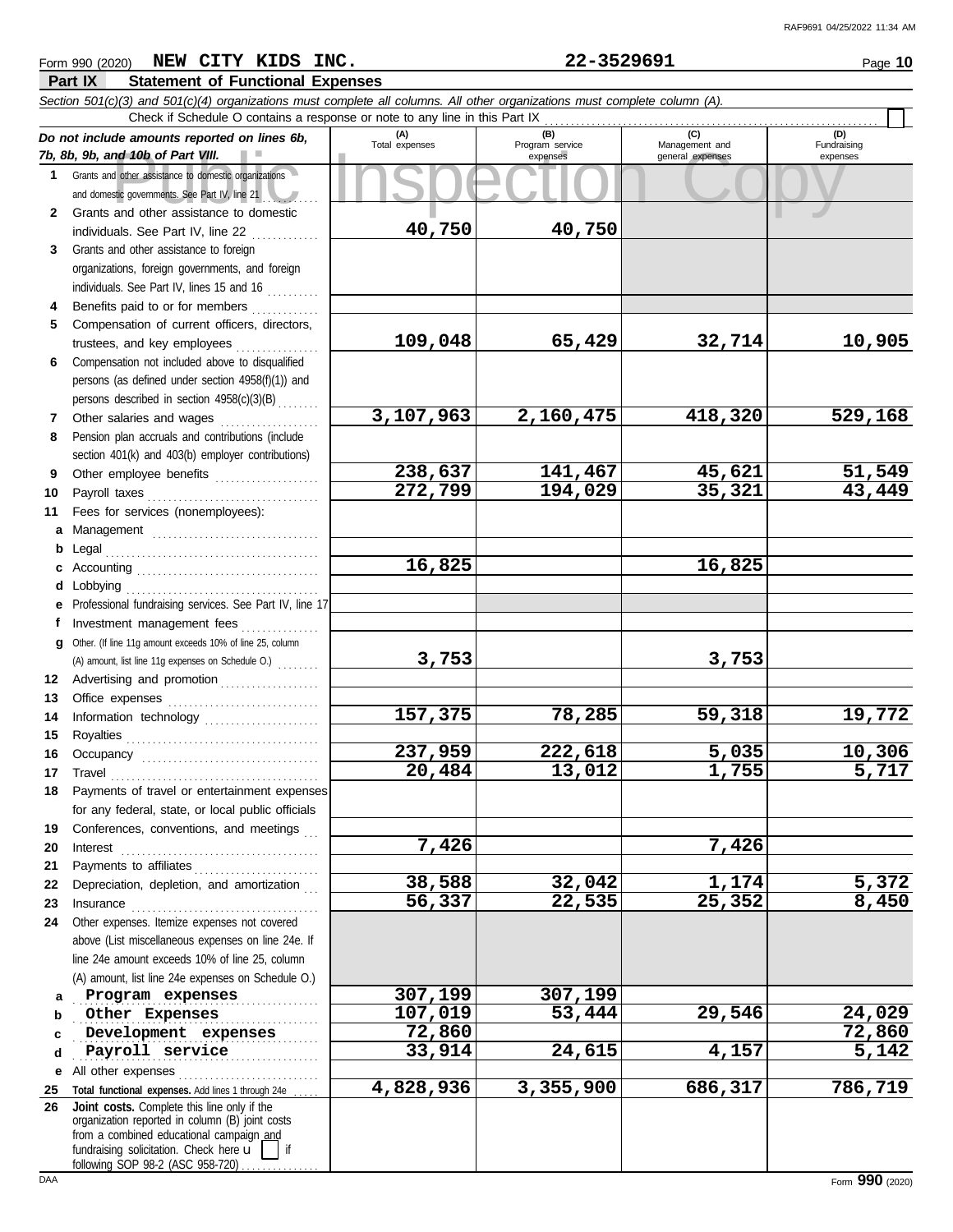|  | $\overline{\phantom{0}}$<br>(2020)<br>Form 990 | <b>KIDS</b><br><b>CITY</b><br><b>NEW</b> | INC. | 3529691<br>ົ<br>$\ldots$ | Page |
|--|------------------------------------------------|------------------------------------------|------|--------------------------|------|
|--|------------------------------------------------|------------------------------------------|------|--------------------------|------|

## **Part X Balance Sheet**

Check if Schedule O contains a response or note to any line in this Part X ..

|                      |    |                                                                                                                                                                                                                                      |                 |         | (A)               |                | (B)             |
|----------------------|----|--------------------------------------------------------------------------------------------------------------------------------------------------------------------------------------------------------------------------------------|-----------------|---------|-------------------|----------------|-----------------|
|                      |    |                                                                                                                                                                                                                                      |                 |         | Beginning of year |                | End of year     |
|                      | 1  | Cash—non-interest-bearing ■                                                                                                                                                                                                          |                 |         | 1,967,361         | 1              | 2,617,357       |
|                      | 2  |                                                                                                                                                                                                                                      |                 |         | 283,124           | $\overline{2}$ | 261,165         |
|                      | З  | Pledges and grants receivable, net with a state of the state of the state of the state of the state of the state of                                                                                                                  |                 |         |                   | 3              |                 |
|                      | 4  | Accounts receivable, net                                                                                                                                                                                                             |                 |         | 4                 | 5,850          |                 |
|                      | 5  | Loans and other receivables from any current or former officer, director,                                                                                                                                                            |                 |         |                   |                |                 |
|                      |    | trustee, key employee, creator or founder, substantial contributor, or 35%                                                                                                                                                           |                 |         |                   |                |                 |
|                      |    | controlled entity or family member of any of these persons                                                                                                                                                                           |                 | 5       |                   |                |                 |
|                      | 6  | Loans and other receivables from other disqualified persons (as defined                                                                                                                                                              |                 |         |                   |                |                 |
|                      |    |                                                                                                                                                                                                                                      |                 |         |                   | 6              |                 |
| Assets               | 7  |                                                                                                                                                                                                                                      |                 |         |                   | $\overline{7}$ |                 |
|                      | 8  | Inventories for sale or use                                                                                                                                                                                                          |                 |         |                   | 8              |                 |
|                      | 9  |                                                                                                                                                                                                                                      |                 |         |                   | 9              |                 |
|                      |    | 10a Land, buildings, and equipment: cost or other                                                                                                                                                                                    |                 |         |                   |                |                 |
|                      |    |                                                                                                                                                                                                                                      |                 | 939,173 |                   |                |                 |
|                      |    | <b>b</b> Less: accumulated depreciation                                                                                                                                                                                              | 10 <sub>b</sub> | 109,757 | $730,005$ 10c     |                | 829,416         |
|                      | 11 | Investments-publicly traded securities                                                                                                                                                                                               |                 |         | 104,931           | 11             |                 |
|                      | 12 |                                                                                                                                                                                                                                      |                 |         |                   | 12             |                 |
|                      | 13 |                                                                                                                                                                                                                                      |                 |         |                   | 13             |                 |
|                      | 14 | Intangible assets                                                                                                                                                                                                                    |                 |         |                   | 14             |                 |
|                      | 15 |                                                                                                                                                                                                                                      |                 |         |                   | 15             |                 |
|                      | 16 |                                                                                                                                                                                                                                      |                 |         | 3,085,421         | 16             | 3,713,788       |
|                      | 17 |                                                                                                                                                                                                                                      |                 |         | 42,060            | 17             | 107,223         |
|                      | 18 | Grants payable                                                                                                                                                                                                                       |                 | 18      |                   |                |                 |
|                      | 19 | Deferred revenue <b>contract and the contract of the contract of the contract of the contract of the contract of the contract of the contract of the contract of the contract of the contract of the contract of the contract of</b> |                 |         |                   | 19             |                 |
|                      | 20 | Tax-exempt bond liabilities                                                                                                                                                                                                          |                 |         |                   | 20             |                 |
|                      | 21 | Escrow or custodial account liability. Complete Part IV of Schedule D                                                                                                                                                                | .               |         | 21                |                |                 |
|                      | 22 | Loans and other payables to any current or former officer, director,                                                                                                                                                                 |                 |         |                   |                |                 |
|                      |    | trustee, key employee, creator or founder, substantial contributor, or 35%                                                                                                                                                           |                 |         |                   |                |                 |
| Liabilities          |    | controlled entity or family member of any of these persons                                                                                                                                                                           |                 |         |                   | 22             |                 |
|                      | 23 | Secured mortgages and notes payable to unrelated third parties                                                                                                                                                                       |                 |         |                   | 23             |                 |
|                      | 24 | Unsecured notes and loans payable to unrelated third parties                                                                                                                                                                         |                 |         | 300,000           | 24             |                 |
|                      | 25 | Other liabilities (including federal income tax, payables to related third                                                                                                                                                           |                 |         |                   |                |                 |
|                      |    | parties, and other liabilities not included on lines 17-24). Complete Part X                                                                                                                                                         |                 |         |                   |                |                 |
|                      |    | of Schedule D                                                                                                                                                                                                                        |                 |         | 643,532           | 25             |                 |
|                      | 26 |                                                                                                                                                                                                                                      |                 |         | 985,592           | 26             | 107,223         |
|                      |    | Organizations that follow FASB ASC 958, check here $\mathbf{u} \mathbf{X} $                                                                                                                                                          |                 |         |                   |                |                 |
|                      |    | and complete lines 27, 28, 32, and 33.                                                                                                                                                                                               |                 |         |                   |                |                 |
|                      | 27 | Net assets without donor restrictions                                                                                                                                                                                                |                 |         | 1,441,895         | 27             | 3,061,670       |
| <b>Fund Balances</b> | 28 | Net assets with donor restrictions                                                                                                                                                                                                   |                 |         | 657,934           | 28             | 544,895         |
|                      |    | Organizations that do not follow FASB ASC 958, check here u                                                                                                                                                                          |                 |         |                   |                |                 |
|                      |    | and complete lines 29 through 33.                                                                                                                                                                                                    |                 |         |                   |                |                 |
|                      | 29 | Capital stock or trust principal, or current funds                                                                                                                                                                                   |                 | 29      |                   |                |                 |
|                      | 30 |                                                                                                                                                                                                                                      |                 |         |                   | 30             |                 |
| Assets or            | 31 | Retained earnings, endowment, accumulated income, or other funds                                                                                                                                                                     |                 |         |                   | 31             |                 |
| ğ                    | 32 |                                                                                                                                                                                                                                      |                 |         | 2,099,829         | 32             | 3,606,565       |
|                      | 33 |                                                                                                                                                                                                                                      |                 |         | 3,085,421         | 33             | 3,713,788       |
|                      |    |                                                                                                                                                                                                                                      |                 |         |                   |                | Form 990 (2020) |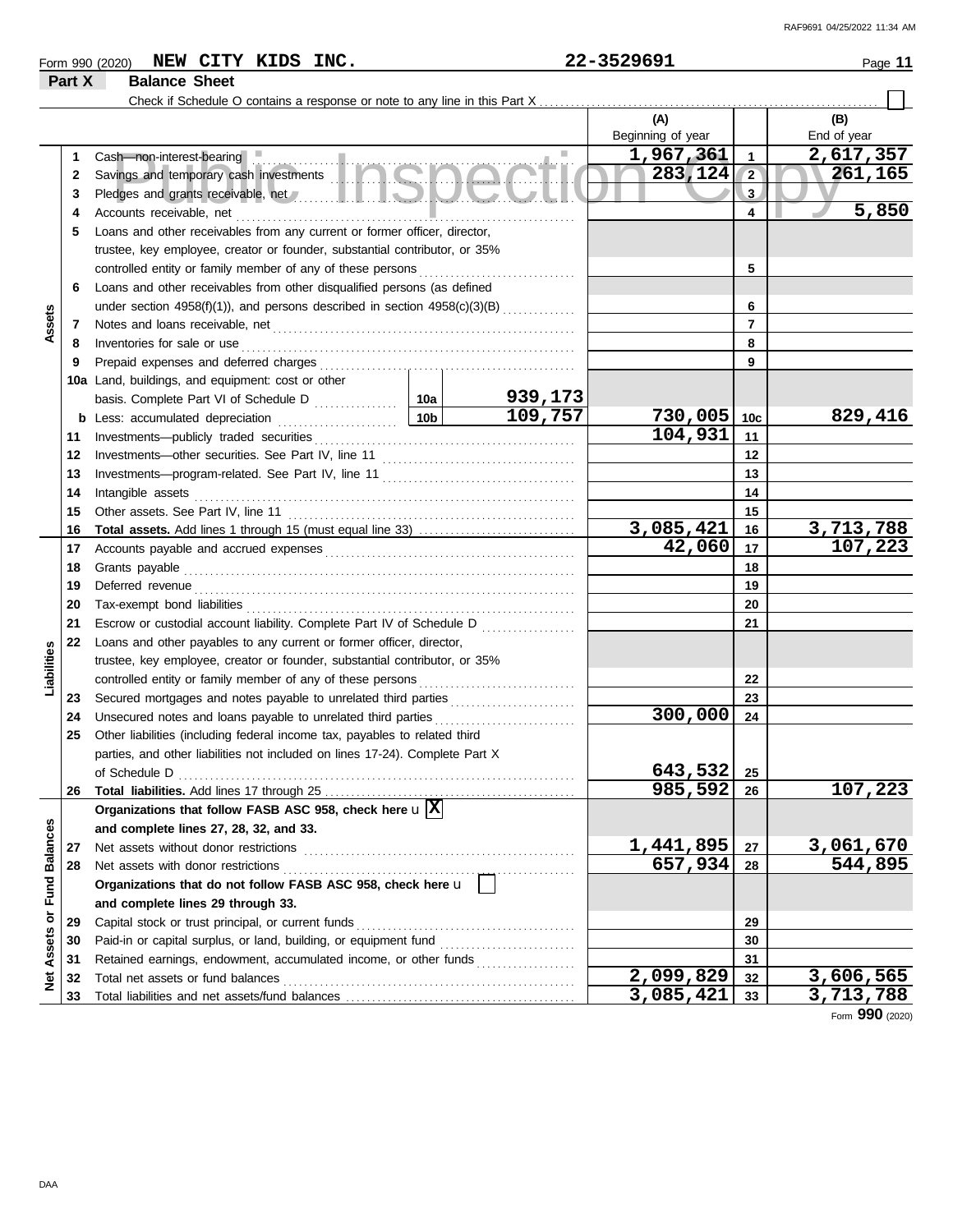|    | 22-3529691<br>Form 990 (2020) NEW CITY KIDS INC.                                                                                                                                                                                    |                |    |         | Page 12   |
|----|-------------------------------------------------------------------------------------------------------------------------------------------------------------------------------------------------------------------------------------|----------------|----|---------|-----------|
|    | Part XI<br><b>Reconciliation of Net Assets</b>                                                                                                                                                                                      |                |    |         |           |
|    |                                                                                                                                                                                                                                     |                |    |         |           |
|    |                                                                                                                                                                                                                                     | $\overline{1}$ |    |         | 6,335,672 |
| 2  |                                                                                                                                                                                                                                     | $\overline{2}$ |    |         | 4,828,936 |
| 3  |                                                                                                                                                                                                                                     | 3              |    |         | 1,506,736 |
| 4  | Revenue less expenses. Subtract line 2 from line 1<br>Net assets or fund balances at beginning of year (must equal Part X, line 32, column (A))                                                                                     | $\overline{4}$ |    |         | 2,099,829 |
| 5  |                                                                                                                                                                                                                                     | 5              |    |         |           |
| 6  | Donated services and use of facilities <b>constructs</b> and the service of the service of the service of the service of the service of the service of the service of the service of the service of the service of the service of t | 6              |    |         |           |
| 7  | Investment expenses                                                                                                                                                                                                                 | $\overline{7}$ |    |         |           |
| 8  | Prior period adjustments                                                                                                                                                                                                            | 8              |    |         |           |
| 9  | Other changes in net assets or fund balances (explain on Schedule O)                                                                                                                                                                | 9              |    |         |           |
| 10 | Net assets or fund balances at end of year. Combine lines 3 through 9 (must equal Part X, line                                                                                                                                      |                |    |         |           |
|    | $32$ , column $(B)$ )                                                                                                                                                                                                               | 10             |    |         | 3,606,565 |
|    | <b>Financial Statements and Reporting</b><br>Part XII                                                                                                                                                                               |                |    |         |           |
|    |                                                                                                                                                                                                                                     |                |    |         |           |
|    |                                                                                                                                                                                                                                     |                |    | Yes     | No        |
| 1. | $\vert \mathbf{x} \vert$<br>Cash<br>Accounting method used to prepare the Form 990:<br>Accrual<br>Other                                                                                                                             |                |    |         |           |
|    | If the organization changed its method of accounting from a prior year or checked "Other," explain in                                                                                                                               |                |    |         |           |
|    | Schedule O.                                                                                                                                                                                                                         |                |    |         |           |
|    | 2a Were the organization's financial statements compiled or reviewed by an independent accountant?                                                                                                                                  |                | 2a |         | х         |
|    | If "Yes," check a box below to indicate whether the financial statements for the year were compiled or                                                                                                                              |                |    |         |           |
|    | reviewed on a separate basis, consolidated basis, or both:                                                                                                                                                                          |                |    |         |           |
|    | Consolidated basis<br>Both consolidated and separate basis<br>Separate basis<br>$\perp$                                                                                                                                             |                |    |         |           |
|    | <b>b</b> Were the organization's financial statements audited by an independent accountant?                                                                                                                                         |                |    | x<br>2b |           |
|    | If "Yes," check a box below to indicate whether the financial statements for the year were audited on a                                                                                                                             |                |    |         |           |
|    | separate basis, consolidated basis, or both:                                                                                                                                                                                        |                |    |         |           |
|    | $ \mathbf{X} $ Consolidated basis<br>Separate basis<br>  Both consolidated and separate basis                                                                                                                                       |                |    |         |           |
|    | c If "Yes" to line 2a or 2b, does the organization have a committee that assumes responsibility for oversight of                                                                                                                    |                |    |         |           |
|    | the audit, review, or compilation of its financial statements and selection of an independent accountant?                                                                                                                           |                |    | X<br>2c |           |
|    | If the organization changed either its oversight process or selection process during the tax year, explain on                                                                                                                       |                |    |         |           |
|    | Schedule O.                                                                                                                                                                                                                         |                |    |         |           |
|    | 3a As a result of a federal award, was the organization required to undergo an audit or audits as set forth in the                                                                                                                  |                |    |         |           |
|    | Single Audit Act and OMB Circular A-133?                                                                                                                                                                                            |                | 3a |         | X         |
|    | <b>b</b> If "Yes," did the organization undergo the required audit or audits? If the organization did not undergo the                                                                                                               |                |    |         |           |
|    | required audit or audits, explain why on Schedule O and describe any steps taken to undergo such audits                                                                                                                             |                | 3b |         |           |

Form **990** (2020)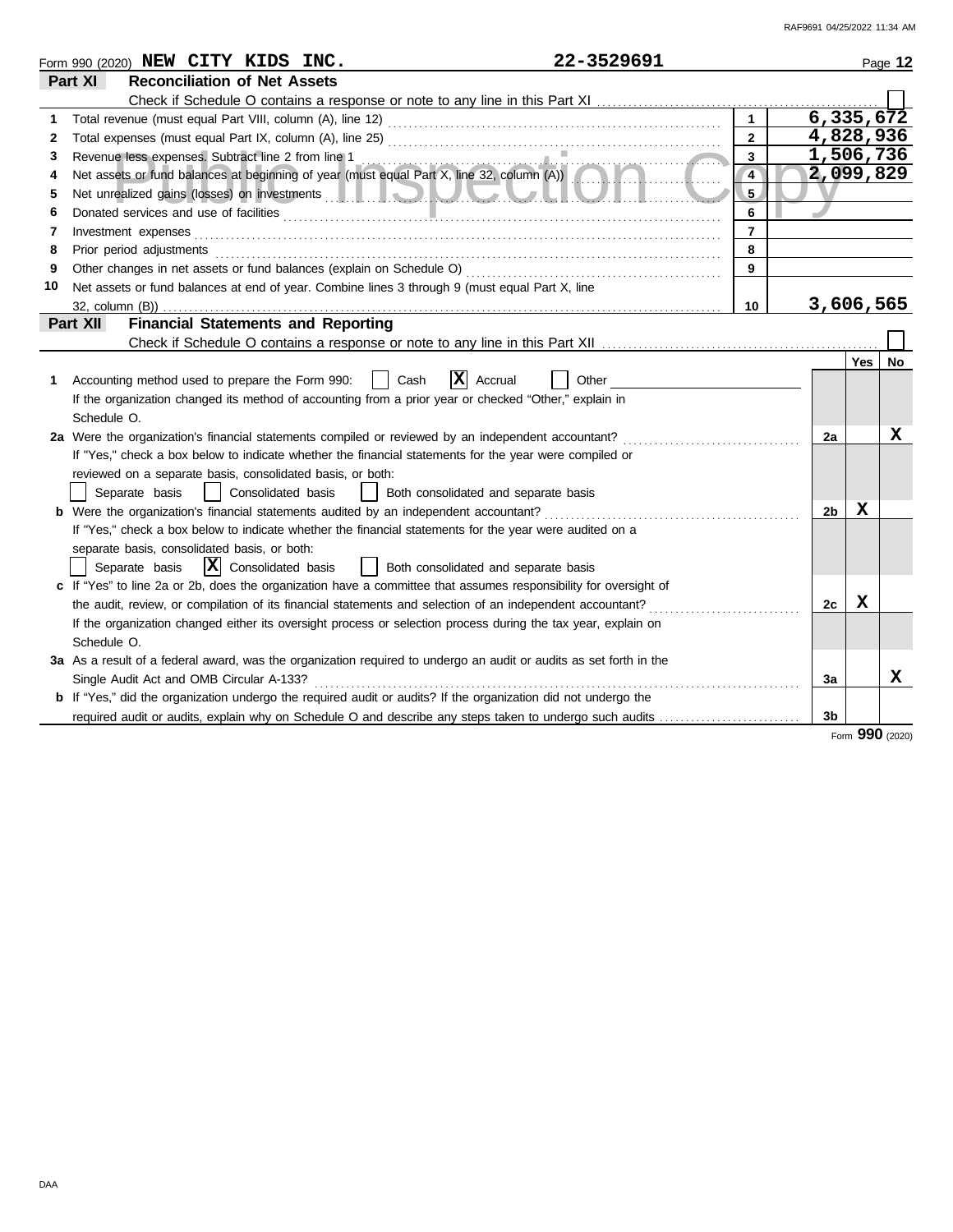| <b>SCHEDULE A</b>                     |                                                            | <b>Public Charity Status and Public Support</b>                                                                                                                                                                                                                 |                                                      | OMB No. 1545-0047 |                                        |                                      |  |  |  |  |
|---------------------------------------|------------------------------------------------------------|-----------------------------------------------------------------------------------------------------------------------------------------------------------------------------------------------------------------------------------------------------------------|------------------------------------------------------|-------------------|----------------------------------------|--------------------------------------|--|--|--|--|
| (Form 990 or 990-EZ)                  |                                                            | Complete if the organization is a section 501(c)(3) organization or a section 4947(a)(1) nonexempt charitable trust.                                                                                                                                            |                                                      |                   |                                        |                                      |  |  |  |  |
| Department of the Treasury            |                                                            | La Attach to Form 990 or Form 990-EZ.                                                                                                                                                                                                                           |                                                      |                   |                                        | Open to Public                       |  |  |  |  |
| Internal Revenue Service              |                                                            | Inspection<br><b>u</b> Go to www.irs.gov/Form990 for instructions and the latest information.                                                                                                                                                                   |                                                      |                   |                                        |                                      |  |  |  |  |
| Name of the organization              | п<br>NEW CITY KIDS INC.                                    |                                                                                                                                                                                                                                                                 |                                                      |                   | 22-3529691                             | Employer identification number       |  |  |  |  |
| Part I                                |                                                            | Reason for Public Charity Status. (All organizations must complete this part.)                                                                                                                                                                                  |                                                      |                   | See instructions.                      |                                      |  |  |  |  |
|                                       |                                                            | The organization is not a private foundation because it is: (For lines 1 through 12, check only one box.)                                                                                                                                                       |                                                      |                   |                                        |                                      |  |  |  |  |
| 1                                     |                                                            | A church, convention of churches, or association of churches described in section 170(b)(1)(A)(i).                                                                                                                                                              |                                                      |                   |                                        |                                      |  |  |  |  |
| 2                                     |                                                            | A school described in section 170(b)(1)(A)(ii). (Attach Schedule E (Form 990 or 990-EZ).)                                                                                                                                                                       |                                                      |                   |                                        |                                      |  |  |  |  |
| 3                                     |                                                            | A hospital or a cooperative hospital service organization described in section 170(b)(1)(A)(iii).                                                                                                                                                               |                                                      |                   |                                        |                                      |  |  |  |  |
| 4                                     |                                                            | A medical research organization operated in conjunction with a hospital described in section 170(b)(1)(A)(iii). Enter the hospital's name,                                                                                                                      |                                                      |                   |                                        |                                      |  |  |  |  |
| city, and state:<br>5                 |                                                            | An organization operated for the benefit of a college or university owned or operated by a governmental unit described in                                                                                                                                       |                                                      |                   |                                        |                                      |  |  |  |  |
|                                       | section 170(b)(1)(A)(iv). (Complete Part II.)              |                                                                                                                                                                                                                                                                 |                                                      |                   |                                        |                                      |  |  |  |  |
| 6                                     |                                                            | A federal, state, or local government or governmental unit described in section 170(b)(1)(A)(v).                                                                                                                                                                |                                                      |                   |                                        |                                      |  |  |  |  |
| 7                                     | described in section 170(b)(1)(A)(vi). (Complete Part II.) | An organization that normally receives a substantial part of its support from a governmental unit or from the general public                                                                                                                                    |                                                      |                   |                                        |                                      |  |  |  |  |
| 8                                     |                                                            | A community trust described in section 170(b)(1)(A)(vi). (Complete Part II.)                                                                                                                                                                                    |                                                      |                   |                                        |                                      |  |  |  |  |
| 9                                     |                                                            | An agricultural research organization described in section 170(b)(1)(A)(ix) operated in conjunction with a land-grant college<br>or university or a non-land-grant college of agriculture (see instructions). Enter the name, city, and state of the college or |                                                      |                   |                                        |                                      |  |  |  |  |
| university:<br>$ {\bf x} $<br>10      |                                                            | An organization that normally receives: (1) more than 33 1/3% of its support from contributions, membership fees, and gross<br>receipts from activities related to its exempt functions, subject to certain exceptions; and (2) no more than 331/3% of its      |                                                      |                   |                                        |                                      |  |  |  |  |
|                                       |                                                            | support from gross investment income and unrelated business taxable income (less section 511 tax) from businesses<br>acquired by the organization after June 30, 1975. See section 509(a)(2). (Complete Part III.)                                              |                                                      |                   |                                        |                                      |  |  |  |  |
| 11                                    |                                                            | An organization organized and operated exclusively to test for public safety. See section 509(a)(4).                                                                                                                                                            |                                                      |                   |                                        |                                      |  |  |  |  |
| 12                                    |                                                            | An organization organized and operated exclusively for the benefit of, to perform the functions of, or to carry out the purposes<br>of one or more publicly supported organizations described in section 509(a)(1) or section 509(a)(2). See section 509(a)(3). |                                                      |                   |                                        |                                      |  |  |  |  |
|                                       |                                                            | Check the box in lines 12a through 12d that describes the type of supporting organization and complete lines 12e, 12f, and 12g.                                                                                                                                 |                                                      |                   |                                        |                                      |  |  |  |  |
| a                                     |                                                            | Type I. A supporting organization operated, supervised, or controlled by its supported organization(s), typically by giving                                                                                                                                     |                                                      |                   |                                        |                                      |  |  |  |  |
|                                       |                                                            | the supported organization(s) the power to regularly appoint or elect a majority of the directors or trustees of the<br>supporting organization. You must complete Part IV, Sections A and B.                                                                   |                                                      |                   |                                        |                                      |  |  |  |  |
| b                                     |                                                            | Type II. A supporting organization supervised or controlled in connection with its supported organization(s), by having                                                                                                                                         |                                                      |                   |                                        |                                      |  |  |  |  |
|                                       |                                                            | control or management of the supporting organization vested in the same persons that control or manage the supported                                                                                                                                            |                                                      |                   |                                        |                                      |  |  |  |  |
| c                                     |                                                            | organization(s). You must complete Part IV, Sections A and C.<br>Type III functionally integrated. A supporting organization operated in connection with, and functionally integrated with,                                                                     |                                                      |                   |                                        |                                      |  |  |  |  |
| d                                     |                                                            | its supported organization(s) (see instructions). You must complete Part IV, Sections A, D, and E.<br>Type III non-functionally integrated. A supporting organization operated in connection with its supported organization(s)                                 |                                                      |                   |                                        |                                      |  |  |  |  |
|                                       |                                                            | that is not functionally integrated. The organization generally must satisfy a distribution requirement and an attentiveness<br>requirement (see instructions). You must complete Part IV, Sections A and D, and Part V.                                        |                                                      |                   |                                        |                                      |  |  |  |  |
| е                                     |                                                            | Check this box if the organization received a written determination from the IRS that it is a Type I, Type II, Type III                                                                                                                                         |                                                      |                   |                                        |                                      |  |  |  |  |
|                                       |                                                            | functionally integrated, or Type III non-functionally integrated supporting organization.                                                                                                                                                                       |                                                      |                   |                                        |                                      |  |  |  |  |
| f                                     | Enter the number of supported organizations                |                                                                                                                                                                                                                                                                 |                                                      |                   |                                        |                                      |  |  |  |  |
| g                                     |                                                            | Provide the following information about the supported organization(s).                                                                                                                                                                                          |                                                      |                   |                                        |                                      |  |  |  |  |
| (i) Name of supported<br>organization | $(ii)$ EIN                                                 | (iii) Type of organization<br>(described on lines 1-10                                                                                                                                                                                                          | (iv) Is the organization<br>listed in your governing |                   | (v) Amount of monetary<br>support (see | (vi) Amount of<br>other support (see |  |  |  |  |
|                                       |                                                            | above (see instructions))                                                                                                                                                                                                                                       | document?                                            |                   | instructions)                          | instructions)                        |  |  |  |  |
|                                       |                                                            |                                                                                                                                                                                                                                                                 | Yes                                                  | No                |                                        |                                      |  |  |  |  |
| (A)                                   |                                                            |                                                                                                                                                                                                                                                                 |                                                      |                   |                                        |                                      |  |  |  |  |
| (B)                                   |                                                            |                                                                                                                                                                                                                                                                 |                                                      |                   |                                        |                                      |  |  |  |  |
| (C)                                   |                                                            |                                                                                                                                                                                                                                                                 |                                                      |                   |                                        |                                      |  |  |  |  |
| (D)                                   |                                                            |                                                                                                                                                                                                                                                                 |                                                      |                   |                                        |                                      |  |  |  |  |
| (E)                                   |                                                            |                                                                                                                                                                                                                                                                 |                                                      |                   |                                        |                                      |  |  |  |  |
| Total                                 |                                                            |                                                                                                                                                                                                                                                                 |                                                      |                   |                                        |                                      |  |  |  |  |
|                                       |                                                            | For Paperwork Reduction Act Notice, see the Instructions for Form 990 or 990-EZ.                                                                                                                                                                                |                                                      |                   |                                        | Schedule A (Form 990 or 990-EZ) 2020 |  |  |  |  |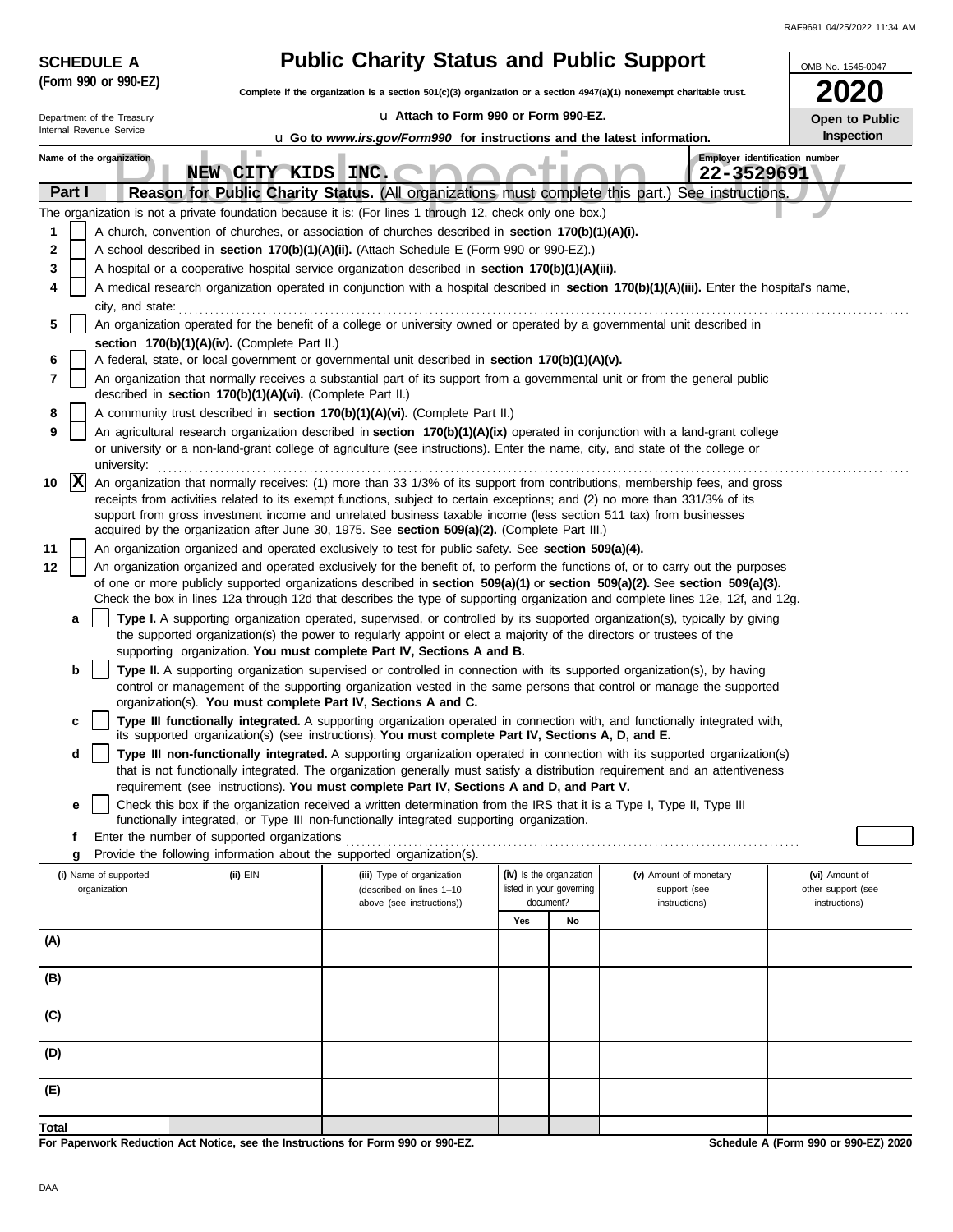|                                                                                                                   | Schedule A (Form 990 or 990-EZ) 2020                                                                                                                                                                               | NEW CITY KIDS INC. |            |            |            | 22-3529691 | Page 2    |  |  |
|-------------------------------------------------------------------------------------------------------------------|--------------------------------------------------------------------------------------------------------------------------------------------------------------------------------------------------------------------|--------------------|------------|------------|------------|------------|-----------|--|--|
|                                                                                                                   | Support Schedule for Organizations Described in Sections 170(b)(1)(A)(iv) and 170(b)(1)(A)(vi)<br>Part II                                                                                                          |                    |            |            |            |            |           |  |  |
| (Complete only if you checked the box on line 5, 7, or 8 of Part I or if the organization failed to qualify under |                                                                                                                                                                                                                    |                    |            |            |            |            |           |  |  |
| Part III. If the organization fails to qualify under the tests listed below, please complete Part III.)           |                                                                                                                                                                                                                    |                    |            |            |            |            |           |  |  |
|                                                                                                                   | Section A. Public Support                                                                                                                                                                                          |                    |            |            |            |            |           |  |  |
|                                                                                                                   | Calendar year (or fiscal year beginning in)<br>$\mathbf{u}$                                                                                                                                                        | (a) 2016           | (b) 2017   | $(c)$ 2018 | $(d)$ 2019 | (e) 2020   | (f) Total |  |  |
| 1                                                                                                                 | Gifts, grants, contributions, and<br>membership fees received. (Do not<br>include any "unusual grants.")                                                                                                           |                    |            |            |            |            |           |  |  |
| 2                                                                                                                 | Tax revenues levied for the<br>organization's benefit and either paid<br>to or expended on its behalf                                                                                                              |                    |            |            |            |            |           |  |  |
| 3                                                                                                                 | The value of services or facilities<br>furnished by a governmental unit to the<br>organization without charge<br>.                                                                                                 |                    |            |            |            |            |           |  |  |
| 4                                                                                                                 | Total. Add lines 1 through 3                                                                                                                                                                                       |                    |            |            |            |            |           |  |  |
| 5                                                                                                                 | The portion of total contributions by<br>each person (other than a<br>governmental unit or publicly<br>supported organization) included on<br>line 1 that exceeds 2% of the amount<br>shown on line 11, column (f) |                    |            |            |            |            |           |  |  |
|                                                                                                                   | Public support. Subtract line 5 from line 4                                                                                                                                                                        |                    |            |            |            |            |           |  |  |
|                                                                                                                   | <b>Section B. Total Support</b>                                                                                                                                                                                    |                    |            |            |            |            |           |  |  |
|                                                                                                                   | Calendar year (or fiscal year beginning in)<br>$\mathbf u$                                                                                                                                                         | (a) 2016           | (b) $2017$ | $(c)$ 2018 | $(d)$ 2019 | (e) 2020   | (f) Total |  |  |
| 7                                                                                                                 | Amounts from line 4                                                                                                                                                                                                |                    |            |            |            |            |           |  |  |
| 8                                                                                                                 | Gross income from interest, dividends,<br>payments received on securities loans,<br>rents, royalties, and income from<br>similar sources                                                                           |                    |            |            |            |            |           |  |  |
| 9                                                                                                                 | Net income from unrelated business<br>activities, whether or not the business<br>is regularly carried on                                                                                                           |                    |            |            |            |            |           |  |  |
| 10                                                                                                                | Other income. Do not include gain or<br>loss from the sale of capital assets<br>(Explain in Part VI.)                                                                                                              |                    |            |            |            |            |           |  |  |
| 11                                                                                                                | Total support. Add lines 7 through 10                                                                                                                                                                              |                    |            |            |            |            |           |  |  |
| 12                                                                                                                | Gross receipts from related activities, etc. (see instructions)                                                                                                                                                    |                    |            |            |            | 12         |           |  |  |
| 13                                                                                                                | First 5 years. If the Form 990 is for the organization's first, second, third, fourth, or fifth tax year as a section 501(c)(3)                                                                                    |                    |            |            |            |            |           |  |  |
|                                                                                                                   |                                                                                                                                                                                                                    |                    |            |            |            |            |           |  |  |
|                                                                                                                   | Section C. Computation of Public Support Percentage                                                                                                                                                                |                    |            |            |            |            |           |  |  |
| 14                                                                                                                |                                                                                                                                                                                                                    |                    |            |            |            | 14         | %         |  |  |
| 15                                                                                                                |                                                                                                                                                                                                                    |                    |            |            |            | 15         | %         |  |  |
| 16a                                                                                                               | 33 1/3% support test-2020. If the organization did not check the box on line 13, and line 14 is 33 1/3% or more, check this                                                                                        |                    |            |            |            |            |           |  |  |
|                                                                                                                   | box and stop here. The organization qualifies as a publicly supported organization                                                                                                                                 |                    |            |            |            |            |           |  |  |
| b                                                                                                                 | 33 1/3% support test-2019. If the organization did not check a box on line 13 or 16a, and line 15 is 33 1/3% or more, check                                                                                        |                    |            |            |            |            |           |  |  |
|                                                                                                                   | this box and stop here. The organization qualifies as a publicly supported organization                                                                                                                            |                    |            |            |            |            |           |  |  |
|                                                                                                                   | 17a 10%-facts-and-circumstances test-2020. If the organization did not check a box on line 13, 16a, or 16b, and line 14 is                                                                                         |                    |            |            |            |            |           |  |  |
|                                                                                                                   | 10% or more, and if the organization meets the "facts-and-circumstances" test, check this box and stop here. Explain in                                                                                            |                    |            |            |            |            |           |  |  |
|                                                                                                                   | Part VI how the organization meets the "facts-and-circumstances" test. The organization qualifies as a publicly supported                                                                                          |                    |            |            |            |            |           |  |  |
|                                                                                                                   | organization                                                                                                                                                                                                       |                    |            |            |            |            |           |  |  |
| b                                                                                                                 | 10%-facts-and-circumstances test-2019. If the organization did not check a box on line 13, 16a, 16b, or 17a, and line                                                                                              |                    |            |            |            |            |           |  |  |
|                                                                                                                   | 15 is 10% or more, and if the organization meets the "facts-and-circumstances" test, check this box and stop here. Explain                                                                                         |                    |            |            |            |            |           |  |  |
|                                                                                                                   | in Part VI how the organization meets the "facts-and-circumstances" test. The organization qualifies as a publicly supported                                                                                       |                    |            |            |            |            |           |  |  |
|                                                                                                                   | organization                                                                                                                                                                                                       |                    |            |            |            |            |           |  |  |
| 18                                                                                                                | Private foundation. If the organization did not check a box on line 13, 16a, 16b, 17a, or 17b, check this box and see<br>instructions                                                                              |                    |            |            |            |            |           |  |  |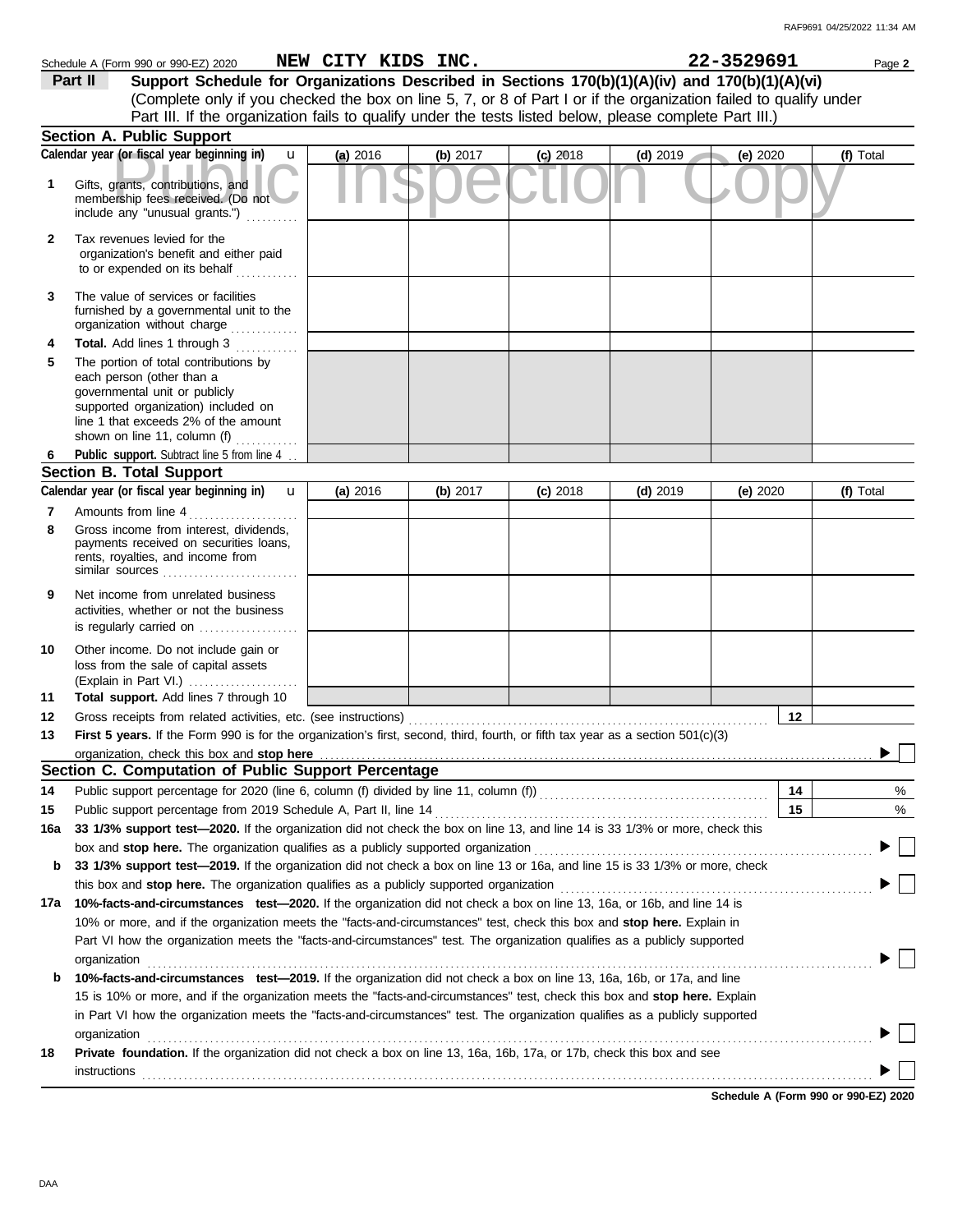**Part III Support Schedule for Organizations Described in Section 509(a)(2)**

|              | (Complete only if you checked the box on line 10 of Part I or if the organization failed to qualify under Part II.<br>If the organization fails to qualify under the tests listed below, please complete Part II.)                                         |           |           |            |            |            |                                    |
|--------------|------------------------------------------------------------------------------------------------------------------------------------------------------------------------------------------------------------------------------------------------------------|-----------|-----------|------------|------------|------------|------------------------------------|
|              | Section A. Public Support                                                                                                                                                                                                                                  |           |           |            |            |            |                                    |
|              | Calendar year (or fiscal year beginning in)<br>$\mathbf{u}$                                                                                                                                                                                                | (a) 2016  | (b) 2017  | $(c)$ 2018 | $(d)$ 2019 | (e) 2020   | (f) Total                          |
| 1            | Gifts, grants, contributions, and membership fees<br>received. (Do not include any "unusual grants.")                                                                                                                                                      | 2,767,393 | 2,786,536 | 3,218,517  | 4,814,040  | 6,092,361  | 19,678,847                         |
| $\mathbf{2}$ | Gross receipts from admissions, merchandise<br>sold or services performed, or facilities<br>furnished in any activity that is related to the<br>organization's fax-exempt purpose                                                                          | 106,029   | 92,654    | 569,225    | 141,437    | 243,311    | 1,152,656                          |
| 3            | Gross receipts from activities that are not an<br>unrelated trade or business under section 513                                                                                                                                                            |           |           |            |            |            |                                    |
| 4            | Tax revenues levied for the<br>organization's benefit and either paid<br>to or expended on its behalf                                                                                                                                                      |           |           |            |            |            |                                    |
| 5            | The value of services or facilities<br>furnished by a governmental unit to the<br>organization without charge<br><u>.</u><br>.                                                                                                                             |           |           |            |            |            |                                    |
| 6            | Total. Add lines 1 through 5                                                                                                                                                                                                                               | 2,873,422 | 2,879,190 | 3,787,742  | 4,955,477  | 6,335,672  | 20,831,503                         |
|              | 7a Amounts included on lines 1, 2, and 3<br>received from disqualified persons<br>.                                                                                                                                                                        |           |           |            |            |            |                                    |
| b            | Amounts included on lines 2 and 3<br>received from other than disqualified<br>persons that exceed the greater of \$5,000<br>or 1% of the amount on line 13 for the year                                                                                    |           |           |            |            |            |                                    |
| C            | Add lines 7a and 7b<br>.                                                                                                                                                                                                                                   |           |           |            |            |            |                                    |
| 8            | Public support. (Subtract line 7c from<br>line $6.$ )                                                                                                                                                                                                      |           |           |            |            |            | 20,831,503                         |
|              | <b>Section B. Total Support</b>                                                                                                                                                                                                                            |           |           |            |            |            |                                    |
|              | Calendar year (or fiscal year beginning in)<br>$\mathbf{u}$                                                                                                                                                                                                | (a) 2016  | (b) 2017  | $(c)$ 2018 | $(d)$ 2019 | (e) $2020$ | (f) Total                          |
| 9            | Amounts from line 6<br>.                                                                                                                                                                                                                                   | 2,873,422 | 2,879,190 | 3,787,742  | 4,955,477  | 6,335,672  | 20,831,503                         |
| 10a          | Gross income from interest, dividends,<br>payments received on securities loans, rents,<br>royalties, and income from similar sources                                                                                                                      |           |           |            |            |            |                                    |
|              | Unrelated business taxable income (less<br>section 511 taxes) from businesses<br>acquired after June 30, 1975                                                                                                                                              |           |           |            |            |            |                                    |
| c            |                                                                                                                                                                                                                                                            |           |           |            |            |            |                                    |
| 11           | Net income from unrelated business<br>activities not included in line 10b, whether<br>or not the business is regularly carried on                                                                                                                          |           |           |            |            |            |                                    |
| 12           | Other income. Do not include gain or<br>loss from the sale of capital assets<br>(Explain in Part VI.)<br>.                                                                                                                                                 |           |           |            |            |            |                                    |
| 13           | Total support. (Add lines 9, 10c, 11,                                                                                                                                                                                                                      |           |           |            |            |            |                                    |
|              | and 12.)                                                                                                                                                                                                                                                   | 2,873,422 | 2,879,190 | 3,787,742  | 4,955,477  | 6,335,672  | 20,831,503                         |
| 14           | First 5 years. If the Form 990 is for the organization's first, second, third, fourth, or fifth tax year as a section 501(c)(3)<br>organization, check this box and stop here                                                                              |           |           |            |            |            |                                    |
|              | Section C. Computation of Public Support Percentage                                                                                                                                                                                                        |           |           |            |            |            |                                    |
| 15           |                                                                                                                                                                                                                                                            |           |           |            |            | 15         | $100.00 \%$                        |
| 16           |                                                                                                                                                                                                                                                            |           |           |            |            | 16         | 100.00%                            |
|              | Section D. Computation of Investment Income Percentage                                                                                                                                                                                                     |           |           |            |            |            |                                    |
| 17           |                                                                                                                                                                                                                                                            |           |           |            |            | 17         | %                                  |
| 18           | Investment income percentage from 2019 Schedule A, Part III, line 17                                                                                                                                                                                       |           |           |            |            | 18         | %                                  |
| 19a          | 33 1/3% support tests—2020. If the organization did not check the box on line 14, and line 15 is more than 33 1/3%, and line<br>17 is not more than 33 1/3%, check this box and stop here. The organization qualifies as a publicly supported organization |           |           |            |            |            | $\blacktriangleright$ $\mathbf{X}$ |
| b            | 33 1/3% support tests-2019. If the organization did not check a box on line 14 or line 19a, and line 16 is more than 33 1/3%, and                                                                                                                          |           |           |            |            |            |                                    |
|              |                                                                                                                                                                                                                                                            |           |           |            |            |            |                                    |
| 20           |                                                                                                                                                                                                                                                            |           |           |            |            |            |                                    |

**20 Private foundation.** If the organization did not check a box on line 14, 19a, or 19b, check this box and see instructions . . . . . . . . . . . . . . . . . . . . . . . . .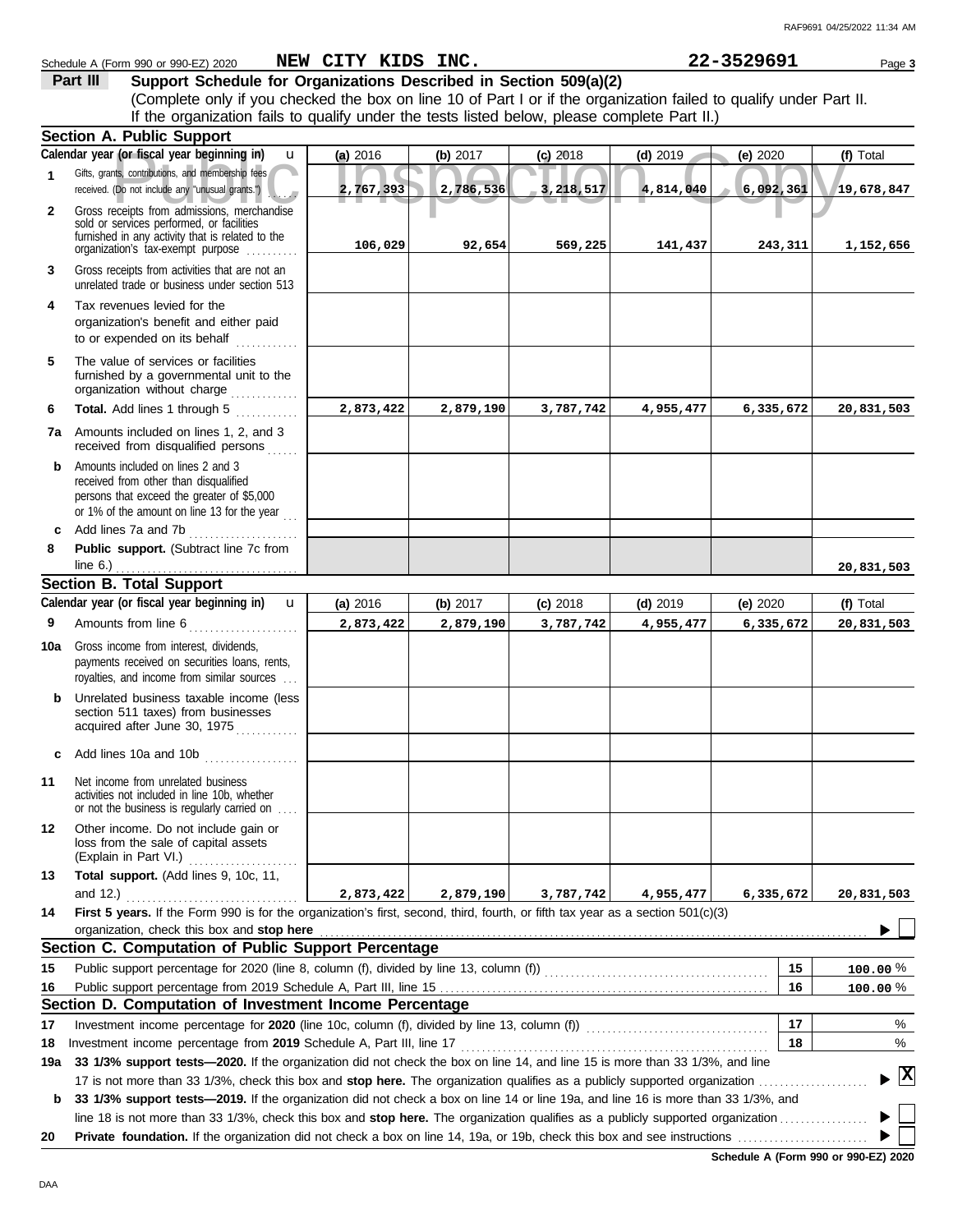|        | NEW CITY KIDS INC.<br>Schedule A (Form 990 or 990-EZ) 2020                                                                                                                                                       | 22-3529691      | Page 4           |
|--------|------------------------------------------------------------------------------------------------------------------------------------------------------------------------------------------------------------------|-----------------|------------------|
|        | <b>Supporting Organizations</b><br>Part IV                                                                                                                                                                       |                 |                  |
|        | (Complete only if you checked a box in line 12 on Part I. If you checked box 12a, Part I, complete Sections A                                                                                                    |                 |                  |
|        | and B. If you checked box 12b, Part I, complete Sections A and C. If you checked box 12c, Part I, complete                                                                                                       |                 |                  |
|        | Sections A, D, and E. If you checked box 12d, Part I, complete Sections A and D, and complete Part V.)                                                                                                           |                 |                  |
|        | Section A. All Supporting Organizations                                                                                                                                                                          |                 |                  |
| 1      | Are all of the organization's supported organizations listed by name in the organization's governing<br>documents? If "No," describe in Part VI how the supported organizations are designated. If designated by |                 | <b>Yes</b><br>No |
|        | class or purpose, describe the designation. If historic and continuing relationship, explain.                                                                                                                    | 1               |                  |
| 2      | Did the organization have any supported organization that does not have an IRS determination of status                                                                                                           |                 |                  |
|        | under section 509(a)(1) or (2)? If "Yes," explain in Part VI how the organization determined that the supported                                                                                                  |                 |                  |
|        | organization was described in section 509(a)(1) or (2).                                                                                                                                                          | 2               |                  |
| За     | Did the organization have a supported organization described in section $501(c)(4)$ , (5), or (6)? If "Yes," answer                                                                                              |                 |                  |
|        | lines 3b and 3c below.                                                                                                                                                                                           | За              |                  |
| b      | Did the organization confirm that each supported organization qualified under section $501(c)(4)$ , $(5)$ , or $(6)$ and                                                                                         |                 |                  |
|        | satisfied the public support tests under section 509(a)(2)? If "Yes," describe in Part VI when and how the                                                                                                       |                 |                  |
|        | organization made the determination.                                                                                                                                                                             | 3b              |                  |
| c      | Did the organization ensure that all support to such organizations was used exclusively for section $170(c)(2)(B)$                                                                                               |                 |                  |
|        | purposes? If "Yes," explain in Part VI what controls the organization put in place to ensure such use.                                                                                                           | 3c              |                  |
| 4a     | Was any supported organization not organized in the United States ("foreign supported organization")? If                                                                                                         |                 |                  |
|        | "Yes," and if you checked 12a or 12b in Part I, answer (b) and (c) below.                                                                                                                                        | 4a              |                  |
| b      | Did the organization have ultimate control and discretion in deciding whether to make grants to the foreign                                                                                                      |                 |                  |
|        | supported organization? If "Yes," describe in Part VI how the organization had such control and discretion                                                                                                       |                 |                  |
|        | despite being controlled or supervised by or in connection with its supported organizations.                                                                                                                     | 4b              |                  |
| c      | Did the organization support any foreign supported organization that does not have an IRS determination                                                                                                          |                 |                  |
|        | under sections $501(c)(3)$ and $509(a)(1)$ or (2)? If "Yes," explain in Part VI what controls the organization used                                                                                              |                 |                  |
|        | to ensure that all support to the foreign supported organization was used exclusively for section $170(c)(2)(B)$                                                                                                 |                 |                  |
|        | purposes.                                                                                                                                                                                                        | 4c              |                  |
| 5a     | Did the organization add, substitute, or remove any supported organizations during the tax year? If "Yes,"                                                                                                       |                 |                  |
|        | answer lines 5b and 5c below (if applicable). Also, provide detail in Part VI, including (i) the names and EIN                                                                                                   |                 |                  |
|        | numbers of the supported organizations added, substituted, or removed; (ii) the reasons for each such action;                                                                                                    |                 |                  |
|        | (iii) the authority under the organization's organizing document authorizing such action; and (iv) how the action                                                                                                |                 |                  |
|        | was accomplished (such as by amendment to the organizing document).                                                                                                                                              | 5a              |                  |
| b      | Type I or Type II only. Was any added or substituted supported organization part of a class already                                                                                                              |                 |                  |
|        | designated in the organization's organizing document?<br>Substitutions only. Was the substitution the result of an event beyond the organization's control?                                                      | 5b<br>5c        |                  |
| c<br>6 | Did the organization provide support (whether in the form of grants or the provision of services or facilities) to                                                                                               |                 |                  |
|        | anyone other than (i) its supported organizations, (ii) individuals that are part of the charitable class benefited                                                                                              |                 |                  |
|        | by one or more of its supported organizations, or (iii) other supporting organizations that also support or                                                                                                      |                 |                  |
|        | benefit one or more of the filing organization's supported organizations? If "Yes," provide detail in Part VI.                                                                                                   | 6               |                  |
| 7      | Did the organization provide a grant, loan, compensation, or other similar payment to a substantial contributor                                                                                                  |                 |                  |
|        | (as defined in section $4958(c)(3)(C)$ ), a family member of a substantial contributor, or a 35% controlled entity                                                                                               |                 |                  |
|        | with regard to a substantial contributor? If "Yes," complete Part I of Schedule L (Form 990 or 990-EZ).                                                                                                          | 7               |                  |
| 8      | Did the organization make a loan to a disqualified person (as defined in section 4958) not described in line 7?                                                                                                  |                 |                  |
|        | If "Yes," complete Part I of Schedule L (Form 990 or 990-EZ).                                                                                                                                                    | 8               |                  |
| 9а     | Was the organization controlled directly or indirectly at any time during the tax year by one or more                                                                                                            |                 |                  |
|        | disqualified persons, as defined in section 4946 (other than foundation managers and organizations                                                                                                               |                 |                  |
|        | described in section 509(a)(1) or (2))? If "Yes," provide detail in Part VI.                                                                                                                                     | 9a              |                  |
| b      | Did one or more disqualified persons (as defined in line 9a) hold a controlling interest in any entity in which                                                                                                  |                 |                  |
|        | the supporting organization had an interest? If "Yes," provide detail in Part VI.                                                                                                                                | 9b              |                  |
| c      | Did a disqualified person (as defined in line 9a) have an ownership interest in, or derive any personal benefit                                                                                                  |                 |                  |
|        | from, assets in which the supporting organization also had an interest? If "Yes," provide detail in Part VI.                                                                                                     | 9c              |                  |
| 10a    | Was the organization subject to the excess business holdings rules of section 4943 because of section                                                                                                            |                 |                  |
|        | 4943(f) (regarding certain Type II supporting organizations, and all Type III non-functionally integrated                                                                                                        |                 |                  |
|        | supporting organizations)? If "Yes," answer line 10b below.                                                                                                                                                      | 10a             |                  |
| b      | Did the organization have any excess business holdings in the tax year? (Use Schedule C, Form 4720, to                                                                                                           |                 |                  |
|        | determine whether the organization had excess business holdings.)                                                                                                                                                | 10 <sub>b</sub> |                  |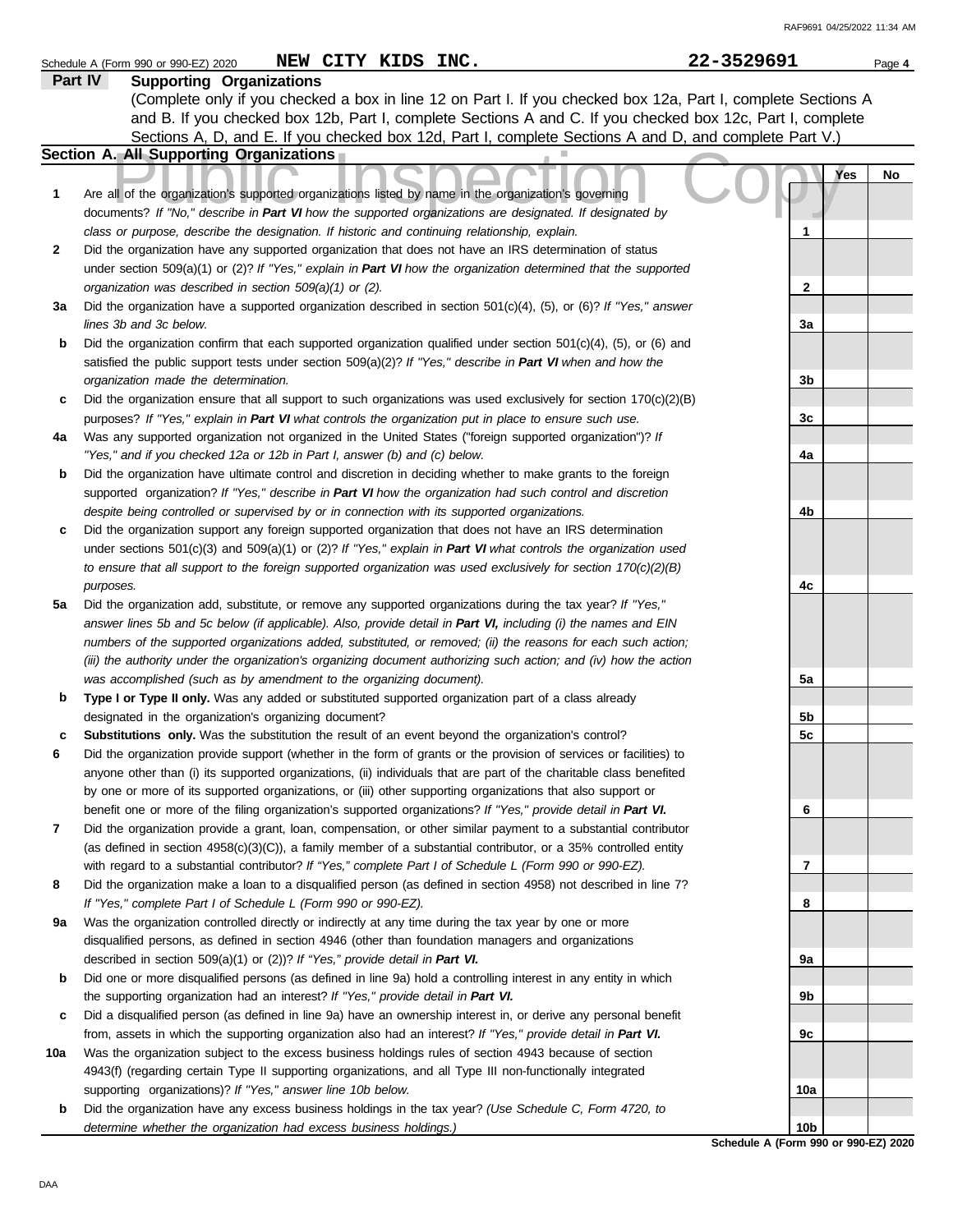|     | Part IV<br><b>Supporting Organizations (continued)</b>                                                                            |                 |            |    |
|-----|-----------------------------------------------------------------------------------------------------------------------------------|-----------------|------------|----|
|     |                                                                                                                                   |                 | Yes        | No |
| 11  | Has the organization accepted a gift or contribution from any of the following persons?                                           |                 |            |    |
| а   | A person who directly or indirectly controls, either alone or together with persons described in lines 11b and                    |                 |            |    |
|     | 11c below, the governing body of a supported organization?                                                                        | 11a             |            |    |
| b   | A family member of a person described in line 11a above?                                                                          | 11 <sub>b</sub> |            |    |
| С   | A 35% controlled entity of a person described in line 11a or 11b above? If "Yes" to line 11a, 11b, or 11c, provide                |                 |            |    |
|     | detail in Part VI.                                                                                                                | 11c             |            |    |
|     | <b>Section B. Type I Supporting Organizations</b>                                                                                 |                 |            |    |
|     |                                                                                                                                   |                 | Yes        | No |
| 1   | Did the governing body, members of the governing body, officers acting in their official capacity, or membership of one or        |                 |            |    |
|     | more supported organizations have the power to regularly appoint or elect at least a majority of the organization's officers,     |                 |            |    |
|     | directors, or trustees at all times during the tax year? If "No," describe in Part VI how the supported organization(s)           |                 |            |    |
|     | effectively operated, supervised, or controlled the organization's activities. If the organization had more than one supported    |                 |            |    |
|     | organization, describe how the powers to appoint and/or remove officers, directors, or trustees were allocated among the          |                 |            |    |
|     | supported organizations and what conditions or restrictions, if any, applied to such powers during the tax year.                  | 1               |            |    |
| 2   | Did the organization operate for the benefit of any supported organization other than the supported                               |                 |            |    |
|     | organization(s) that operated, supervised, or controlled the supporting organization? If "Yes," explain in Part                   |                 |            |    |
|     | VI how providing such benefit carried out the purposes of the supported organization(s) that operated,                            |                 |            |    |
|     | supervised, or controlled the supporting organization.                                                                            | $\mathbf{2}$    |            |    |
|     | Section C. Type II Supporting Organizations                                                                                       |                 |            |    |
|     |                                                                                                                                   |                 | <b>Yes</b> | No |
| 1   | Were a majority of the organization's directors or trustees during the tax year also a majority of the directors                  |                 |            |    |
|     | or trustees of each of the organization's supported organization(s)? If "No," describe in Part VI how control                     |                 |            |    |
|     | or management of the supporting organization was vested in the same persons that controlled or managed                            |                 |            |    |
|     | the supported organization(s).                                                                                                    | 1               |            |    |
|     | Section D. All Type III Supporting Organizations                                                                                  |                 |            |    |
|     |                                                                                                                                   |                 | Yes        | No |
| 1   | Did the organization provide to each of its supported organizations, by the last day of the fifth month of the                    |                 |            |    |
|     | organization's tax year, (i) a written notice describing the type and amount of support provided during the prior tax             |                 |            |    |
|     | year, (ii) a copy of the Form 990 that was most recently filed as of the date of notification, and (iii) copies of the            |                 |            |    |
|     |                                                                                                                                   | 1               |            |    |
|     | organization's governing documents in effect on the date of notification, to the extent not previously provided?                  |                 |            |    |
| 2   | Were any of the organization's officers, directors, or trustees either (i) appointed or elected by the supported                  |                 |            |    |
|     | organization(s) or (ii) serving on the governing body of a supported organization? If "No," explain in Part VI how                |                 |            |    |
|     | the organization maintained a close and continuous working relationship with the supported organization(s).                       | 2               |            |    |
| 3   | By reason of the relationship described in line 2, above, did the organization's supported organizations have                     |                 |            |    |
|     | a significant voice in the organization's investment policies and in directing the use of the organization's                      |                 |            |    |
|     | income or assets at all times during the tax year? If "Yes," describe in Part VI the role the organization's                      |                 |            |    |
|     | supported organizations played in this regard.                                                                                    | 3               |            |    |
|     | Section E. Type III Functionally-Integrated Supporting Organizations                                                              |                 |            |    |
| 1   | Check the box next to the method that the organization used to satisfy the Integral Part Test during the year (see instructions). |                 |            |    |
| a   | The organization satisfied the Activities Test. Complete line 2 below.                                                            |                 |            |    |
| b   | The organization is the parent of each of its supported organizations. Complete line 3 below.                                     |                 |            |    |
| c   | The organization supported a governmental entity. Describe in Part VI how you supported a governmental entity (see instructions). |                 |            |    |
| 2   | Activities Test. Answer lines 2a and 2b below.                                                                                    |                 | Yes        | No |
| a   | Did substantially all of the organization's activities during the tax year directly further the exempt purposes of                |                 |            |    |
|     | the supported organization(s) to which the organization was responsive? If "Yes," then in Part VI identify                        |                 |            |    |
|     | those supported organizations and explain how these activities directly furthered their exempt purposes,                          |                 |            |    |
|     | how the organization was responsive to those supported organizations, and how the organization determined                         |                 |            |    |
|     | that these activities constituted substantially all of its activities.                                                            | 2a              |            |    |
| b   | Did the activities described in line 2a, above, constitute activities that, but for the organization's involvement,               |                 |            |    |
|     | one or more of the organization's supported organization(s) would have been engaged in? If "Yes," explain in                      |                 |            |    |
|     | Part VI the reasons for the organization's position that its supported organization(s) would have engaged in                      |                 |            |    |
|     | these activities but for the organization's involvement.                                                                          | 2b              |            |    |
| 3   | Parent of Supported Organizations. Answer lines 3a and 3b below.                                                                  |                 |            |    |
| а   | Did the organization have the power to regularly appoint or elect a majority of the officers, directors, or                       |                 |            |    |
|     | trustees of each of the supported organizations? If "Yes" or "No," provide details in Part VI.                                    | За              |            |    |
| b   | Did the organization exercise a substantial degree of direction over the policies, programs, and activities of each               |                 |            |    |
|     | of its supported organizations? If "Yes," describe in Part VI the role played by the organization in this regard.                 | 3b              |            |    |
| DAA | Schedule A (Form 990 or 990-EZ) 2020                                                                                              |                 |            |    |

**Schedule A (Form 990 or 990-EZ) 2020 NEW CITY KIDS INC.** 22-3529691 Page 5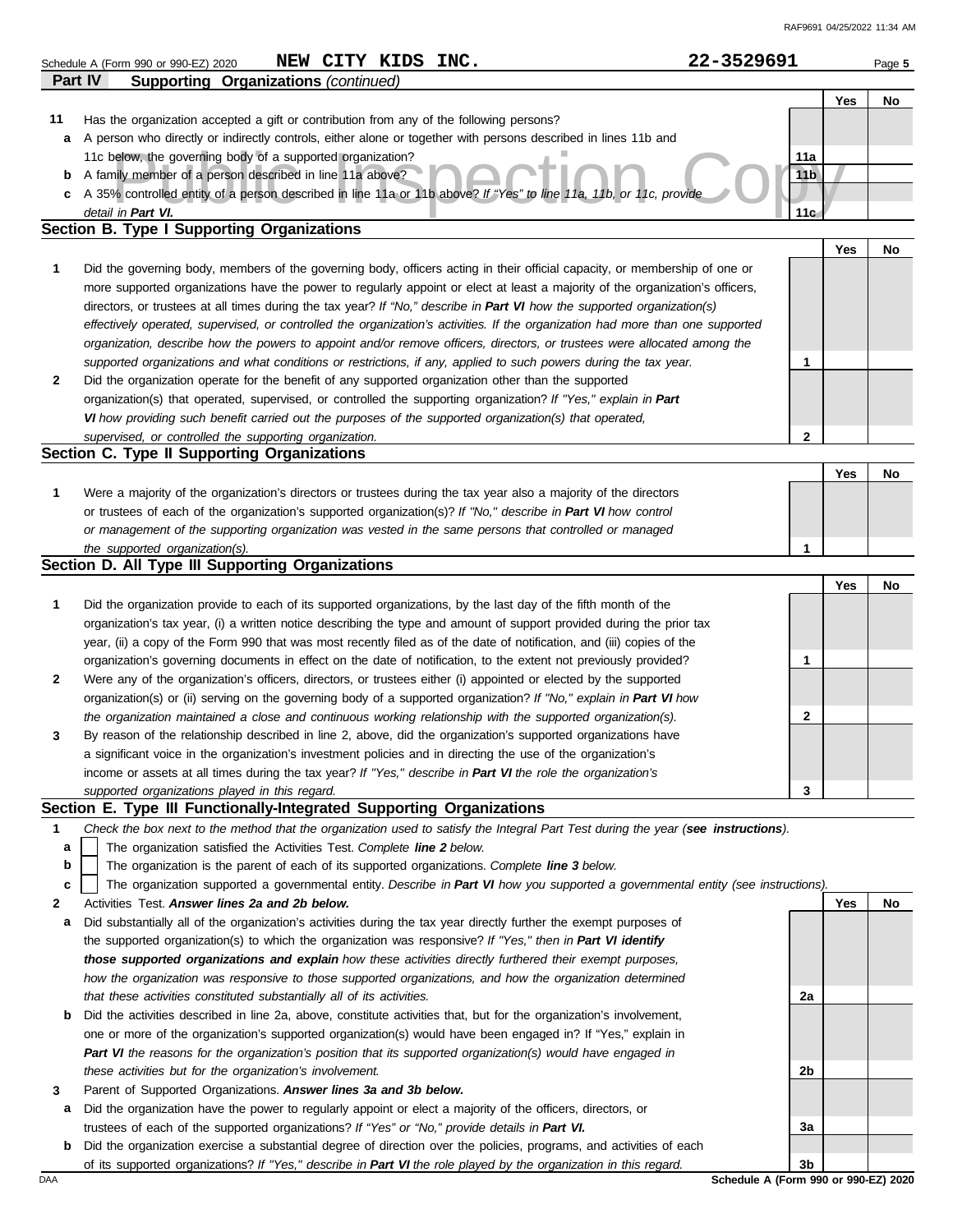|               | NEW CITY KIDS INC.<br>Schedule A (Form 990 or 990-EZ) 2020                                                                       |                | 22-3529691     | Page 6                         |
|---------------|----------------------------------------------------------------------------------------------------------------------------------|----------------|----------------|--------------------------------|
| <b>Part V</b> | Type III Non-Functionally Integrated 509(a)(3) Supporting Organizations                                                          |                |                |                                |
| 1             | Check here if the organization satisfied the Integral Part Test as a qualifying trust on Nov. 20, 1970 (explain in Part VI). See |                |                |                                |
|               | instructions. All other Type III non-functionally integrated supporting organizations must complete Sections A through E.        |                |                |                                |
|               |                                                                                                                                  |                |                | (B) Current Year               |
|               | Section A - Adjusted Net Income                                                                                                  |                | (A) Prior Year | (optional)                     |
| 1             | Net short-term capital gain                                                                                                      | $\mathbf{1}$   |                |                                |
| $\mathbf{2}$  | Recoveries of prior-year distributions                                                                                           | $\overline{2}$ |                |                                |
| 3             | Other gross income (see instructions)                                                                                            | 3              |                |                                |
| 4             | Add lines 1 through 3.                                                                                                           | 4              |                |                                |
| 5             | Depreciation and depletion                                                                                                       | 5              |                |                                |
| 6             | Portion of operating expenses paid or incurred for production or collection of                                                   |                |                |                                |
|               | gross income or for management, conservation, or maintenance of property                                                         |                |                |                                |
|               | held for production of income (see instructions)                                                                                 | 6              |                |                                |
| 7             | Other expenses (see instructions)                                                                                                | $\overline{7}$ |                |                                |
| 8             | Adjusted Net Income (subtract lines 5, 6, and 7 from line 4)                                                                     | 8              |                |                                |
|               | Section B - Minimum Asset Amount                                                                                                 |                | (A) Prior Year | (B) Current Year<br>(optional) |
| 1             | Aggregate fair market value of all non-exempt-use assets (see                                                                    |                |                |                                |
|               | instructions for short tax year or assets held for part of year):                                                                |                |                |                                |
|               | <b>a</b> Average monthly value of securities                                                                                     | 1a             |                |                                |
|               | <b>b</b> Average monthly cash balances                                                                                           | 1b             |                |                                |
|               | c Fair market value of other non-exempt-use assets                                                                               | 1 <sub>c</sub> |                |                                |
|               | <b>d Total</b> (add lines 1a, 1b, and 1c)                                                                                        | 1d             |                |                                |
|               | <b>e</b> Discount claimed for blockage or other factors                                                                          |                |                |                                |
|               | (explain in detail in Part VI):                                                                                                  |                |                |                                |
| $\mathbf{2}$  | Acquisition indebtedness applicable to non-exempt-use assets                                                                     | $\mathbf{2}$   |                |                                |
| 3             | Subtract line 2 from line 1d.                                                                                                    | 3              |                |                                |
| 4             | Cash deemed held for exempt use. Enter 0.015 of line 3 (for greater amount,                                                      |                |                |                                |
|               | see instructions).                                                                                                               | 4              |                |                                |
| 5             | Net value of non-exempt-use assets (subtract line 4 from line 3)                                                                 | 5              |                |                                |
| 6             | Multiply line 5 by 0.035.                                                                                                        | 6              |                |                                |
| 7             | Recoveries of prior-year distributions                                                                                           | $\overline{7}$ |                |                                |
| 8             | Minimum Asset Amount (add line 7 to line 6)                                                                                      | 8              |                |                                |
|               | Section C - Distributable Amount                                                                                                 |                |                | <b>Current Year</b>            |
| $\mathbf{1}$  | Adjusted net income for prior year (from Section A, line 8, column A)                                                            | $\mathbf{1}$   |                |                                |
| $\mathbf{2}$  | Enter 0.85 of line 1.                                                                                                            | $\mathbf{2}$   |                |                                |
| 3             | Minimum asset amount for prior year (from Section B, line 8, column A)                                                           | 3              |                |                                |
| 4             | Enter greater of line 2 or line 3.                                                                                               | 4              |                |                                |
| 5             | Income tax imposed in prior year                                                                                                 | 5              |                |                                |
| 6             | Distributable Amount. Subtract line 5 from line 4, unless subject to                                                             |                |                |                                |
|               | emergency temporary reduction (see instructions).                                                                                | 6              |                |                                |

**7** (see instructions). Check here if the current year is the organization's first as a non-functionally integrated Type III supporting organization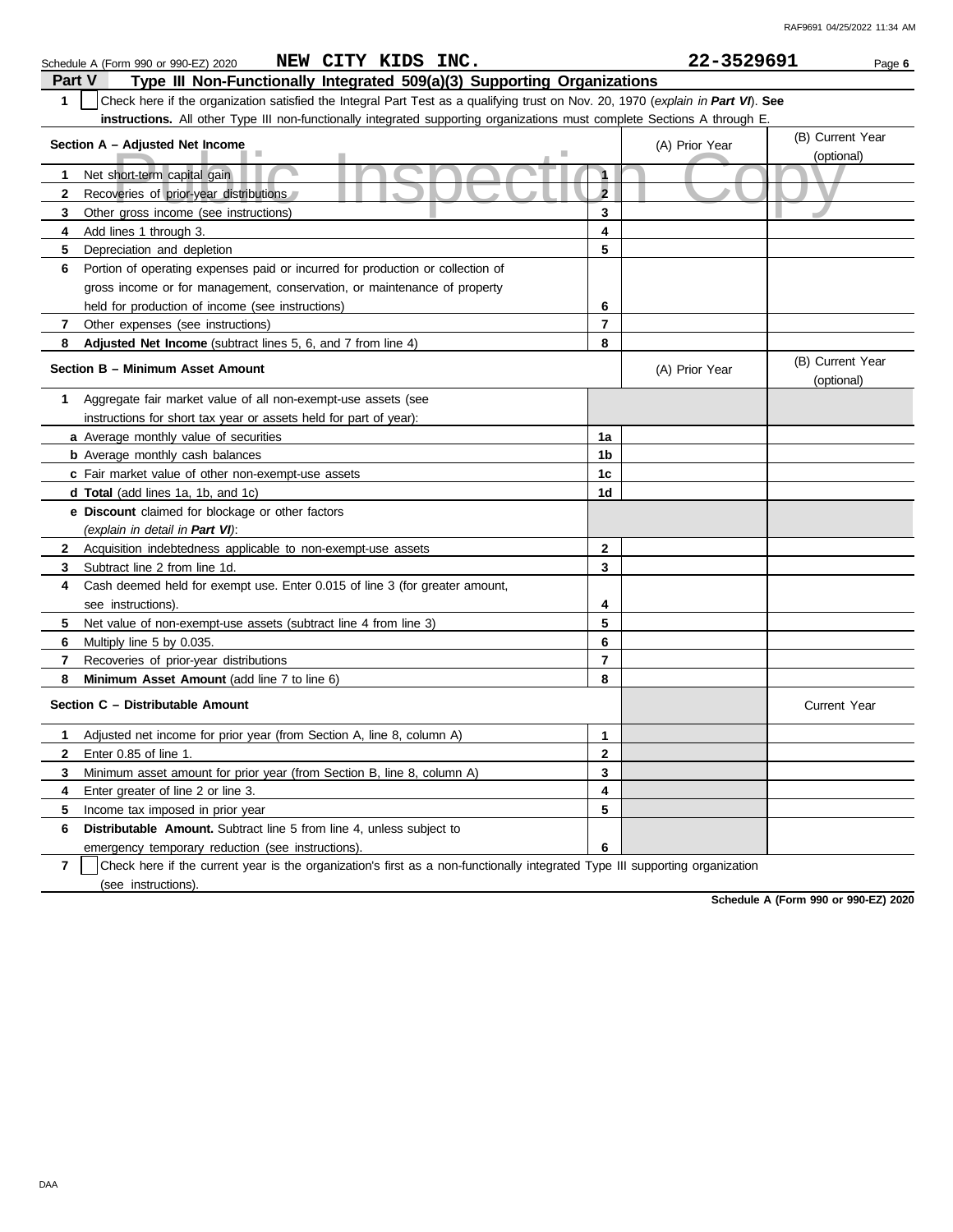|              | NEW CITY KIDS INC.<br>Schedule A (Form 990 or 990-EZ) 2020                                                                               |                             | 22-3529691                | Page 7               |  |  |  |  |
|--------------|------------------------------------------------------------------------------------------------------------------------------------------|-----------------------------|---------------------------|----------------------|--|--|--|--|
| Part V       | Type III Non-Functionally Integrated 509(a)(3) Supporting Organizations (continued)                                                      |                             |                           |                      |  |  |  |  |
|              | Section D - Distributions                                                                                                                |                             |                           | <b>Current Year</b>  |  |  |  |  |
| 1            | Amounts paid to supported organizations to accomplish exempt purposes                                                                    |                             |                           |                      |  |  |  |  |
| $\mathbf{2}$ | Amounts paid to perform activity that directly furthers exempt purposes of supported<br>organizations, in excess of income from activity |                             |                           |                      |  |  |  |  |
| 3            | Administrative expenses paid to accomplish exempt purposes of supported organizations                                                    |                             |                           |                      |  |  |  |  |
| 4            | Amounts paid to acquire exempt-use assets                                                                                                |                             |                           |                      |  |  |  |  |
| 5            | Qualified set-aside amounts (prior IRS approval required—provide details in Part VI)                                                     |                             |                           |                      |  |  |  |  |
| 6            | Other distributions (describe in Part VI). See instructions.                                                                             |                             |                           |                      |  |  |  |  |
| 7            | Total annual distributions. Add lines 1 through 6.                                                                                       |                             |                           |                      |  |  |  |  |
| 8            | Distributions to attentive supported organizations to which the organization is responsive                                               |                             |                           |                      |  |  |  |  |
|              | (provide details in Part VI). See instructions.                                                                                          |                             |                           |                      |  |  |  |  |
| 9            | Distributable amount for 2020 from Section C, line 6                                                                                     |                             |                           |                      |  |  |  |  |
| 10           | Line 8 amount divided by line 9 amount                                                                                                   |                             |                           |                      |  |  |  |  |
|              |                                                                                                                                          | (i)                         | (ii)                      | (iii)                |  |  |  |  |
|              | <b>Section E - Distribution Allocations (see instructions)</b>                                                                           | <b>Excess Distributions</b> | <b>Underdistributions</b> | <b>Distributable</b> |  |  |  |  |
|              |                                                                                                                                          |                             | Pre-2020                  | Amount for 2020      |  |  |  |  |
| 1            | Distributable amount for 2020 from Section C, line 6                                                                                     |                             |                           |                      |  |  |  |  |
| 2            | Underdistributions, if any, for years prior to 2020                                                                                      |                             |                           |                      |  |  |  |  |
|              | (reasonable cause required-explain in Part VI). See<br>instructions.                                                                     |                             |                           |                      |  |  |  |  |
| 3            |                                                                                                                                          |                             |                           |                      |  |  |  |  |
|              | Excess distributions carryover, if any, to 2020                                                                                          |                             |                           |                      |  |  |  |  |
|              |                                                                                                                                          |                             |                           |                      |  |  |  |  |
|              |                                                                                                                                          |                             |                           |                      |  |  |  |  |
|              |                                                                                                                                          |                             |                           |                      |  |  |  |  |
|              |                                                                                                                                          |                             |                           |                      |  |  |  |  |
|              | f Total of lines 3a through 3e                                                                                                           |                             |                           |                      |  |  |  |  |
|              | g Applied to underdistributions of prior years                                                                                           |                             |                           |                      |  |  |  |  |
|              | h Applied to 2020 distributable amount                                                                                                   |                             |                           |                      |  |  |  |  |
| Ť.           | Carryover from 2015 not applied (see instructions)                                                                                       |                             |                           |                      |  |  |  |  |
|              | Remainder. Subtract lines 3g, 3h, and 3i from line 3f.                                                                                   |                             |                           |                      |  |  |  |  |
| 4            | Distributions for 2020 from                                                                                                              |                             |                           |                      |  |  |  |  |
|              | \$<br>Section D, line 7:                                                                                                                 |                             |                           |                      |  |  |  |  |
|              | a Applied to underdistributions of prior years                                                                                           |                             |                           |                      |  |  |  |  |
|              | <b>b</b> Applied to 2020 distributable amount                                                                                            |                             |                           |                      |  |  |  |  |
|              | c Remainder. Subtract lines 4a and 4b from line 4.                                                                                       |                             |                           |                      |  |  |  |  |
| 5            | Remaining underdistributions for years prior to 2020, if                                                                                 |                             |                           |                      |  |  |  |  |
|              | any. Subtract lines 3g and 4a from line 2. For result                                                                                    |                             |                           |                      |  |  |  |  |
|              | greater than zero, explain in Part VI. See instructions.                                                                                 |                             |                           |                      |  |  |  |  |
| 6            | Remaining underdistributions for 2020 Subtract lines 3h                                                                                  |                             |                           |                      |  |  |  |  |
|              | and 4b from line 1. For result greater than zero, explain in                                                                             |                             |                           |                      |  |  |  |  |
|              | Part VI. See instructions.                                                                                                               |                             |                           |                      |  |  |  |  |
| 7            | Excess distributions carryover to 2021. Add lines 3j                                                                                     |                             |                           |                      |  |  |  |  |
|              | and 4c.                                                                                                                                  |                             |                           |                      |  |  |  |  |
| 8            | Breakdown of line 7:                                                                                                                     |                             |                           |                      |  |  |  |  |
|              |                                                                                                                                          |                             |                           |                      |  |  |  |  |
|              | <b>b</b> Excess from 2017                                                                                                                |                             |                           |                      |  |  |  |  |
|              |                                                                                                                                          |                             |                           |                      |  |  |  |  |
|              |                                                                                                                                          |                             |                           |                      |  |  |  |  |

**Schedule A (Form 990 or 990-EZ) 2020**

**d** Excess from 2019 . . . . . . . . . . . . . . . . . . . . . . . . . . . **e** Excess from 2020 . . . . . . . . . . . . . . . . . . . . . . . . . . .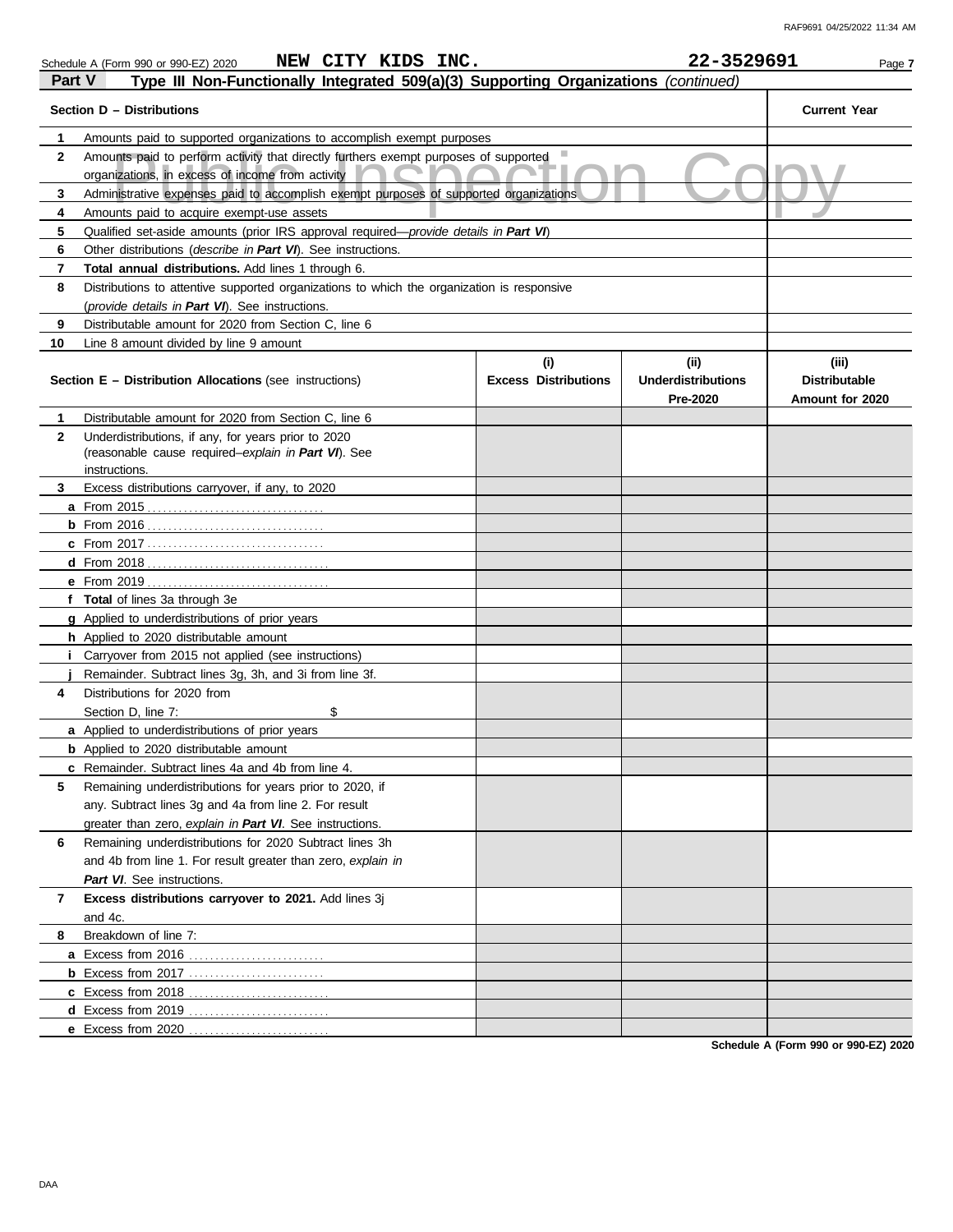|         | Schedule A (Form 990 or 990-EZ) 2020                                                           | NEW CITY KIDS INC. |  |  | 22-3529691                                                                                                             | Page 8 |
|---------|------------------------------------------------------------------------------------------------|--------------------|--|--|------------------------------------------------------------------------------------------------------------------------|--------|
| Part VI |                                                                                                |                    |  |  | Supplemental Information. Provide the explanations required by Part II, line 10; Part II, line 17a or 17b; Part        |        |
|         |                                                                                                |                    |  |  | III, line 12; Part IV, Section A, lines 1, 2, 3b, 3c, 4b, 4c, 5a, 6, 9a, 9b, 9c, 11a, 11b, and 11c; Part IV, Section   |        |
|         |                                                                                                |                    |  |  | B, lines 1 and 2; Part IV, Section C, line 1; Part IV, Section D, lines 2 and 3; Part IV, Section E, lines 1c, 2a, 2b, |        |
|         | lines 2, 5, and 6. Also complete this part for any additional information. (See instructions.) |                    |  |  | 3a, and 3b; Part V, line 1; Part V, Section B, line 1e; Part V, Section D, lines 5, 6, and 8; and Part V, Section E,   |        |
|         |                                                                                                |                    |  |  |                                                                                                                        |        |
|         |                                                                                                |                    |  |  |                                                                                                                        |        |
|         |                                                                                                |                    |  |  |                                                                                                                        |        |
|         |                                                                                                |                    |  |  |                                                                                                                        |        |
|         |                                                                                                |                    |  |  |                                                                                                                        |        |
|         |                                                                                                |                    |  |  |                                                                                                                        |        |
|         |                                                                                                |                    |  |  |                                                                                                                        |        |
|         |                                                                                                |                    |  |  |                                                                                                                        |        |
|         |                                                                                                |                    |  |  |                                                                                                                        |        |
|         |                                                                                                |                    |  |  |                                                                                                                        |        |
|         |                                                                                                |                    |  |  |                                                                                                                        |        |
|         |                                                                                                |                    |  |  |                                                                                                                        |        |
|         |                                                                                                |                    |  |  |                                                                                                                        |        |
|         |                                                                                                |                    |  |  |                                                                                                                        |        |
|         |                                                                                                |                    |  |  |                                                                                                                        |        |
|         |                                                                                                |                    |  |  |                                                                                                                        |        |
|         |                                                                                                |                    |  |  |                                                                                                                        |        |
|         |                                                                                                |                    |  |  |                                                                                                                        |        |
|         |                                                                                                |                    |  |  |                                                                                                                        |        |
|         |                                                                                                |                    |  |  |                                                                                                                        |        |
|         |                                                                                                |                    |  |  |                                                                                                                        |        |
|         |                                                                                                |                    |  |  |                                                                                                                        |        |
|         |                                                                                                |                    |  |  |                                                                                                                        |        |
|         |                                                                                                |                    |  |  |                                                                                                                        |        |
|         |                                                                                                |                    |  |  |                                                                                                                        |        |
|         |                                                                                                |                    |  |  |                                                                                                                        |        |
|         |                                                                                                |                    |  |  |                                                                                                                        |        |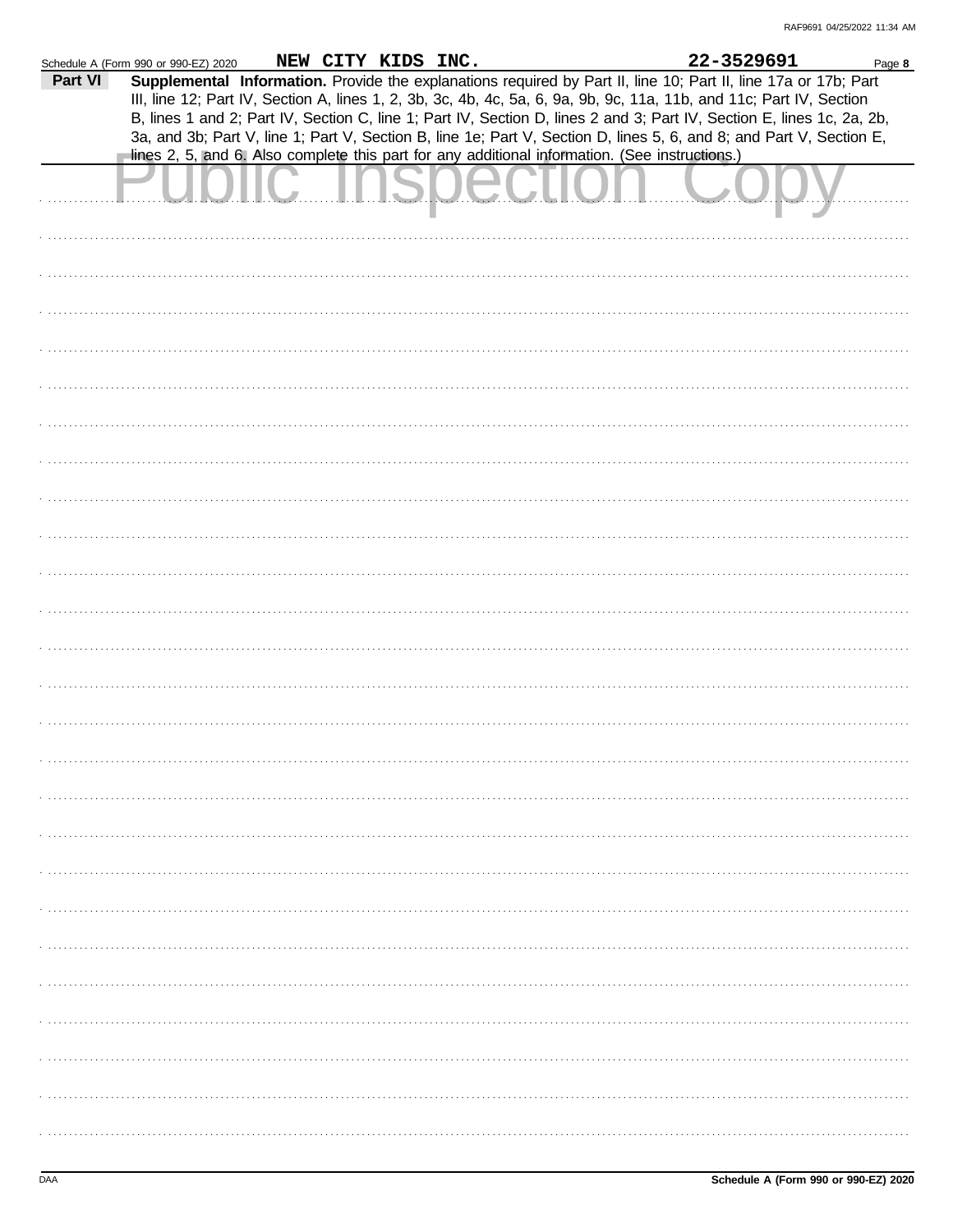| RAF9691 04/25/2022 11:34 AM |  |
|-----------------------------|--|

|                                                                                                                                                                                                                                                                                                 | RAF9691 04/25/2022 11:34 AM                                                                                                       |  |  |  |  |
|-------------------------------------------------------------------------------------------------------------------------------------------------------------------------------------------------------------------------------------------------------------------------------------------------|-----------------------------------------------------------------------------------------------------------------------------------|--|--|--|--|
| <b>Schedule B</b><br>(Form 990, 990-EZ,                                                                                                                                                                                                                                                         | OMB No. 1545-0047<br><b>Schedule of Contributors</b>                                                                              |  |  |  |  |
| or 990-PF)<br>Department of the Treasury<br>Internal Revenue Service                                                                                                                                                                                                                            | 2020<br>u Attach to Form 990, Form 990-EZ, or Form 990-PF.<br>u Go to www.irs.gov/Form990 for the latest information.             |  |  |  |  |
| Name of the organization                                                                                                                                                                                                                                                                        | Employer identification number                                                                                                    |  |  |  |  |
| NEW CITY KIDS<br>Organization type (check one):                                                                                                                                                                                                                                                 | 22-3529691<br>INC.                                                                                                                |  |  |  |  |
| Filers of:                                                                                                                                                                                                                                                                                      | Section:                                                                                                                          |  |  |  |  |
| Form 990 or 990-EZ                                                                                                                                                                                                                                                                              | 3 ) (enter number) organization<br>ΙXΙ<br>501(c)                                                                                  |  |  |  |  |
|                                                                                                                                                                                                                                                                                                 | 4947(a)(1) nonexempt charitable trust not treated as a private foundation                                                         |  |  |  |  |
|                                                                                                                                                                                                                                                                                                 | 527 political organization                                                                                                        |  |  |  |  |
| Form 990-PF                                                                                                                                                                                                                                                                                     | 501(c)(3) exempt private foundation                                                                                               |  |  |  |  |
|                                                                                                                                                                                                                                                                                                 | 4947(a)(1) nonexempt charitable trust treated as a private foundation                                                             |  |  |  |  |
|                                                                                                                                                                                                                                                                                                 | 501(c)(3) taxable private foundation                                                                                              |  |  |  |  |
|                                                                                                                                                                                                                                                                                                 |                                                                                                                                   |  |  |  |  |
| Check if your organization is covered by the General Rule or a Special Rule.<br>Note: Only a section 501(c)(7), (8), or (10) organization can check boxes for both the General Rule and a Special Rule. See<br>instructions.                                                                    |                                                                                                                                   |  |  |  |  |
| <b>General Rule</b>                                                                                                                                                                                                                                                                             |                                                                                                                                   |  |  |  |  |
| <b>x</b><br>For an organization filing Form 990, 990-EZ, or 990-PF that received, during the year, contributions totaling \$5,000<br>or more (in money or property) from any one contributor. Complete Parts I and II. See instructions for determining a<br>contributor's total contributions. |                                                                                                                                   |  |  |  |  |
| <b>Special Rules</b>                                                                                                                                                                                                                                                                            |                                                                                                                                   |  |  |  |  |
|                                                                                                                                                                                                                                                                                                 | For an organization described in section 501(c)(3) filing Form 990 or 990-EZ that met the 33 <sup>1</sup> /3% support test of the |  |  |  |  |

| For an organization described in section 501(c)(3) filing Form 990 or 990-EZ that met the 33 <sup>1</sup> /3% support test of the |
|-----------------------------------------------------------------------------------------------------------------------------------|
| regulations under sections 509(a)(1) and 170(b)(1)(A)(vi), that checked Schedule A (Form 990 or 990-EZ), Part II, line            |
| 13, 16a, or 16b, and that received from any one contributor, during the year, total contributions of the greater of (1)           |
| \$5,000; or (2) 2% of the amount on (i) Form 990, Part VIII, line 1h; or (ii) Form 990-EZ, line 1. Complete Parts I and II.       |
|                                                                                                                                   |

literary, or educational purposes, or for the prevention of cruelty to children or animals. Complete Parts I (entering For an organization described in section 501(c)(7), (8), or (10) filing Form 990 or 990-EZ that received from any one contributor, during the year, total contributions of more than \$1,000 *exclusively* for religious, charitable, scientific, "N/A" in column (b) instead of the contributor name and address), II, and III.

For an organization described in section 501(c)(7), (8), or (10) filing Form 990 or 990-EZ that received from any one contributor, during the year, contributions *exclusively* for religious, charitable, etc., purposes, but no such contributions totaled more than \$1,000. If this box is checked, enter here the total contributions that were received during the year for an *exclusively* religious, charitable, etc., purpose. Don't complete any of the parts unless the **General Rule** applies to this organization because it received *nonexclusively* religious, charitable, etc., contributions totaling \$5,000 or more during the year . . . . . . . . . . . . . . . . . . . . . . . . . . . . . . . . . . . . . . . . . . . . . . . . . . . . . . . . . . . . . . . . . . . . . . . . . . . . . . . .

990-EZ, or 990-PF), but it **must** answer "No" on Part IV, line 2, of its Form 990; or check the box on line H of its Form 990-EZ or on its Form 990-PF, Part I, line 2, to certify that it doesn't meet the filing requirements of Schedule B (Form 990, 990-EZ, or 990-PF). **Caution:** An organization that isn't covered by the General Rule and/or the Special Rules doesn't file Schedule B (Form 990,

**For Paperwork Reduction Act Notice, see the instructions for Form 990, 990-EZ, or 990-PF.**

 $\triangleright$  \$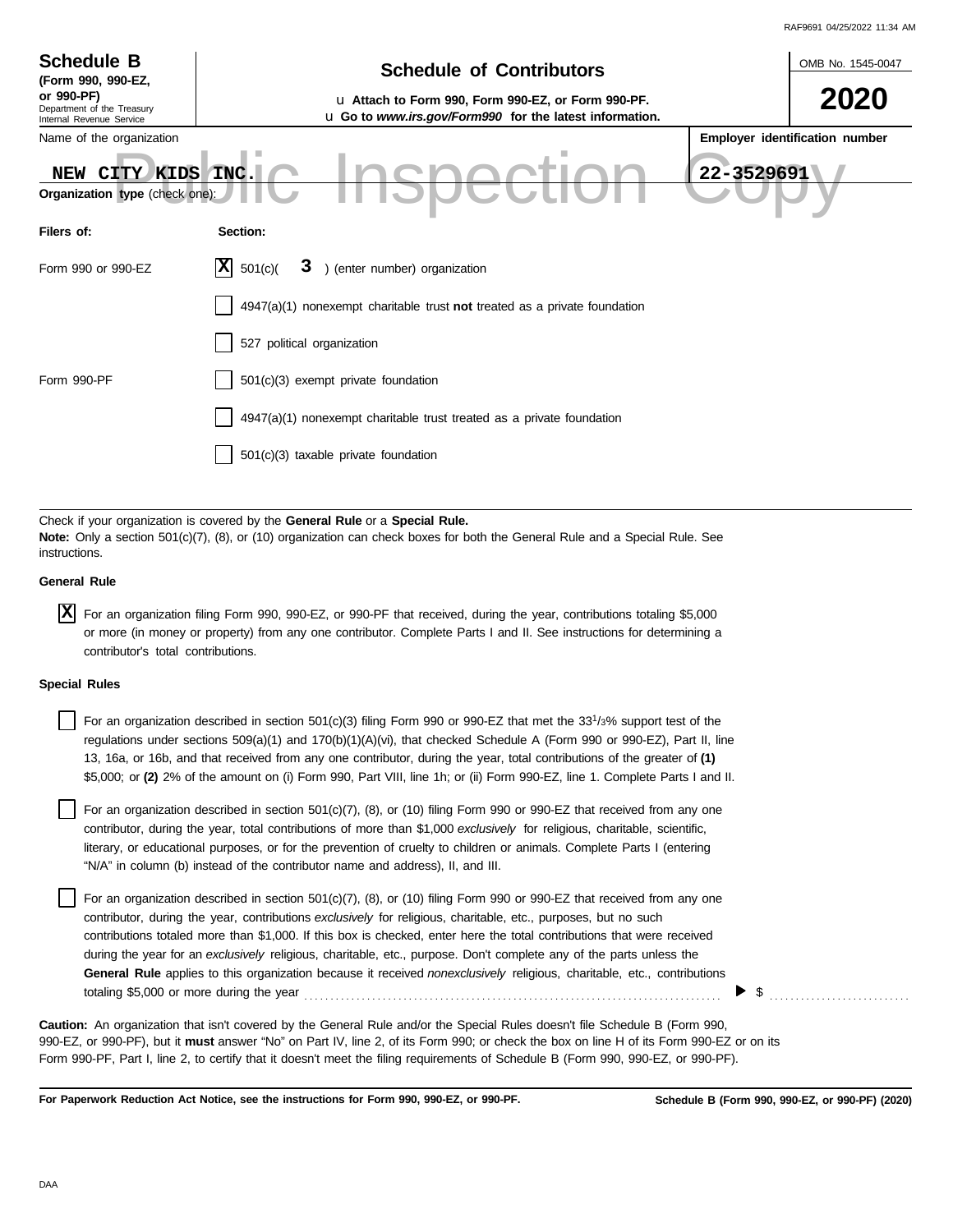|                             | Schedule B (Form 990, 990-EZ, or 990-PF) (2020)                                                |                                                    | Page 1 of 1<br>Page 2                                                                                                              |
|-----------------------------|------------------------------------------------------------------------------------------------|----------------------------------------------------|------------------------------------------------------------------------------------------------------------------------------------|
|                             | Name of organization<br>NEW CITY KIDS INC.                                                     |                                                    | Employer identification number<br>22-3529691                                                                                       |
| Part I                      | Contributors (see instructions). Use duplicate copies of Part I if additional space is needed. |                                                    |                                                                                                                                    |
| (a)<br>No.<br>$\frac{1}{2}$ | (b)<br>Name, address, and ZIP + 4                                                              | (c)<br><b>Total contributions</b><br>200,000<br>\$ | (d)<br>Type of contribution<br>х<br><b>Person</b><br>Payroll<br><b>Noncash</b><br>(Complete Part II for<br>noncash contributions.) |
| (a)<br>No.                  | (b)<br>Name, address, and ZIP + 4                                                              | (c)<br><b>Total contributions</b>                  | (d)<br>Type of contribution                                                                                                        |
| 2 <sub>1</sub>              |                                                                                                | 225,000<br>\$                                      | х<br>Person<br>Payroll<br>Noncash<br>(Complete Part II for<br>noncash contributions.)                                              |
| (a)<br>No.                  | (b)<br>Name, address, and ZIP + 4                                                              | (c)<br><b>Total contributions</b>                  | (d)<br>Type of contribution                                                                                                        |
| $\mathbf{3}$                |                                                                                                | 350,000<br>\$                                      | Χ<br>Person<br>Payroll<br>Noncash<br>(Complete Part II for<br>noncash contributions.)                                              |
| (a)<br>No.                  | (b)<br>Name, address, and ZIP + 4                                                              | (c)<br><b>Total contributions</b>                  | (d)<br>Type of contribution                                                                                                        |
| $\frac{4}{1}$               |                                                                                                | 165,000<br>\$                                      | х<br>Person<br>Payroll<br>Noncash<br>(Complete Part II for<br>noncash contributions.)                                              |
| (a)<br>No.                  | (b)<br>Name, address, and ZIP + 4                                                              | (c)<br><b>Total contributions</b>                  | (d)<br>Type of contribution                                                                                                        |
| $\overline{5}$              |                                                                                                | 150,000<br>$\mathsf{S}$                            | X<br>Person<br>Payroll<br><b>Noncash</b><br>(Complete Part II for<br>noncash contributions.)                                       |
| (a)<br>No.                  | (b)<br>Name, address, and ZIP + 4                                                              | (c)<br><b>Total contributions</b>                  | (d)<br>Type of contribution                                                                                                        |
| .                           |                                                                                                | \$                                                 | Person<br>Payroll<br>Noncash<br>(Complete Part II for<br>noncash contributions.)                                                   |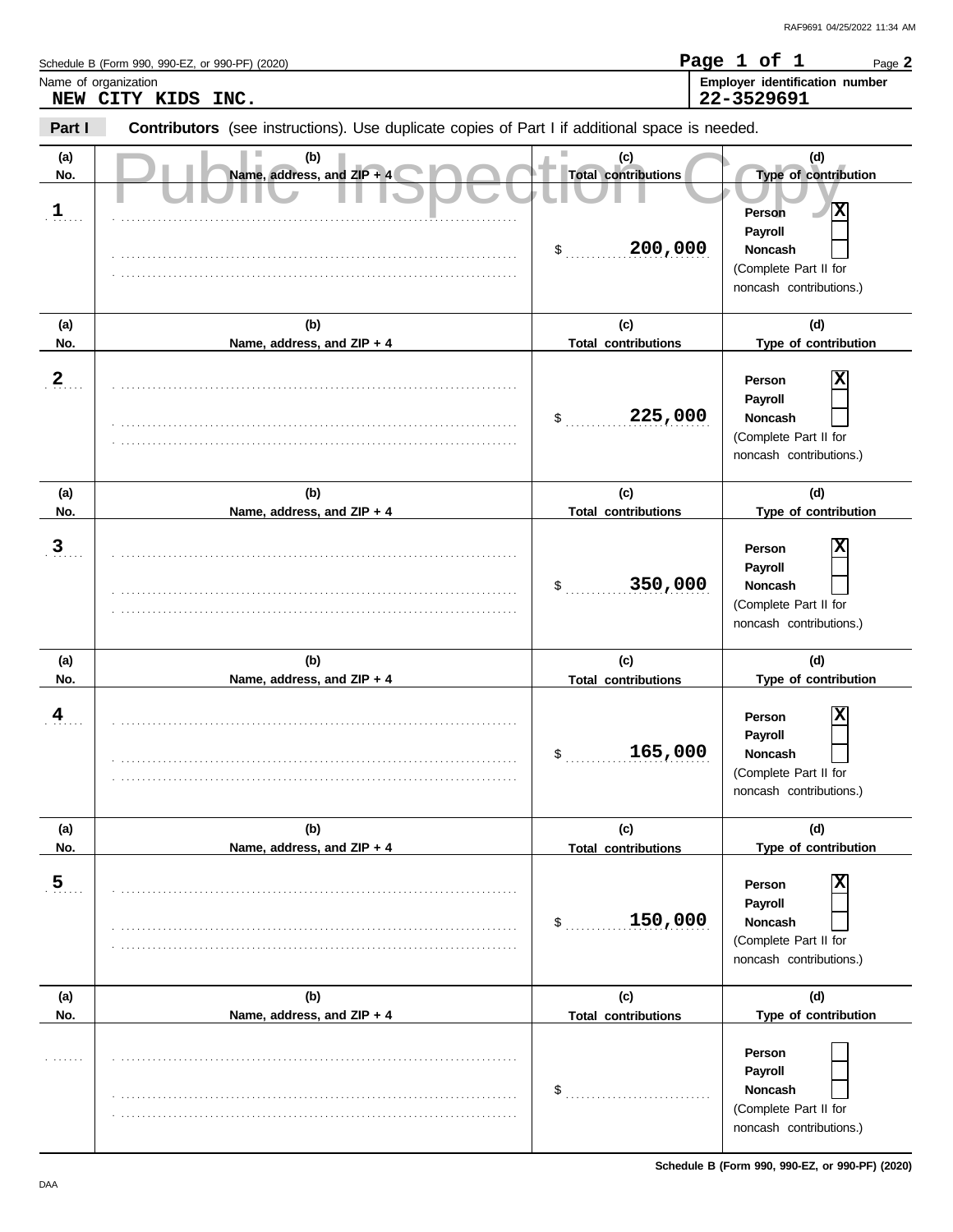| RAF9691 04/25/2022 11:34 AM |  |
|-----------------------------|--|

|        | <b>SCHEDULE D</b><br>(Form 990)                        | <b>Supplemental Financial Statements</b><br>u Complete if the organization answered "Yes" on Form 990,<br>Part IV, line 6, 7, 8, 9, 10, 11a, 11b, 11c, 11d, 11e, 11f, 12a, or 12b.                |                                                    | OMB No. 1545-0047               |
|--------|--------------------------------------------------------|---------------------------------------------------------------------------------------------------------------------------------------------------------------------------------------------------|----------------------------------------------------|---------------------------------|
|        | Department of the Treasury<br>Internal Revenue Service | <b>u</b> Go to www.irs.gov/Form990 for instructions and the latest information.                                                                                                                   | Open to Public<br><b>Inspection</b>                |                                 |
|        | Name of the organization                               |                                                                                                                                                                                                   | Employer identification number                     |                                 |
|        |                                                        |                                                                                                                                                                                                   |                                                    |                                 |
|        | CITY KIDS INC.<br>NEW                                  |                                                                                                                                                                                                   | 22-3529691                                         |                                 |
|        | Part I                                                 | Organizations Maintaining Donor Advised Funds or Other Similar Funds or Accounts.<br>Complete if the organization answered "Yes" on Form 990, Part IV, line 6.                                    |                                                    |                                 |
|        |                                                        |                                                                                                                                                                                                   | (a) Donor advised funds                            | (b) Funds and other accounts    |
| 1      |                                                        | the control of the control of the control of                                                                                                                                                      |                                                    |                                 |
| 2      |                                                        | Aggregate value of contributions to (during year) [1] [1] [1] Aggregate value of contributions to (during year)<br>the control of the control of the control of the control of the control of     |                                                    |                                 |
| 3<br>4 | Aggregate value at end of year                         | Aggregate value of grants from (during year)                                                                                                                                                      |                                                    |                                 |
| 5      |                                                        | Did the organization inform all donors and donor advisors in writing that the assets held in donor advised                                                                                        |                                                    |                                 |
|        |                                                        |                                                                                                                                                                                                   |                                                    | Yes<br>No                       |
| 6      |                                                        | Did the organization inform all grantees, donors, and donor advisors in writing that grant funds can be used                                                                                      |                                                    |                                 |
|        |                                                        | only for charitable purposes and not for the benefit of the donor or donor advisor, or for any other purpose                                                                                      |                                                    |                                 |
|        | conferring impermissible private benefit?              |                                                                                                                                                                                                   |                                                    | Yes<br>No                       |
|        | Part II                                                | <b>Conservation Easements.</b><br>Complete if the organization answered "Yes" on Form 990, Part IV, line 7.                                                                                       |                                                    |                                 |
| 1      |                                                        | Purpose(s) of conservation easements held by the organization (check all that apply).                                                                                                             |                                                    |                                 |
|        |                                                        | Preservation of land for public use (for example, recreation or education)                                                                                                                        | Preservation of a historically important land area |                                 |
|        | Protection of natural habitat                          |                                                                                                                                                                                                   | Preservation of a certified historic structure     |                                 |
|        | Preservation of open space                             |                                                                                                                                                                                                   |                                                    |                                 |
| 2      | easement on the last day of the tax year.              | Complete lines 2a through 2d if the organization held a qualified conservation contribution in the form of a conservation                                                                         |                                                    |                                 |
| а      |                                                        |                                                                                                                                                                                                   | 2a                                                 | Held at the End of the Tax Year |
| b      |                                                        | Total acreage restricted by conservation easements                                                                                                                                                | 2b                                                 |                                 |
| c      |                                                        | Number of conservation easements on a certified historic structure included in (a) [11] Number of conservation easements on a certified historic structure included in (a)                        | 2c                                                 |                                 |
| d      |                                                        | Number of conservation easements included in (c) acquired after 7/25/06, and not on a                                                                                                             |                                                    |                                 |
|        |                                                        | historic structure listed in the National Register                                                                                                                                                | 2d                                                 |                                 |
| 3      |                                                        | Number of conservation easements modified, transferred, released, extinguished, or terminated by the organization during the                                                                      |                                                    |                                 |
|        | tax year <b>u</b><br>.                                 |                                                                                                                                                                                                   |                                                    |                                 |
|        |                                                        | Number of states where property subject to conservation easement is located $\mathbf{u}$                                                                                                          |                                                    |                                 |
| 5      |                                                        | Does the organization have a written policy regarding the periodic monitoring, inspection, handling of                                                                                            |                                                    |                                 |
|        |                                                        | violations, and enforcement of the conservation easements it holds?                                                                                                                               |                                                    | Yes<br>No                       |
| 6      |                                                        | Staff and volunteer hours devoted to monitoring, inspecting, handling of violations, and enforcing conservation easements during the year                                                         |                                                    |                                 |
| 7      | u <sub></sub>                                          | Amount of expenses incurred in monitoring, inspecting, handling of violations, and enforcing conservation easements during the year                                                               |                                                    |                                 |
|        |                                                        |                                                                                                                                                                                                   |                                                    |                                 |
| 8      |                                                        | Does each conservation easement reported on line 2(d) above satisfy the requirements of section 170(h)(4)(B)(i)                                                                                   |                                                    |                                 |
|        |                                                        |                                                                                                                                                                                                   |                                                    | Yes<br>No                       |
| 9      |                                                        | In Part XIII, describe how the organization reports conservation easements in its revenue and expense statement and                                                                               |                                                    |                                 |
|        |                                                        | balance sheet, and include, if applicable, the text of the footnote to the organization's financial statements that describes the                                                                 |                                                    |                                 |
|        | Part III                                               | organization's accounting for conservation easements.<br>Organizations Maintaining Collections of Art, Historical Treasures, or Other Similar Assets.                                             |                                                    |                                 |
|        |                                                        | Complete if the organization answered "Yes" on Form 990, Part IV, line 8.                                                                                                                         |                                                    |                                 |
|        |                                                        | 1a If the organization elected, as permitted under FASB ASC 958, not to report in its revenue statement and balance sheet works                                                                   |                                                    |                                 |
|        |                                                        | of art, historical treasures, or other similar assets held for public exhibition, education, or research in furtherance of public                                                                 |                                                    |                                 |
|        |                                                        | service, provide in Part XIII the text of the footnote to its financial statements that describes these items.                                                                                    |                                                    |                                 |
|        |                                                        | <b>b</b> If the organization elected, as permitted under FASB ASC 958, to report in its revenue statement and balance sheet works of                                                              |                                                    |                                 |
|        |                                                        | art, historical treasures, or other similar assets held for public exhibition, education, or research in furtherance of public service,<br>provide the following amounts relating to these items: |                                                    |                                 |
|        |                                                        | (i) Revenue included on Form 990, Part VIII, line 1 $\ldots$ $\ldots$ $\ldots$ $\ldots$ $\ldots$ $\ldots$ $\ldots$ $\ldots$ $\ldots$ $\ldots$                                                     |                                                    |                                 |
|        |                                                        |                                                                                                                                                                                                   |                                                    | $\mathbf{u}$ \$ $\ldots$        |
| 2      |                                                        | If the organization received or held works of art, historical treasures, or other similar assets for financial gain, provide the                                                                  |                                                    |                                 |
|        |                                                        | following amounts required to be reported under FASB ASC 958 relating to these items:                                                                                                             |                                                    |                                 |
| a      |                                                        |                                                                                                                                                                                                   |                                                    |                                 |
|        |                                                        |                                                                                                                                                                                                   |                                                    |                                 |
| DAA    |                                                        | For Paperwork Reduction Act Notice, see the Instructions for Form 990.                                                                                                                            |                                                    | Schedule D (Form 990) 2020      |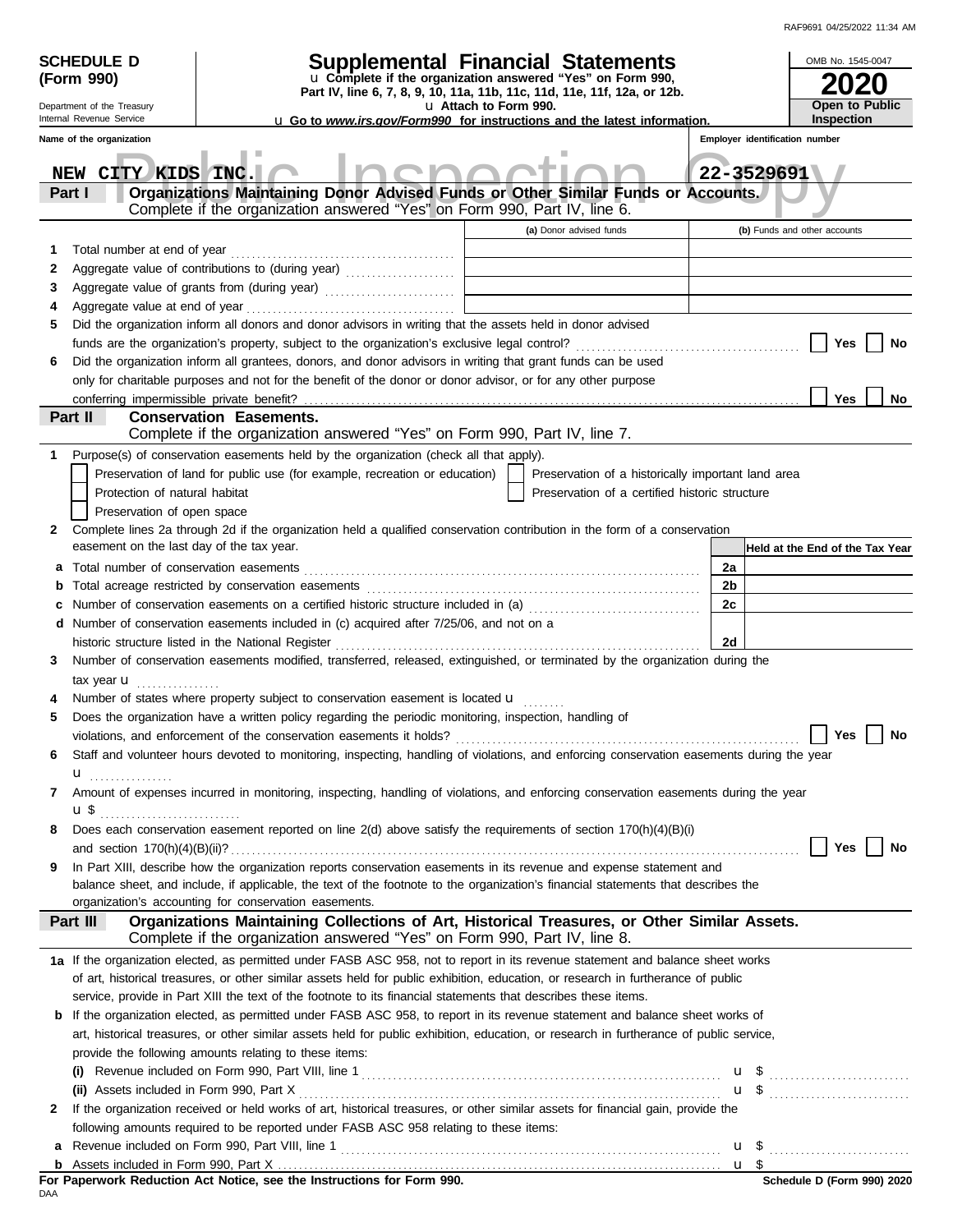|   | Schedule D (Form 990) 2020 NEW CITY KIDS INC.                                                                                                                               |                         |                          |                         | 22-3529691      |                      | Page 2              |
|---|-----------------------------------------------------------------------------------------------------------------------------------------------------------------------------|-------------------------|--------------------------|-------------------------|-----------------|----------------------|---------------------|
|   | Organizations Maintaining Collections of Art, Historical Treasures, or Other Similar Assets (continued)<br>Part III                                                         |                         |                          |                         |                 |                      |                     |
| 3 | Using the organization's acquisition, accession, and other records, check any of the following that make significant use of its<br>collection items (check all that apply): |                         |                          |                         |                 |                      |                     |
| a | Public exhibition                                                                                                                                                           | d                       | Loan or exchange program |                         |                 |                      |                     |
| b | Scholarly research                                                                                                                                                          | e                       |                          |                         |                 |                      |                     |
| c | Preservation for future generations                                                                                                                                         |                         |                          |                         |                 |                      |                     |
|   |                                                                                                                                                                             |                         |                          |                         |                 |                      |                     |
|   | Provide a description of the organization's collections and explain how they further the organization's exempt purpose in Part<br>XIII.                                     |                         |                          |                         |                 |                      |                     |
| 5 | During the year, did the organization solicit or receive donations of art, historical treasures, or other similar                                                           |                         |                          |                         |                 |                      |                     |
|   |                                                                                                                                                                             |                         |                          |                         |                 |                      | Yes<br>No           |
|   | Part IV<br><b>Escrow and Custodial Arrangements.</b>                                                                                                                        |                         |                          |                         |                 |                      |                     |
|   | Complete if the organization answered "Yes" on Form 990, Part IV, line 9, or reported an amount on Form                                                                     |                         |                          |                         |                 |                      |                     |
|   | 990, Part X, line 21.                                                                                                                                                       |                         |                          |                         |                 |                      |                     |
|   | 1a Is the organization an agent, trustee, custodian or other intermediary for contributions or other assets not                                                             |                         |                          |                         |                 |                      |                     |
|   |                                                                                                                                                                             |                         |                          |                         |                 |                      | <b>Yes</b>          |
|   | <b>b</b> If "Yes," explain the arrangement in Part XIII and complete the following table:                                                                                   |                         |                          |                         |                 |                      |                     |
|   |                                                                                                                                                                             |                         |                          |                         |                 |                      | Amount              |
|   | c Beginning balance                                                                                                                                                         |                         |                          |                         |                 | 1с                   |                     |
|   |                                                                                                                                                                             |                         |                          |                         |                 | 1 <sub>d</sub>       |                     |
|   |                                                                                                                                                                             |                         |                          |                         |                 | 1е                   |                     |
|   | Ending balance <i>communically contained a contained a contained a contained a contained a contained a contained a</i>                                                      |                         |                          |                         |                 | 1f                   |                     |
|   |                                                                                                                                                                             |                         |                          |                         |                 |                      | <b>Yes</b><br>No    |
|   |                                                                                                                                                                             |                         |                          |                         |                 |                      |                     |
|   | Part V<br><b>Endowment Funds.</b>                                                                                                                                           |                         |                          |                         |                 |                      |                     |
|   | Complete if the organization answered "Yes" on Form 990, Part IV, line 10.                                                                                                  |                         |                          |                         |                 |                      |                     |
|   |                                                                                                                                                                             | (a) Current year        | (b) Prior year           | (c) Two years back      |                 | (d) Three years back | (e) Four years back |
|   | 1a Beginning of year balance                                                                                                                                                |                         |                          |                         |                 |                      |                     |
|   |                                                                                                                                                                             |                         |                          |                         |                 |                      |                     |
|   | c Net investment earnings, gains, and                                                                                                                                       |                         |                          |                         |                 |                      |                     |
|   |                                                                                                                                                                             |                         |                          |                         |                 |                      |                     |
|   | <b>d</b> Grants or scholarships<br>.                                                                                                                                        |                         |                          |                         |                 |                      |                     |
|   | e Other expenditures for facilities and                                                                                                                                     |                         |                          |                         |                 |                      |                     |
|   |                                                                                                                                                                             |                         |                          |                         |                 |                      |                     |
|   | f Administrative expenses                                                                                                                                                   |                         |                          |                         |                 |                      |                     |
|   | End of year balance                                                                                                                                                         |                         |                          |                         |                 |                      |                     |
|   | 2 Provide the estimated percentage of the current year end balance (line 1g, column (a)) held as:                                                                           |                         |                          |                         |                 |                      |                     |
|   | a Board designated or quasi-endowment u                                                                                                                                     |                         |                          |                         |                 |                      |                     |
|   | <b>b</b> Permanent endowment <b>u</b> %                                                                                                                                     |                         |                          |                         |                 |                      |                     |
|   | c Term endowment <b>u</b> %                                                                                                                                                 |                         |                          |                         |                 |                      |                     |
|   | The percentages on lines 2a, 2b, and 2c should equal 100%.                                                                                                                  |                         |                          |                         |                 |                      |                     |
|   | 3a Are there endowment funds not in the possession of the organization that are held and administered for the                                                               |                         |                          |                         |                 |                      |                     |
|   | organization by:                                                                                                                                                            |                         |                          |                         |                 |                      | Yes<br>No           |
|   |                                                                                                                                                                             |                         |                          |                         |                 |                      | 3a(i)               |
|   | (ii) Related organizations                                                                                                                                                  |                         |                          |                         |                 |                      | 3a(ii)              |
|   |                                                                                                                                                                             |                         |                          |                         |                 |                      | 3b                  |
|   | Describe in Part XIII the intended uses of the organization's endowment funds.                                                                                              |                         |                          |                         |                 |                      |                     |
|   | Land, Buildings, and Equipment.<br>Part VI                                                                                                                                  |                         |                          |                         |                 |                      |                     |
|   | Complete if the organization answered "Yes" on Form 990, Part IV, line 11a. See Form 990, Part X, line 10.                                                                  |                         |                          |                         |                 |                      |                     |
|   | Description of property                                                                                                                                                     | (a) Cost or other basis |                          | (b) Cost or other basis | (c) Accumulated |                      | (d) Book value      |
|   |                                                                                                                                                                             | (investment)            |                          | (other)                 | depreciation    |                      |                     |
|   |                                                                                                                                                                             |                         |                          | 69,500                  |                 |                      | 69,500              |
|   |                                                                                                                                                                             |                         |                          | 699,358                 |                 | 39,776               | 659,582             |
|   | c Leasehold improvements                                                                                                                                                    |                         |                          |                         |                 |                      |                     |
|   |                                                                                                                                                                             |                         |                          | 67,832                  |                 | 20,398               | 47,434              |
|   | e Other                                                                                                                                                                     |                         |                          | 102,483                 |                 | 49,583               | 52,900              |
|   | Total. Add lines 1a through 1e. (Column (d) must equal Form 990, Part X, column (B), line 10c.)                                                                             |                         |                          |                         |                 | u                    | 829,416             |

**Schedule D (Form 990) 2020**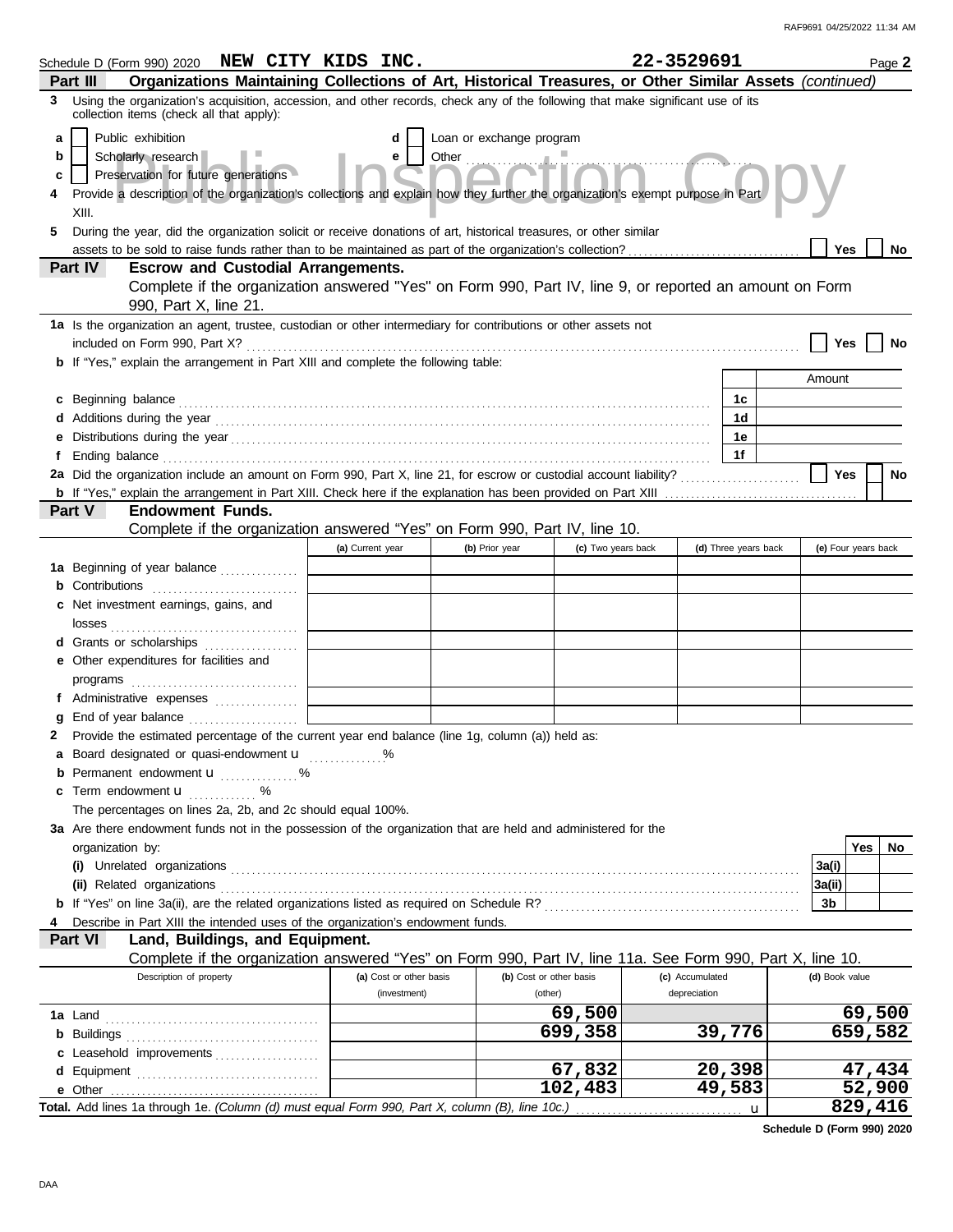|                                                                | NEW CITY KIDS INC.<br>Schedule D (Form 990) 2020                                                                        |                | 22-3529691                                                   | Page 3         |
|----------------------------------------------------------------|-------------------------------------------------------------------------------------------------------------------------|----------------|--------------------------------------------------------------|----------------|
| Part VII                                                       | <b>Investments - Other Securities.</b>                                                                                  |                |                                                              |                |
|                                                                | Complete if the organization answered "Yes" on Form 990, Part IV, line 11b. See Form 990, Part X, line 12.              |                |                                                              |                |
|                                                                | (a) Description of security or category                                                                                 | (b) Book value | (c) Method of valuation:                                     |                |
|                                                                | (including name of security)                                                                                            |                | Cost or end-of-year market value                             |                |
| (1) Financial derivatives<br>$(3)$ Other<br>.<br>$(A)$ . $(A)$ | H.<br>(2) Closely held equity interests                                                                                 | ш              |                                                              |                |
| . (B)                                                          |                                                                                                                         |                |                                                              |                |
| (C)                                                            |                                                                                                                         |                |                                                              |                |
| (D)                                                            |                                                                                                                         |                |                                                              |                |
| $\ldots$ (E)                                                   |                                                                                                                         |                |                                                              |                |
| $\cdot$ (F)                                                    |                                                                                                                         |                |                                                              |                |
| (G)                                                            |                                                                                                                         |                |                                                              |                |
| (H)                                                            |                                                                                                                         |                |                                                              |                |
|                                                                | Total. (Column (b) must equal Form 990, Part X, col. (B) line 12.)<br>Investments - Program Related.                    | $\mathbf{u}$   |                                                              |                |
| Part VIII                                                      | Complete if the organization answered "Yes" on Form 990, Part IV, line 11c. See Form 990, Part X, line 13.              |                |                                                              |                |
|                                                                | (a) Description of investment                                                                                           | (b) Book value | (c) Method of valuation:<br>Cost or end-of-year market value |                |
| (1)                                                            |                                                                                                                         |                |                                                              |                |
| (2)                                                            |                                                                                                                         |                |                                                              |                |
| (3)                                                            |                                                                                                                         |                |                                                              |                |
| (4)                                                            |                                                                                                                         |                |                                                              |                |
| (5)                                                            |                                                                                                                         |                |                                                              |                |
| (6)                                                            |                                                                                                                         |                |                                                              |                |
| (7)                                                            |                                                                                                                         |                |                                                              |                |
| (8)                                                            |                                                                                                                         |                |                                                              |                |
| (9)                                                            |                                                                                                                         |                |                                                              |                |
|                                                                | Total. (Column (b) must equal Form 990, Part X, col. (B) line 13.)<br>. <b>. u</b>                                      |                |                                                              |                |
| Part IX                                                        | Other Assets.                                                                                                           |                |                                                              |                |
|                                                                | Complete if the organization answered "Yes" on Form 990, Part IV, line 11d. See Form 990, Part X, line 15.              |                |                                                              |                |
|                                                                | (a) Description                                                                                                         |                |                                                              | (b) Book value |
| (1)                                                            |                                                                                                                         |                |                                                              |                |
| (2)                                                            |                                                                                                                         |                |                                                              |                |
| (3)                                                            |                                                                                                                         |                |                                                              |                |
| (4)                                                            |                                                                                                                         |                |                                                              |                |
| (5)                                                            |                                                                                                                         |                |                                                              |                |
| (6)                                                            |                                                                                                                         |                |                                                              |                |
| (7)                                                            |                                                                                                                         |                |                                                              |                |
| (8)                                                            |                                                                                                                         |                |                                                              |                |
| (9)                                                            |                                                                                                                         |                |                                                              |                |
|                                                                | Total. (Column (b) must equal Form 990, Part X, col. (B) line 15.)                                                      |                | u                                                            |                |
| Part X                                                         | Other Liabilities.                                                                                                      |                |                                                              |                |
|                                                                | Complete if the organization answered "Yes" on Form 990, Part IV, line 11e or 11f. See Form 990, Part X,<br>line $25$ . |                |                                                              |                |
| 1.                                                             | (a) Description of liability                                                                                            |                |                                                              | (b) Book value |
| (1)                                                            | Federal income taxes                                                                                                    |                |                                                              |                |
| (2)                                                            |                                                                                                                         |                |                                                              |                |
| (3)                                                            |                                                                                                                         |                |                                                              |                |
| (4)                                                            |                                                                                                                         |                |                                                              |                |
| (5)                                                            |                                                                                                                         |                |                                                              |                |
| (6)                                                            |                                                                                                                         |                |                                                              |                |
| (7)                                                            |                                                                                                                         |                |                                                              |                |
| (8)                                                            |                                                                                                                         |                |                                                              |                |
| (9)                                                            |                                                                                                                         |                |                                                              |                |
|                                                                | Total. (Column (b) must equal Form 990, Part X, col. (B) line 25.)                                                      |                | u                                                            |                |

Liability for uncertain tax positions. In Part XIII, provide the text of the footnote to the organization's financial statements that reports the **2.** organization's liability for uncertain tax positions under FASB ASC 740. Check here if the text of the footnote has been provided in Part XIII

DAA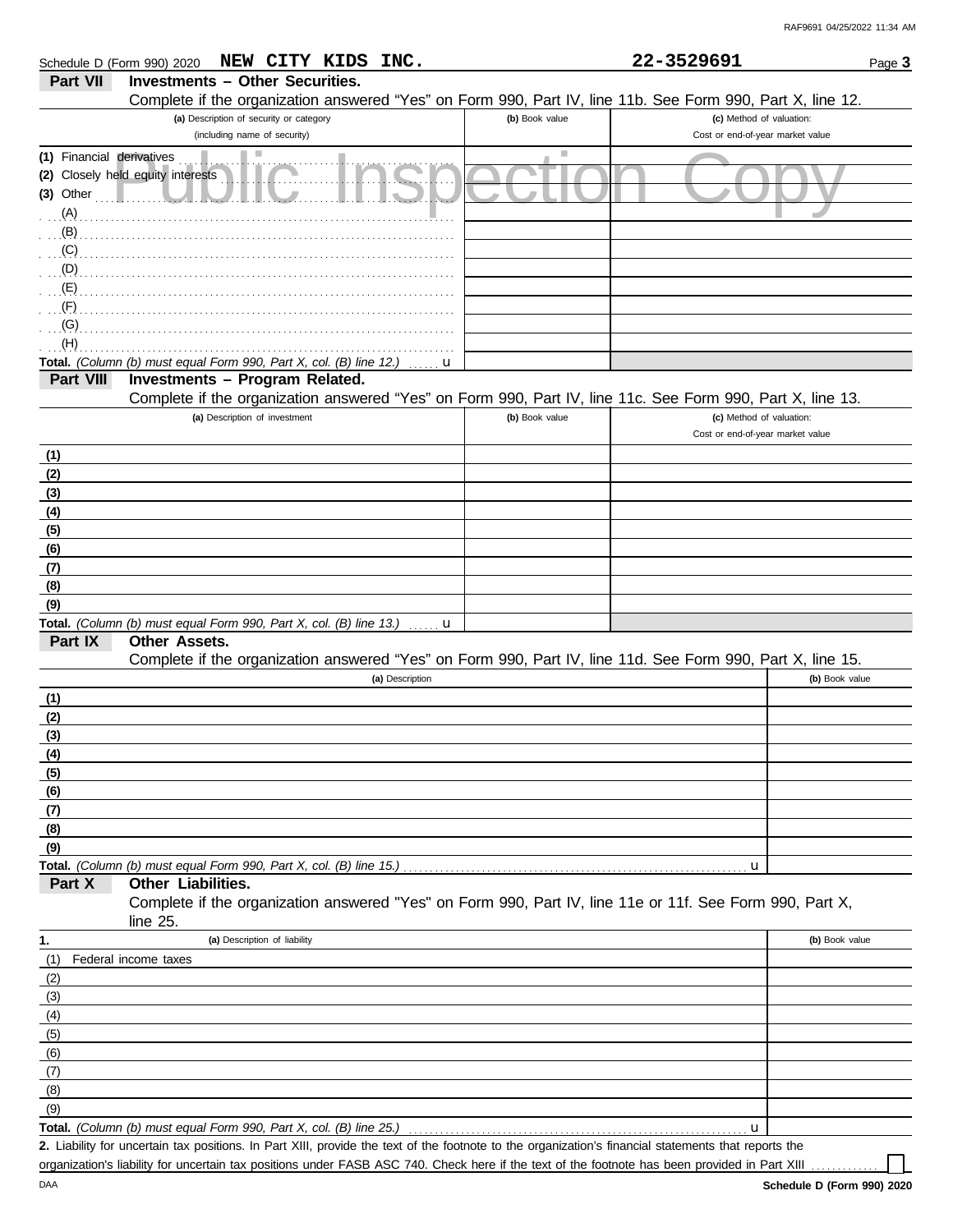| Schedule D (Form 990) 2020 NEW CITY KIDS INC.                                                                                                                                                                                                                                    | 22-3529691     |              | Page 4    |
|----------------------------------------------------------------------------------------------------------------------------------------------------------------------------------------------------------------------------------------------------------------------------------|----------------|--------------|-----------|
| Reconciliation of Revenue per Audited Financial Statements With Revenue per Return.<br>Part XI                                                                                                                                                                                   |                |              |           |
| Complete if the organization answered "Yes" on Form 990, Part IV, line 12a.                                                                                                                                                                                                      |                |              |           |
| 1                                                                                                                                                                                                                                                                                |                | $\mathbf{1}$ | 6,335,672 |
| Amounts included on line 1 but not on Form 990, Part VIII, line 12:<br>2                                                                                                                                                                                                         |                |              |           |
|                                                                                                                                                                                                                                                                                  | 2a             |              |           |
| <b>b</b> Donated services and use of facilities                                                                                                                                                                                                                                  | 2 <sub>b</sub> |              |           |
| c Recoveries of prior year grants <b>the contract of the contract of the contract of the contract of the contract of the contract of the contract of the contract of the contract of the contract of the contract of the contrac</b>                                             | 2 <sub>c</sub> |              |           |
|                                                                                                                                                                                                                                                                                  | 2d             |              |           |
|                                                                                                                                                                                                                                                                                  |                | 2e           | 6,335,672 |
| 3                                                                                                                                                                                                                                                                                |                | 3            |           |
| Amounts included on Form 990, Part VIII, line 12, but not on line 1:<br>4                                                                                                                                                                                                        | 4а             |              |           |
|                                                                                                                                                                                                                                                                                  | 4b             |              |           |
|                                                                                                                                                                                                                                                                                  |                | 4с           |           |
| c Add lines 4a and 4b (a) and the contract of the set of the set of the set of the set of the set of the set of the set of the set of the set of the set of the set of the set of the set of the set of the set of the set of                                                    |                | 5            | 6,335,672 |
| Reconciliation of Expenses per Audited Financial Statements With Expenses per Return.<br>Part XII                                                                                                                                                                                |                |              |           |
| Complete if the organization answered "Yes" on Form 990, Part IV, line 12a.                                                                                                                                                                                                      |                |              |           |
| 1                                                                                                                                                                                                                                                                                |                | $\mathbf{1}$ | 4,828,936 |
| Amounts included on line 1 but not on Form 990, Part IX, line 25:<br>2                                                                                                                                                                                                           |                |              |           |
| а                                                                                                                                                                                                                                                                                | 2a             |              |           |
|                                                                                                                                                                                                                                                                                  | 2b             |              |           |
|                                                                                                                                                                                                                                                                                  | 2c             |              |           |
|                                                                                                                                                                                                                                                                                  | 2d             |              |           |
|                                                                                                                                                                                                                                                                                  |                | 2e           |           |
| 3                                                                                                                                                                                                                                                                                |                | 3            | 4,828,936 |
| Amounts included on Form 990, Part IX, line 25, but not on line 1:<br>4                                                                                                                                                                                                          |                |              |           |
| a Investment expenses not included on Form 990, Part VIII, line 7b                                                                                                                                                                                                               | 4a             |              |           |
|                                                                                                                                                                                                                                                                                  | 4b             |              |           |
| c Add lines 4a and 4b                                                                                                                                                                                                                                                            |                | 4c<br>5      |           |
|                                                                                                                                                                                                                                                                                  |                |              | 4,828,936 |
| Part XIII Supplemental Information.                                                                                                                                                                                                                                              |                |              |           |
| Provide the descriptions required for Part II, lines 3, 5, and 9; Part III, lines 1a and 4; Part IV, lines 1b and 2b; Part V, line 4; Part X, line<br>2; Part XI, lines 2d and 4b; and Part XII, lines 2d and 4b. Also complete this part to provide any additional information. |                |              |           |
|                                                                                                                                                                                                                                                                                  |                |              |           |
|                                                                                                                                                                                                                                                                                  |                |              |           |
|                                                                                                                                                                                                                                                                                  |                |              |           |
|                                                                                                                                                                                                                                                                                  |                |              |           |
|                                                                                                                                                                                                                                                                                  |                |              |           |
|                                                                                                                                                                                                                                                                                  |                |              |           |
|                                                                                                                                                                                                                                                                                  |                |              |           |
|                                                                                                                                                                                                                                                                                  |                |              |           |
|                                                                                                                                                                                                                                                                                  |                |              |           |
|                                                                                                                                                                                                                                                                                  |                |              |           |
|                                                                                                                                                                                                                                                                                  |                |              |           |
|                                                                                                                                                                                                                                                                                  |                |              |           |
|                                                                                                                                                                                                                                                                                  |                |              |           |
|                                                                                                                                                                                                                                                                                  |                |              |           |
|                                                                                                                                                                                                                                                                                  |                |              |           |
|                                                                                                                                                                                                                                                                                  |                |              |           |
|                                                                                                                                                                                                                                                                                  |                |              |           |
|                                                                                                                                                                                                                                                                                  |                |              |           |
|                                                                                                                                                                                                                                                                                  |                |              |           |
|                                                                                                                                                                                                                                                                                  |                |              |           |
|                                                                                                                                                                                                                                                                                  |                |              |           |
|                                                                                                                                                                                                                                                                                  |                |              |           |
|                                                                                                                                                                                                                                                                                  |                |              |           |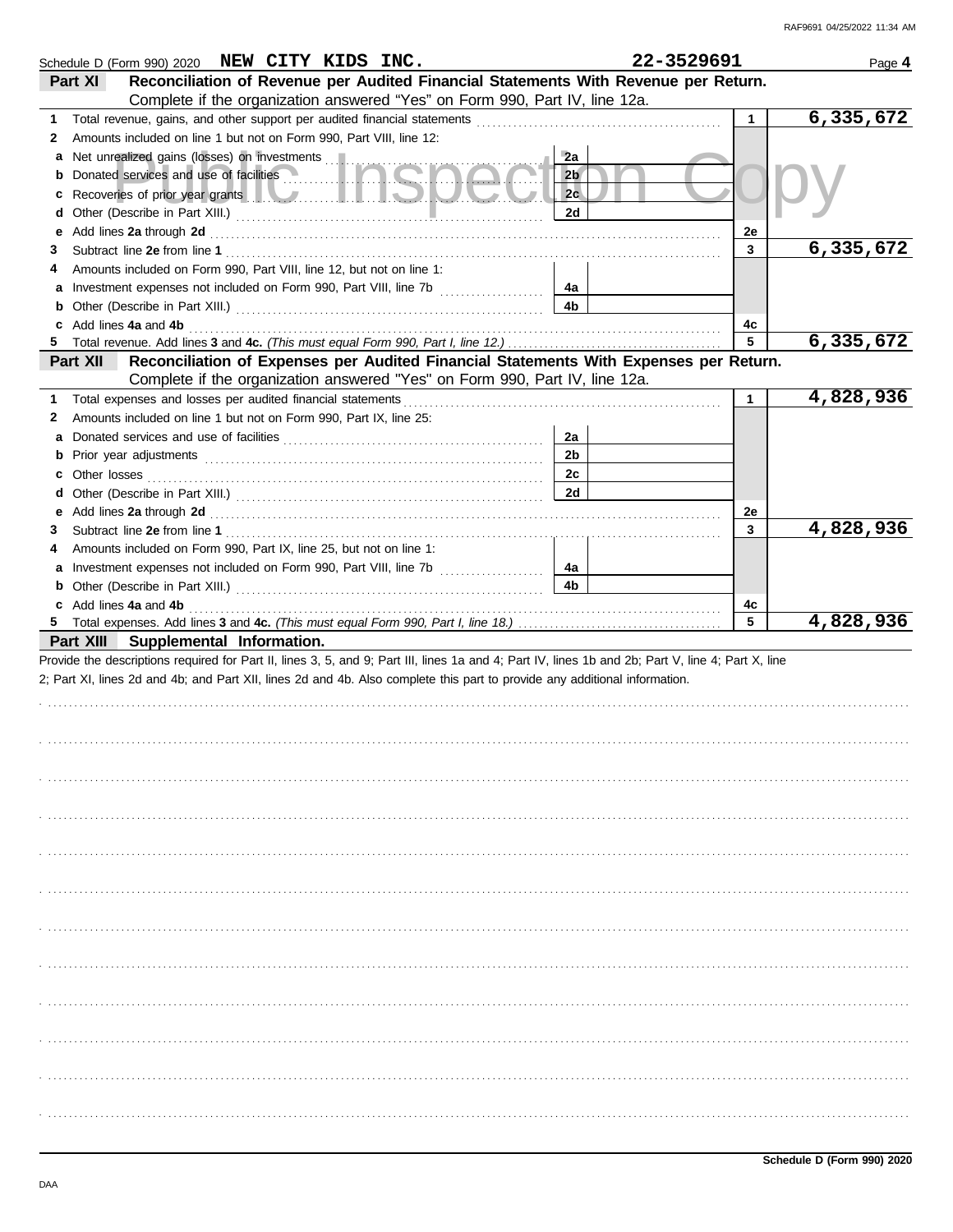|  | Schedule D (Form 990) 2020 NEW CITY KIDS INC.  |  | 22-3529691                   | Page 5 |
|--|------------------------------------------------|--|------------------------------|--------|
|  | Part XIII Supplemental Information (continued) |  |                              |        |
|  |                                                |  |                              |        |
|  |                                                |  |                              |        |
|  |                                                |  |                              |        |
|  |                                                |  |                              |        |
|  |                                                |  | <b>Public Inspection Cop</b> |        |
|  |                                                |  |                              |        |
|  |                                                |  |                              |        |
|  |                                                |  |                              |        |
|  |                                                |  |                              |        |
|  |                                                |  |                              |        |
|  |                                                |  |                              |        |
|  |                                                |  |                              |        |
|  |                                                |  |                              |        |
|  |                                                |  |                              |        |
|  |                                                |  |                              |        |
|  |                                                |  |                              |        |
|  |                                                |  |                              |        |
|  |                                                |  |                              |        |
|  |                                                |  |                              |        |
|  |                                                |  |                              |        |
|  |                                                |  |                              |        |
|  |                                                |  |                              |        |
|  |                                                |  |                              |        |
|  |                                                |  |                              |        |
|  |                                                |  |                              |        |
|  |                                                |  |                              |        |
|  |                                                |  |                              |        |
|  |                                                |  |                              |        |
|  |                                                |  |                              |        |
|  |                                                |  |                              |        |
|  |                                                |  |                              |        |
|  |                                                |  |                              |        |
|  |                                                |  |                              |        |
|  |                                                |  |                              |        |
|  |                                                |  |                              |        |
|  |                                                |  |                              |        |
|  |                                                |  |                              |        |
|  |                                                |  |                              |        |
|  |                                                |  |                              |        |
|  |                                                |  |                              |        |
|  |                                                |  |                              |        |
|  |                                                |  |                              |        |
|  |                                                |  |                              |        |
|  |                                                |  |                              |        |
|  |                                                |  |                              |        |
|  |                                                |  |                              |        |
|  |                                                |  |                              |        |
|  |                                                |  |                              |        |
|  |                                                |  |                              |        |
|  |                                                |  |                              |        |
|  |                                                |  |                              |        |
|  |                                                |  |                              |        |
|  |                                                |  |                              |        |
|  |                                                |  |                              |        |
|  |                                                |  |                              |        |
|  |                                                |  |                              |        |
|  |                                                |  |                              |        |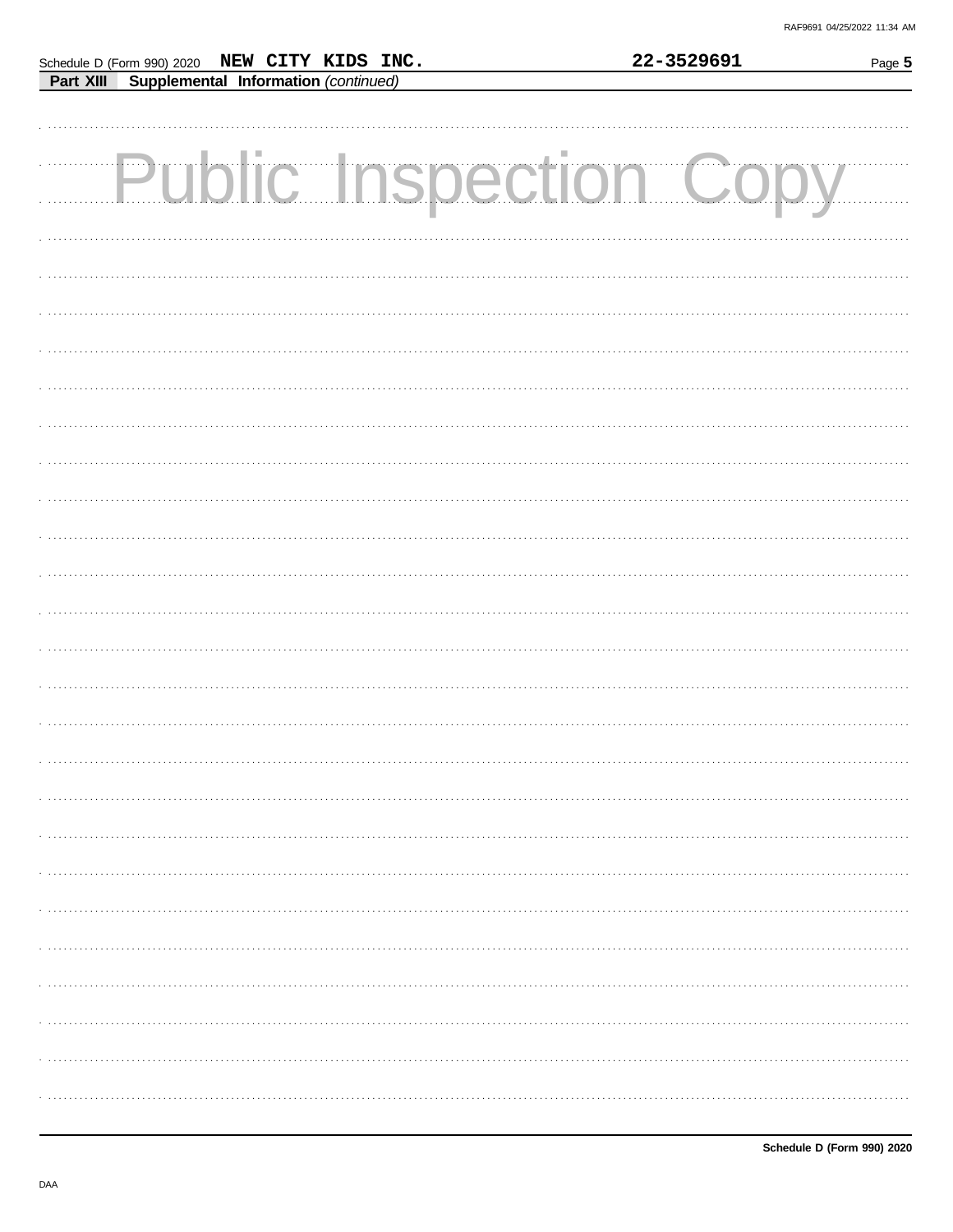| <b>SCHEDULE I</b><br>(Form 990)                                                                         |                                                                                                                                                                                                                                                                             | Grants and Other Assistance to Organizations,<br>Governments, and Individuals in the United States<br>Complete if the organization answered "Yes" on Form 990, Part IV, line 21 or 22.<br>u Attach to Form 990. |                                         |                              |                                       |                                                             |                                          |                                       |                              |  |
|---------------------------------------------------------------------------------------------------------|-----------------------------------------------------------------------------------------------------------------------------------------------------------------------------------------------------------------------------------------------------------------------------|-----------------------------------------------------------------------------------------------------------------------------------------------------------------------------------------------------------------|-----------------------------------------|------------------------------|---------------------------------------|-------------------------------------------------------------|------------------------------------------|---------------------------------------|------------------------------|--|
| Department of the Treasury<br>Internal Revenue Service<br>Name of the organization<br>NEW CITY KIDS INC |                                                                                                                                                                                                                                                                             |                                                                                                                                                                                                                 |                                         | Open to Public<br>Inspection |                                       |                                                             |                                          |                                       |                              |  |
|                                                                                                         |                                                                                                                                                                                                                                                                             | u Go to www.irs.gov/Form990 for the latest information.<br>Employer identification number<br>22-3529691                                                                                                         |                                         |                              |                                       |                                                             |                                          |                                       |                              |  |
| Part I                                                                                                  | <b>General Information on Grants and Assistance</b>                                                                                                                                                                                                                         |                                                                                                                                                                                                                 |                                         |                              |                                       |                                                             |                                          |                                       |                              |  |
| $\mathbf 1$<br>2                                                                                        | Does the organization maintain records to substantiate the amount of the grants or assistance, the grantees' eligibility for the grants or assistance, and<br>Describe in Part IV the organization's procedures for monitoring the use of grant funds in the United States. |                                                                                                                                                                                                                 |                                         |                              |                                       |                                                             |                                          | Yes                                   | $ \mathbf{X} $ No            |  |
| Part II                                                                                                 | Grants and Other Assistance to Domestic Organizations and Domestic Governments. Complete if the organization answered "Yes" on Form 990,<br>Part IV, line 21, for any recipient that received more than \$5,000. Part II can be duplicated if additional space is needed.   |                                                                                                                                                                                                                 |                                         |                              |                                       |                                                             |                                          |                                       |                              |  |
| -1                                                                                                      | (a) Name and address of organization<br>or government                                                                                                                                                                                                                       | $(b)$ EIN                                                                                                                                                                                                       | $(c)$ IRC<br>section<br>(if applicable) | (d) Amount of cash<br>grant  | (e) Amount of non-<br>cash assistance | (f) Method of valuation<br>(book, FMV, appraisal,<br>other) | (g) Description of<br>noncash assistance | (h) Purpose of grant<br>or assistance |                              |  |
| (1)                                                                                                     |                                                                                                                                                                                                                                                                             |                                                                                                                                                                                                                 |                                         |                              |                                       |                                                             |                                          |                                       |                              |  |
|                                                                                                         |                                                                                                                                                                                                                                                                             |                                                                                                                                                                                                                 |                                         |                              |                                       |                                                             |                                          |                                       |                              |  |
| (2)                                                                                                     |                                                                                                                                                                                                                                                                             |                                                                                                                                                                                                                 |                                         |                              |                                       |                                                             |                                          |                                       |                              |  |
|                                                                                                         |                                                                                                                                                                                                                                                                             |                                                                                                                                                                                                                 |                                         |                              |                                       |                                                             |                                          |                                       |                              |  |
| (3)                                                                                                     |                                                                                                                                                                                                                                                                             |                                                                                                                                                                                                                 |                                         |                              |                                       |                                                             |                                          |                                       |                              |  |
|                                                                                                         |                                                                                                                                                                                                                                                                             |                                                                                                                                                                                                                 |                                         |                              |                                       |                                                             |                                          |                                       |                              |  |
| (4)                                                                                                     |                                                                                                                                                                                                                                                                             |                                                                                                                                                                                                                 |                                         |                              |                                       |                                                             |                                          |                                       |                              |  |
|                                                                                                         |                                                                                                                                                                                                                                                                             |                                                                                                                                                                                                                 |                                         |                              |                                       |                                                             |                                          |                                       |                              |  |
| (5)                                                                                                     |                                                                                                                                                                                                                                                                             |                                                                                                                                                                                                                 |                                         |                              |                                       |                                                             |                                          |                                       |                              |  |
|                                                                                                         |                                                                                                                                                                                                                                                                             |                                                                                                                                                                                                                 |                                         |                              |                                       |                                                             |                                          |                                       |                              |  |
| (6)                                                                                                     |                                                                                                                                                                                                                                                                             |                                                                                                                                                                                                                 |                                         |                              |                                       |                                                             |                                          |                                       |                              |  |
|                                                                                                         |                                                                                                                                                                                                                                                                             |                                                                                                                                                                                                                 |                                         |                              |                                       |                                                             |                                          |                                       |                              |  |
| (7)                                                                                                     |                                                                                                                                                                                                                                                                             |                                                                                                                                                                                                                 |                                         |                              |                                       |                                                             |                                          |                                       |                              |  |
|                                                                                                         |                                                                                                                                                                                                                                                                             |                                                                                                                                                                                                                 |                                         |                              |                                       |                                                             |                                          |                                       |                              |  |
| (8)                                                                                                     |                                                                                                                                                                                                                                                                             |                                                                                                                                                                                                                 |                                         |                              |                                       |                                                             |                                          |                                       |                              |  |
|                                                                                                         |                                                                                                                                                                                                                                                                             |                                                                                                                                                                                                                 |                                         |                              |                                       |                                                             |                                          |                                       |                              |  |
| (9)                                                                                                     |                                                                                                                                                                                                                                                                             |                                                                                                                                                                                                                 |                                         |                              |                                       |                                                             |                                          |                                       |                              |  |
|                                                                                                         |                                                                                                                                                                                                                                                                             |                                                                                                                                                                                                                 |                                         |                              |                                       |                                                             |                                          |                                       |                              |  |
| 2                                                                                                       |                                                                                                                                                                                                                                                                             |                                                                                                                                                                                                                 |                                         |                              |                                       |                                                             |                                          | $\mathbf{u}$                          |                              |  |
| 3                                                                                                       | Enter total number of other organizations listed in the line 1 table <b>conserved to the conserved and the conserved</b> conserved in the line 1 table <b>conserved and the conserved and the conserved in the conserved and the cons</b>                                   |                                                                                                                                                                                                                 |                                         |                              |                                       |                                                             |                                          | u                                     |                              |  |
| DAA                                                                                                     | For Paperwork Reduction Act Notice, see the Instructions for Form 990.                                                                                                                                                                                                      |                                                                                                                                                                                                                 |                                         |                              |                                       |                                                             |                                          |                                       | Schedule I (Form 990) (2020) |  |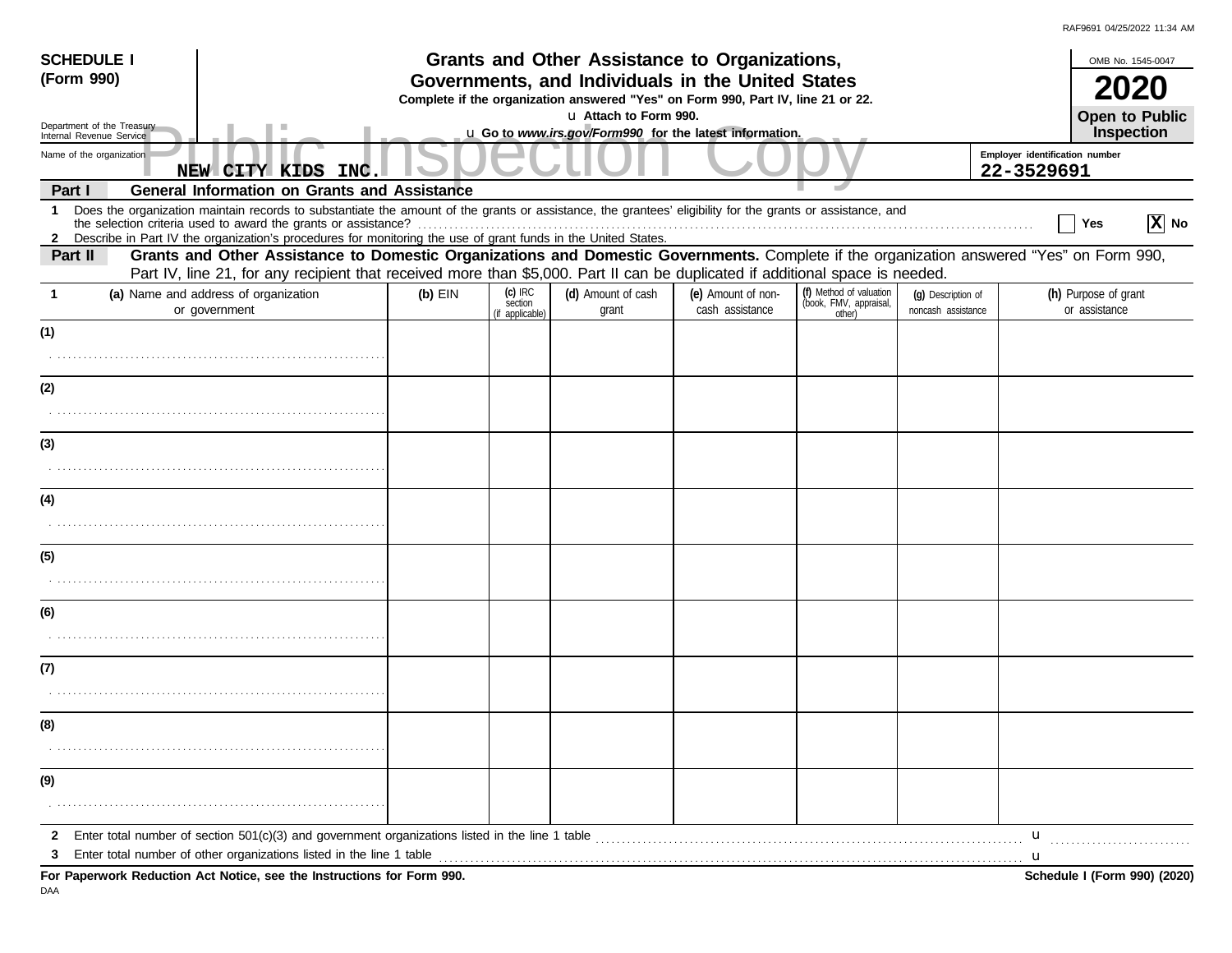|              | Schedule I (Form 990) (2020) NEW CITY KIDS INC.                                                                                           |               |               | 22-3529691         |                                | Page 2                                |  |  |  |  |
|--------------|-------------------------------------------------------------------------------------------------------------------------------------------|---------------|---------------|--------------------|--------------------------------|---------------------------------------|--|--|--|--|
| Part III     | Grants and Other Assistance to Domestic Individuals. Complete if the organization answered "Yes" on Form 990, Part IV, line 22.           |               |               |                    |                                |                                       |  |  |  |  |
|              | Part III can be duplicated if additional space is needed.                                                                                 |               |               |                    |                                |                                       |  |  |  |  |
|              | (a) Type of grant or assistance                                                                                                           | (b) Number of | (c) Amount of | (d) Amount of      | (e) Method of valuation (book, | (f) Description of noncash assistance |  |  |  |  |
|              |                                                                                                                                           | recipients    | cash grant    | noncash assistance | FMV, appraisal, other)         |                                       |  |  |  |  |
|              | 1 SCHOLARSHIP                                                                                                                             |               | 40,750        |                    |                                |                                       |  |  |  |  |
|              |                                                                                                                                           |               |               |                    |                                |                                       |  |  |  |  |
| $\mathbf{2}$ |                                                                                                                                           |               |               |                    |                                |                                       |  |  |  |  |
|              |                                                                                                                                           |               |               |                    |                                |                                       |  |  |  |  |
| 3            |                                                                                                                                           |               |               |                    |                                |                                       |  |  |  |  |
|              |                                                                                                                                           |               |               |                    |                                |                                       |  |  |  |  |
|              |                                                                                                                                           |               |               |                    |                                |                                       |  |  |  |  |
|              |                                                                                                                                           |               |               |                    |                                |                                       |  |  |  |  |
| 5            |                                                                                                                                           |               |               |                    |                                |                                       |  |  |  |  |
|              |                                                                                                                                           |               |               |                    |                                |                                       |  |  |  |  |
|              |                                                                                                                                           |               |               |                    |                                |                                       |  |  |  |  |
|              |                                                                                                                                           |               |               |                    |                                |                                       |  |  |  |  |
| Part IV      | Supplemental Information. Provide the information required in Part I, line 2; Part III, column (b); and any other additional information. |               |               |                    |                                |                                       |  |  |  |  |
|              |                                                                                                                                           |               |               |                    |                                |                                       |  |  |  |  |
|              |                                                                                                                                           |               |               |                    |                                |                                       |  |  |  |  |
|              |                                                                                                                                           |               |               |                    |                                |                                       |  |  |  |  |
|              |                                                                                                                                           |               |               |                    |                                |                                       |  |  |  |  |
|              |                                                                                                                                           |               |               |                    |                                |                                       |  |  |  |  |
|              |                                                                                                                                           |               |               |                    |                                |                                       |  |  |  |  |
|              |                                                                                                                                           |               |               |                    |                                |                                       |  |  |  |  |
|              |                                                                                                                                           |               |               |                    |                                |                                       |  |  |  |  |
|              |                                                                                                                                           |               |               |                    |                                |                                       |  |  |  |  |
|              |                                                                                                                                           |               |               |                    |                                |                                       |  |  |  |  |
|              |                                                                                                                                           |               |               |                    |                                |                                       |  |  |  |  |
|              |                                                                                                                                           |               |               |                    |                                |                                       |  |  |  |  |
|              |                                                                                                                                           |               |               |                    |                                |                                       |  |  |  |  |
|              |                                                                                                                                           |               |               |                    |                                |                                       |  |  |  |  |
|              |                                                                                                                                           |               |               |                    |                                |                                       |  |  |  |  |
|              |                                                                                                                                           |               |               |                    |                                |                                       |  |  |  |  |
|              |                                                                                                                                           |               |               |                    |                                |                                       |  |  |  |  |
|              |                                                                                                                                           |               |               |                    |                                |                                       |  |  |  |  |
|              |                                                                                                                                           |               |               |                    |                                |                                       |  |  |  |  |
|              |                                                                                                                                           |               |               |                    |                                |                                       |  |  |  |  |
|              |                                                                                                                                           |               |               |                    |                                |                                       |  |  |  |  |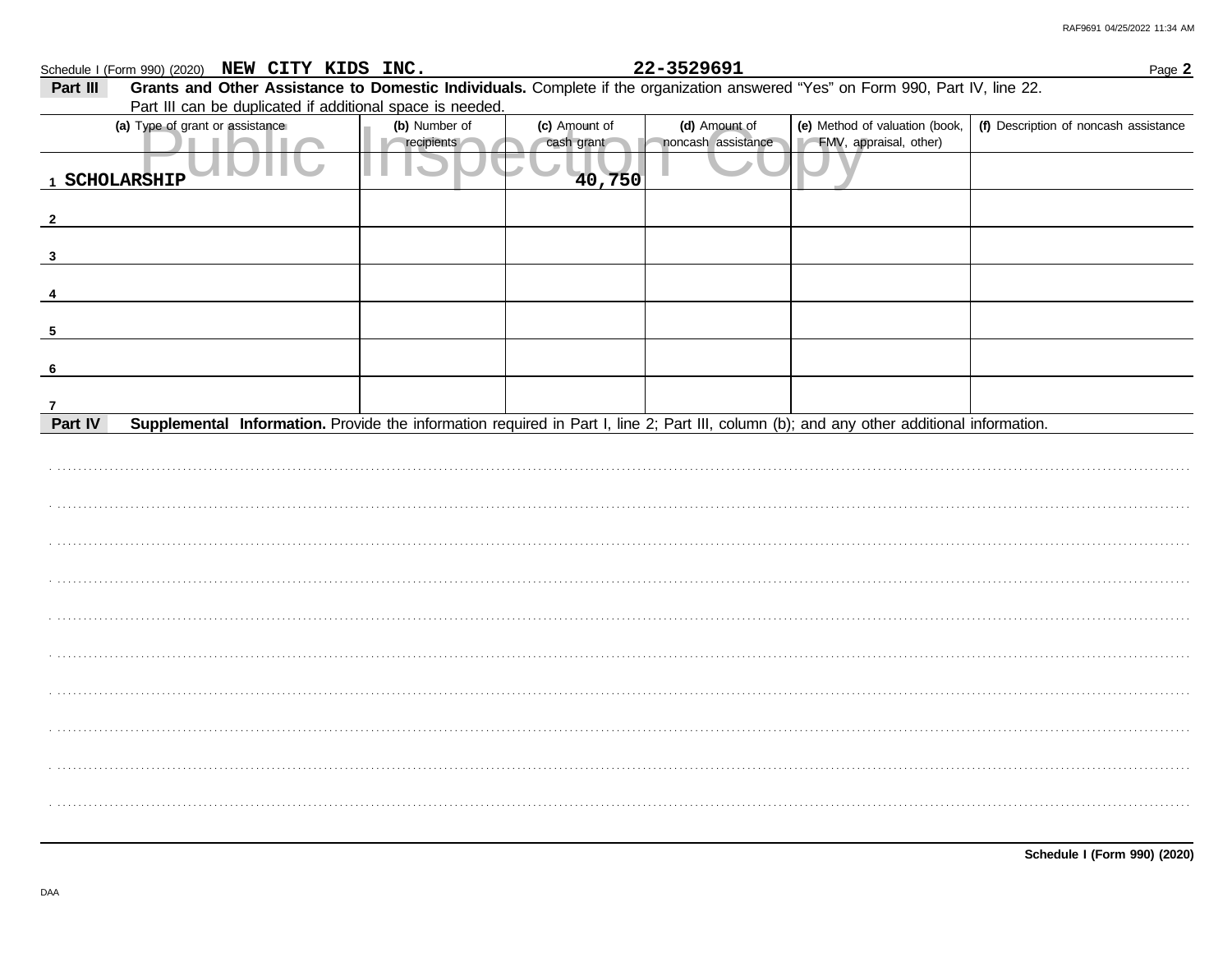| <b>SCHEDULE O</b>                                                                                                                                              | Supplemental Information to Form 990 or 990-EZ                                              | OMB No. 1545-0047                   |  |  |  |
|----------------------------------------------------------------------------------------------------------------------------------------------------------------|---------------------------------------------------------------------------------------------|-------------------------------------|--|--|--|
| (Form 990 or 990-EZ)<br>Complete to provide information for responses to specific questions on<br>Form 990 or 990-EZ or to provide any additional information. |                                                                                             |                                     |  |  |  |
| Department of the Treasury<br>Internal Revenue Service                                                                                                         | La Attach to Form 990 or 990-EZ.<br>u Go to www.irs.gov/Form990 for the latest information. | Open to Public<br><b>Inspection</b> |  |  |  |
| Name of the organization                                                                                                                                       | Employer identification number<br>22-3529691<br>NEW CITY KIDS<br>INC.                       |                                     |  |  |  |
|                                                                                                                                                                | Form 990 - Organization's Mission                                                           |                                     |  |  |  |
|                                                                                                                                                                | Mission is loving kids for change to create a community of academic,                        |                                     |  |  |  |
|                                                                                                                                                                | leadership, musical and spiritual development. After School Center and                      |                                     |  |  |  |
|                                                                                                                                                                | summer programing for 1st-8th grade in addition to a holistic paid                          |                                     |  |  |  |
|                                                                                                                                                                | internship experience for high school students.                                             |                                     |  |  |  |
|                                                                                                                                                                |                                                                                             |                                     |  |  |  |
|                                                                                                                                                                | Form 990, Part VI, Line 11b - Organization's Process to Review Form 990                     |                                     |  |  |  |
|                                                                                                                                                                | Administration and Board members review the form 990 before filing                          |                                     |  |  |  |
|                                                                                                                                                                |                                                                                             |                                     |  |  |  |
|                                                                                                                                                                | Form 990, Part VI, Line 15a - Compensation Process for Top Official                         |                                     |  |  |  |
|                                                                                                                                                                | COMPENSATION FOR THE FOUNDER AND PRESIDENT WAS BASED ON A SURVEY OF                         |                                     |  |  |  |
|                                                                                                                                                                | NONPROFIT ORGANIZATIONS IN<br>THE NORTHERN NEW JERSEY AND GRAND RAPIDS AREAS.               |                                     |  |  |  |
|                                                                                                                                                                |                                                                                             |                                     |  |  |  |
|                                                                                                                                                                | Form 990, Part VI, Line 15b - Compensation Process for Officers                             |                                     |  |  |  |
|                                                                                                                                                                | COMPENSATION FOR KEY EMPLOYEES WAS BASED ON A SURVEY OF NONPROFIT                           |                                     |  |  |  |
|                                                                                                                                                                | ORGANIZATIONS IN THE NORTHERN NEW JERSEY AND GRAND RAPIDS AREAS.                            |                                     |  |  |  |
|                                                                                                                                                                |                                                                                             |                                     |  |  |  |
|                                                                                                                                                                | Form 990, Part VI, Line 19 - Governing Documents Disclosure Explanation                     |                                     |  |  |  |
|                                                                                                                                                                | Documents made available upon request.                                                      |                                     |  |  |  |
|                                                                                                                                                                | Form 990 is also available at GuideStar.org [11]                                            |                                     |  |  |  |
|                                                                                                                                                                |                                                                                             |                                     |  |  |  |
|                                                                                                                                                                |                                                                                             |                                     |  |  |  |
|                                                                                                                                                                |                                                                                             |                                     |  |  |  |
|                                                                                                                                                                |                                                                                             |                                     |  |  |  |
|                                                                                                                                                                |                                                                                             |                                     |  |  |  |